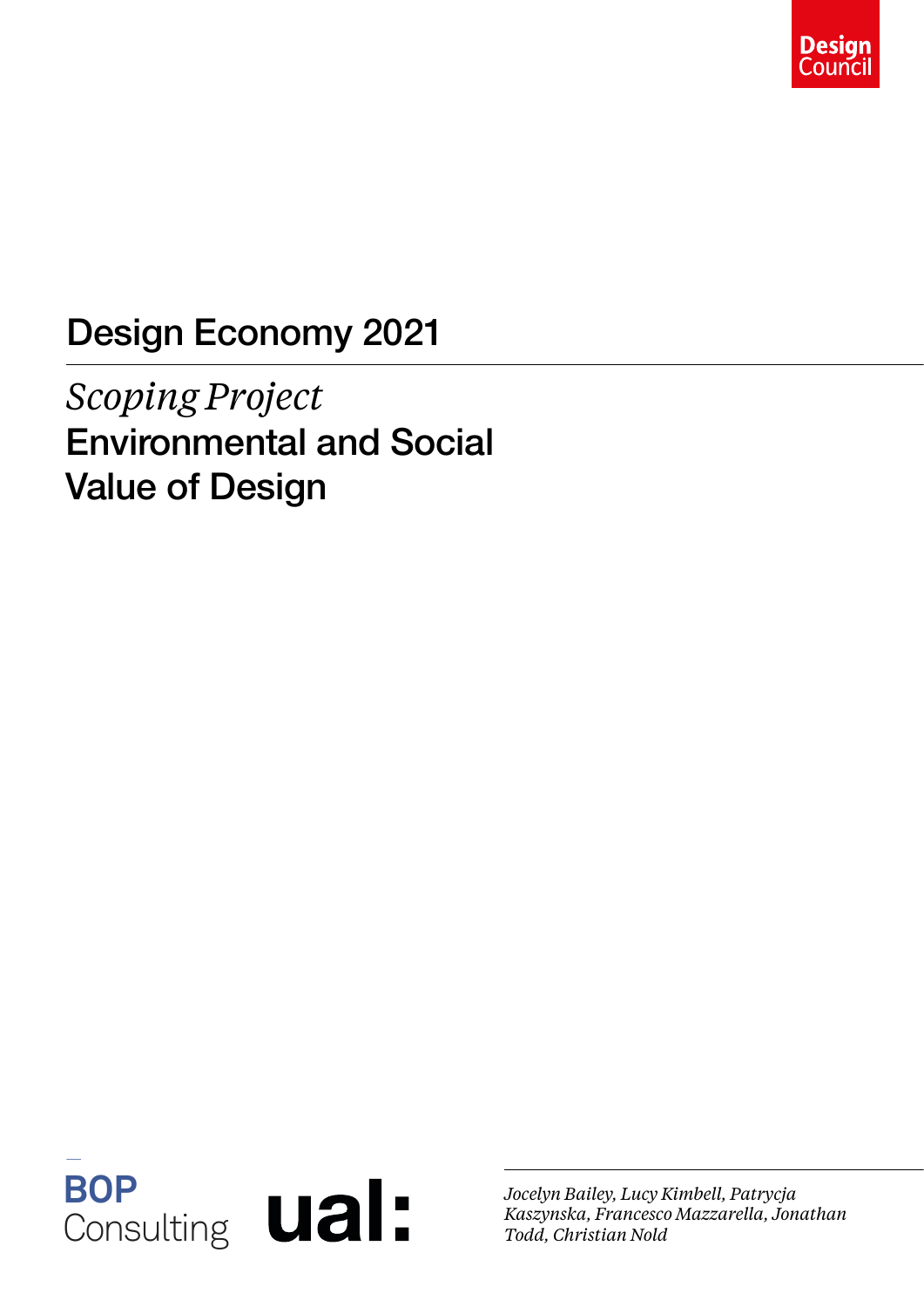This report was commissioned by Design Council as part of the Design Economy 2021 research programme.

Design Council is the government's advisor on design. Our mission is to make life better by design. We work with people to create better places, better products and better processes, all of which lead to better performance. We commission research, develop programmes and influence policy to demonstrate the power of design. We bring together non-designers and designers from grassroots to government and share with them our design expertise to transform the way they work.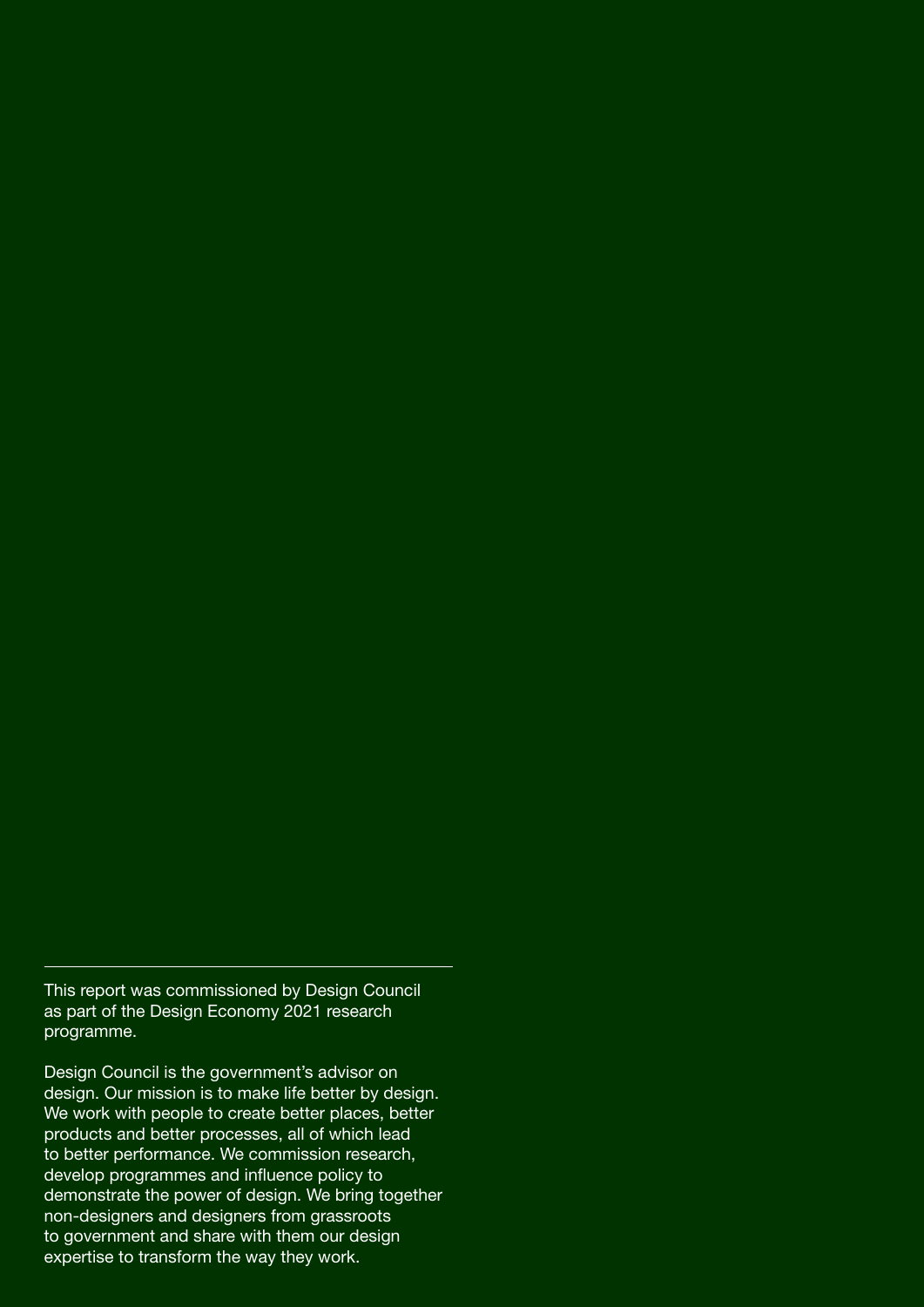| 1. Introduction                                                                                                                                                                                                                                                                                                                                                                                                                                                                                                                                       | 4                                                                                |
|-------------------------------------------------------------------------------------------------------------------------------------------------------------------------------------------------------------------------------------------------------------------------------------------------------------------------------------------------------------------------------------------------------------------------------------------------------------------------------------------------------------------------------------------------------|----------------------------------------------------------------------------------|
| 2. Approach<br>2.1 Dealing with design's pluralities<br>2.2 Scaling up and projecting forwards<br>2.3 Future-proofing the methodology<br>2.4 Aligning with existing models<br>2.5 Focusing on the potential of design                                                                                                                                                                                                                                                                                                                                 | 6<br>6<br>6<br>$\,6$<br>$\overline{7}$<br>$\overline{7}$                         |
| 3. Key frameworks<br>3.1 A Theory of Change to articulate how design produces social and environmental impact and value<br>3.2 Co-creating an Impact Framework to articulate and specify the contributions of design                                                                                                                                                                                                                                                                                                                                  | 8<br>8<br>12                                                                     |
| 4. Research questions                                                                                                                                                                                                                                                                                                                                                                                                                                                                                                                                 | 16                                                                               |
| 5. Overview of methods                                                                                                                                                                                                                                                                                                                                                                                                                                                                                                                                | 17                                                                               |
| 6. Equality, diversity and inclusion                                                                                                                                                                                                                                                                                                                                                                                                                                                                                                                  | 21                                                                               |
| 7. References and reading list                                                                                                                                                                                                                                                                                                                                                                                                                                                                                                                        | 22                                                                               |
| <b>Credits</b>                                                                                                                                                                                                                                                                                                                                                                                                                                                                                                                                        | 29                                                                               |
| <b>Acknowledgements</b>                                                                                                                                                                                                                                                                                                                                                                                                                                                                                                                               | 30                                                                               |
| <b>Appendix 1. Previous studies</b>                                                                                                                                                                                                                                                                                                                                                                                                                                                                                                                   | 31                                                                               |
| Appendix 2. Fashion and the built environment 'deep dives'<br>Key insights<br>Fashion<br><b>Built environment</b>                                                                                                                                                                                                                                                                                                                                                                                                                                     | 33<br>33<br>34<br>35                                                             |
| Appendix 3. Impact indicators / metrics review<br><b>BREAAM</b><br><b>Construction Leadership Council Value Toolkit</b><br>European Ecodesign Directive<br>Higg Index<br>Julie's Bicycle's Creative Green Tools<br>Life Cycle Assessment (LCA)<br>National Themes Outcomes and Measures (TOMs) Framework<br><b>RIBA Social Value Toolkit</b><br>Social Return on Investment (SROI)<br>Social Value Bank<br>UK Green Building Council Social Value Framework<br>World Economic Forum - Stakeholder Capitalism<br>Appendix 4. Review of core constructs | 37<br>37<br>37<br>38<br>39<br>40<br>40<br>41<br>42<br>42<br>42<br>43<br>43<br>45 |
| Resilience<br>Well-being                                                                                                                                                                                                                                                                                                                                                                                                                                                                                                                              | 45<br>45                                                                         |
| Mindset re-framing and behaviour change<br>Equality, Diversity and Inclusion (EDI)<br>Overall conclusions                                                                                                                                                                                                                                                                                                                                                                                                                                             | 46<br>46<br>47                                                                   |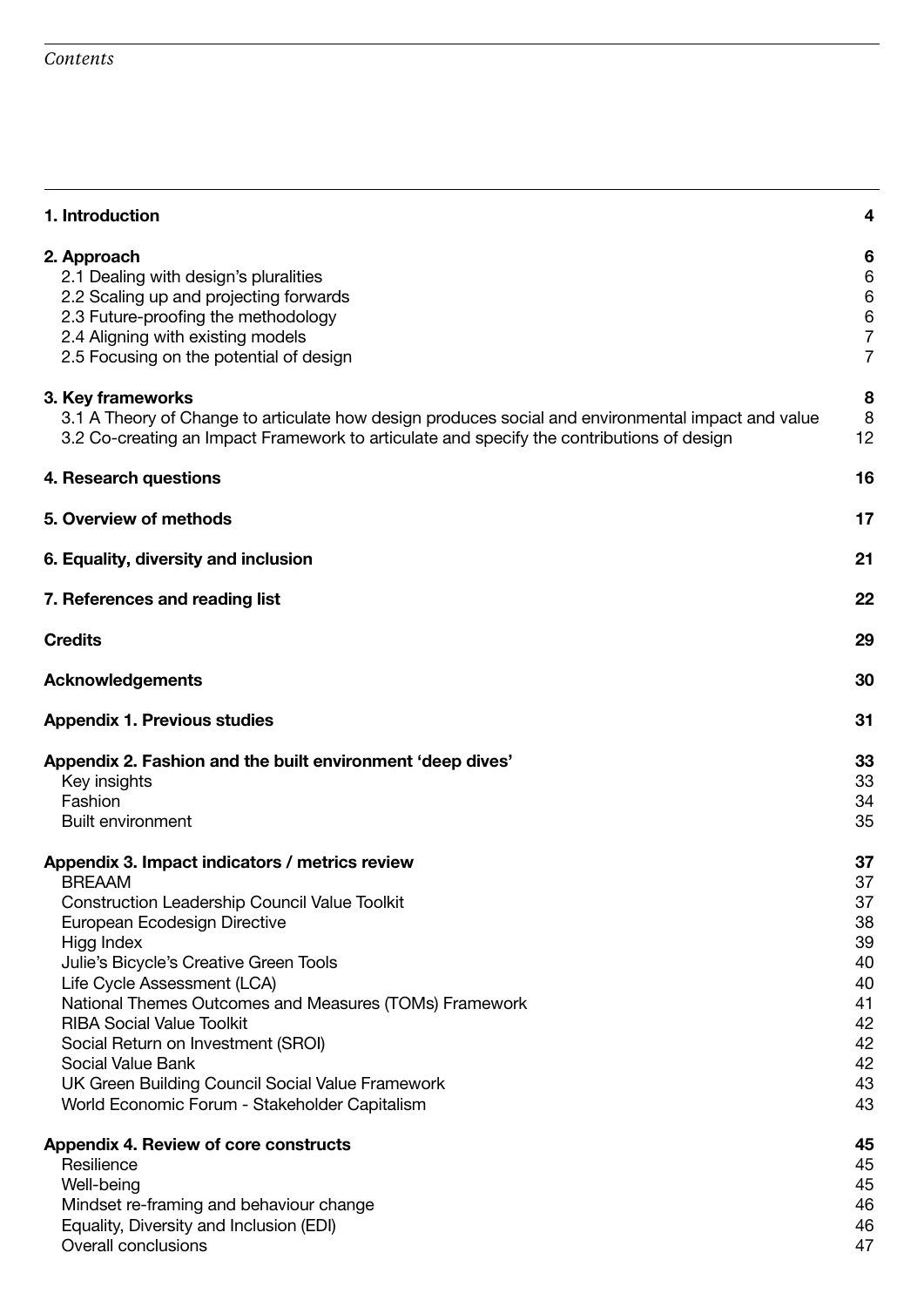## Introduction 1.

This paper proposes a methodology for Design Economy 2021 that will provide data and stories on the environmental and social value of design in the UK, in addition to economic value. It envisages a programme of research over several years which, as well as articulating the social and environmental impact and value of design, will result in new capacities in the design economy, new kinds of evidence and a stronger orientation to understanding the links between design skills, action and social and environmental outcomes and, ultimately, changing practices.

This paper has been developed in early 2021 in the context of the global Covid-19 pandemic and Black Lives Matter. These challenges – which operate at multiple scales – exist alongside the ongoing and urgent challenge of the climate emergency. The commitment to the Sustainable Development Goals made by UN member states in 2015, along with the Paris Agreement treaty on climate change adopted in 2011, have set the stage for collaborative and individual action to address social and environmental issues at all scales across society. They have resulted in numerous initiatives, laws and regulations, collaborations, projects, types of research and forms of datagathering across activism, civil society, academia, business and government, at international, national and local scales and across all sectors. Some, such as the World Economic Forum's (2020) work on stakeholder capitalism, are aimed at global business. Some – such as the Construction Innovation Hub's value toolkit, the Higg Index developed by the Sustainable Apparel Coalition or Julie's Bicycle's Creative Green Tools – are sector specific.

An emerging need within the design sector is to understand and assess the specific contributions that designers and those using design skills can make to address social and environmental challenges. This is not just a need of those working directly in the design sector. Those who are involved in commissioning, procuring, investing in and using designed things, those whose lives, well-being and futures are impacted by these designed things, as well as those involved in the enabling infrastructures shaping design practice, from educators and students to policy makers and business leaders, are also an audience. At the heart of this paper is an effort to understand and articulate the distinctive contributions of designers and design skills to social and environmental impact and value, both now and in the future, to provide an evidence base to inform action.

Against this background, the paper builds on the discussion of social and environmental value in the paper 'Moving Beyond Financial Value' (MOIN, 2020), and sets out the general approach, and some key assumptions underpinning the methodology. To develop the approach we reviewed academic literature on design in relation to social and environmental issues as well as 'grey literature' such as reports, frameworks and toolkits.

In the paper we establish a set of research questions we believe Design Economy 2021 could address, and describe the mixed-methods approach we recommend in order to answer these questions. Details of previous studies looking at design's social and environmental value, and a sample of the range of impact frameworks and metrics we have reviewed to make our recommendation about how design's social and environmental impact might be captured are included in the appendices at the end of this paper.

The paper takes up the suggestions made in MOIN (2020), and the Design Council's Design Economy 2021 brief, to use a mixture of methods, including deliberative processes to conceptualise value, alongside more instrumental methods to quantify value in specific cases, as well as an approach to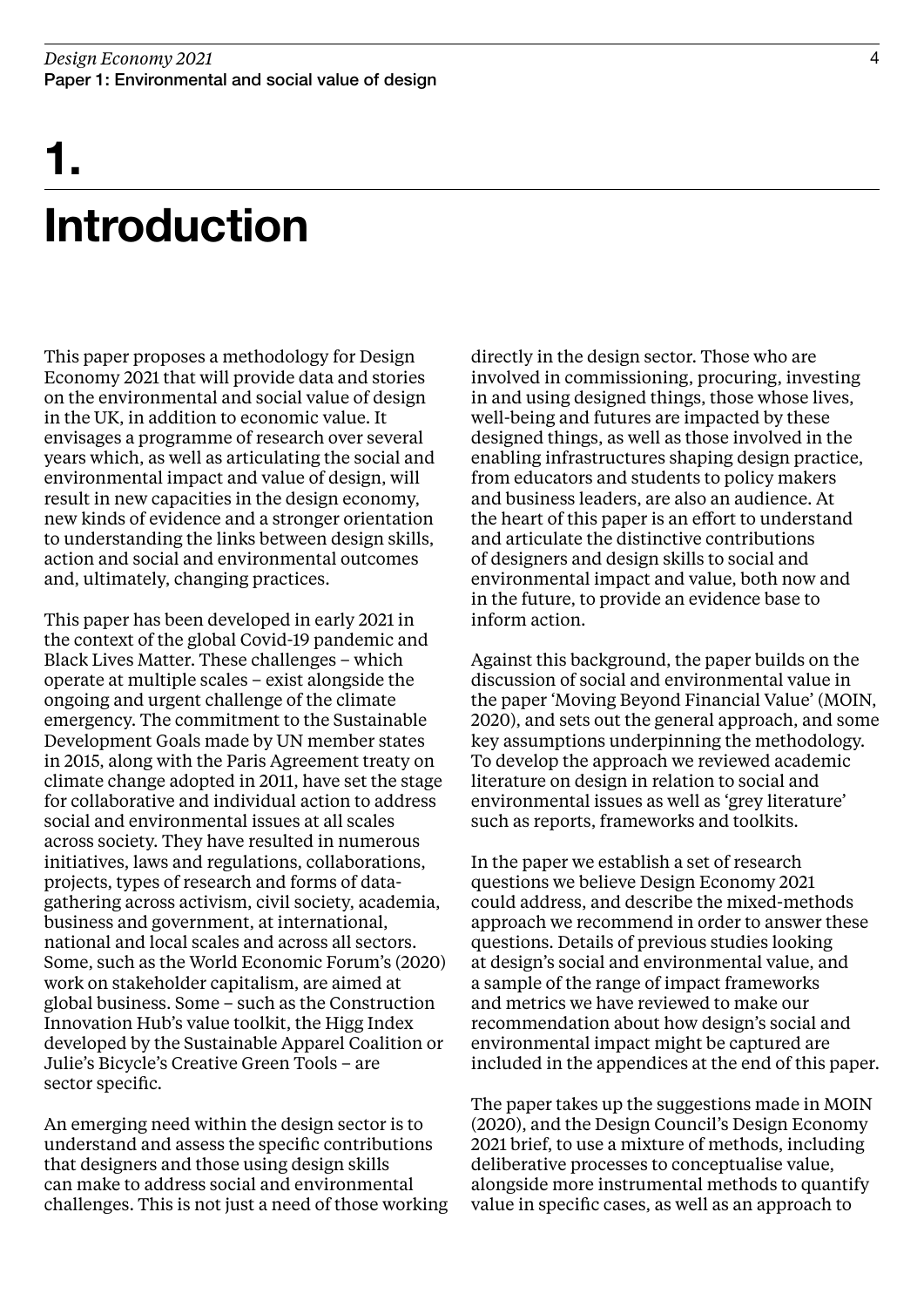### *Introduction*

opening-up the methodology for designers to articulate and capture their own value into the future. Our aim is to put in place a medium-term foundation for seeing the 'bigger picture' insofar as the social and environmental impacts of the UK design economy are concerned.

To that end, we propose combining several elements:

- Establishing this project as a shared endeavour across the design economy, led by Design Council, rooted in a deliberative and anticipatory research methodology, and in a commitment to addressing equalities, diversity and inclusion (EDI) issues.
- Underpinning the analysis with a 'Theory of Change' and Impact Framework to articulate and specify social and environmental impacts and value of design, and recognise how these can reproduce unequal impacts and consequences.
- Involving stakeholders in the design economy
	- A sector-wide survey of designers and those using design skills, to establish a picture 'at scale', and to provide sufficient data for estimating gross impact and making projections about future potential value;
	- Demonstrator projects to build capacity in design organisations in understanding and assessing their own impacts and value;
	- Deliberative and anticipatory workshops to bring together diverse people from across the design economy to generate insights about how design contributions to social and environmental impact can be valued and what the future design economy might look like;
	- Anticipatory analysis showing how design's future value could be calculated.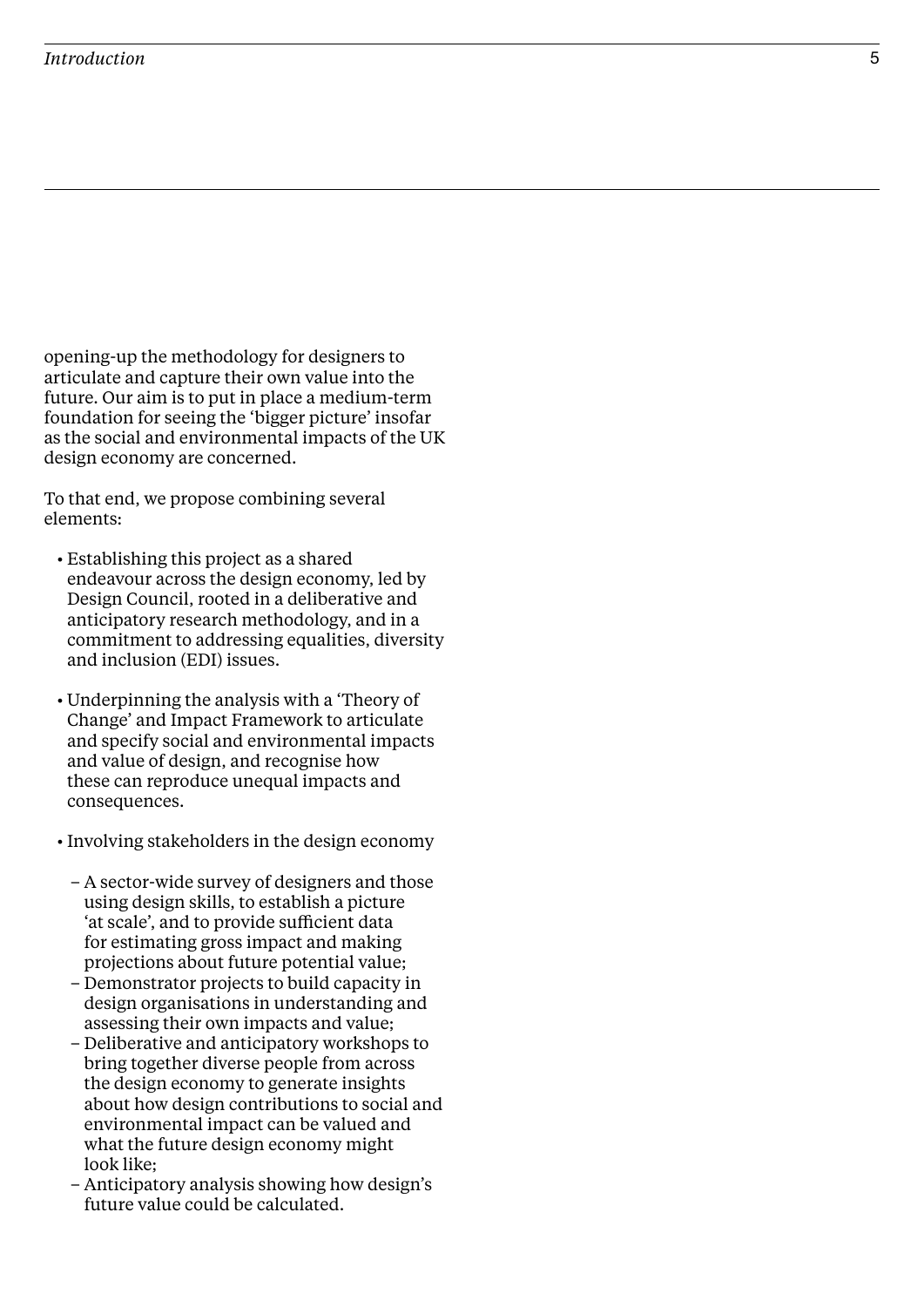## Approach

### 2.1. Dealing with design's pluralities

As noted in MOIN (2020), the different fields or disciplines of design exhibit a great deal of variety, and the value generated through such varied practices as urban design, architecture, fashion design, product design, digital design, service design and graphic design are multiple and noncommensurable, existing as they do in specific contexts and ways of creating impacts, which are valued in distinct ways. As such, a single measure or tool is unlikely to be able to capture the totality of design's value. In any case, capturing everything represents an impractically large task. If design might be found 'upstream' in every element of the human-made environment, its 'downstream' impacts and value would be too many to count and require specifying their spread and timeframes.

Therefore, the proposed approach to dealing with this diversity is twofold. In some respects, it is possible to map out the design community (designers, people using design skills, specialist design firms, organisations carrying out or commissioning design, other people using design practices), and therefore certain things are possible to measure relatively easily, such as the attitudes and practices of individual designers and firms. This can be done at scale through a survey. In other respects, there are likely to be significant differences across design disciplines and communities, in which case a closer look at a smaller number of sub-fields is warranted. This can be done through a research method that looks at specifics – such as case studies – however significant differences between sub-fields could also be teased out through a survey.

### 2.2. Scaling up and projecting forwards

Underpinning assessments of the economic value of design is a narrative argument or 'logic' that says that designers, and people using design skills, undertake design activities, which deliver design outputs, which create economic value. In

estimating the economic contribution of design, the approach has not been to add up all the revenue generated by every single designed thing (an unmanageable task) – but rather to project forward from what is known about the numbers of people at work in design intensive roles and using design skills.

We suggest a similar projective approach is the most pragmatic way of establishing the social and environmental impact and value of design. The provisional Theory of Change outlined below has been designed with this research strategy in mind. The combination of research methods proposed to inquire into the different aspects of the value chain, or constellation of actors and activities through which value is co-created, should then allow for both 'scaling up' – estimating what the 'bigger picture' might be for the whole design economy on the basis of what can be established about part of it – and 'projecting forwards' – anticipating what could be achieved if the majority of individuals and firms across the design economy acted in the same way.

### 2.3. Future-proofing the methodology

The assessment of UK design's social and environmental impact and value captured in Design Economy 2021 will be a baseline that can be built on and further developed in future. It also represents the first time many designers, as well as those using design skills and organisations using design, will be asked questions about the relation of their work to social and environmental impacts and value. Therefore, the survey (in particular) is structured with room for the design community to grow into. It is ambitious in the data it asks for, assuming that although designers might not currently have this information to hand, in the future they will.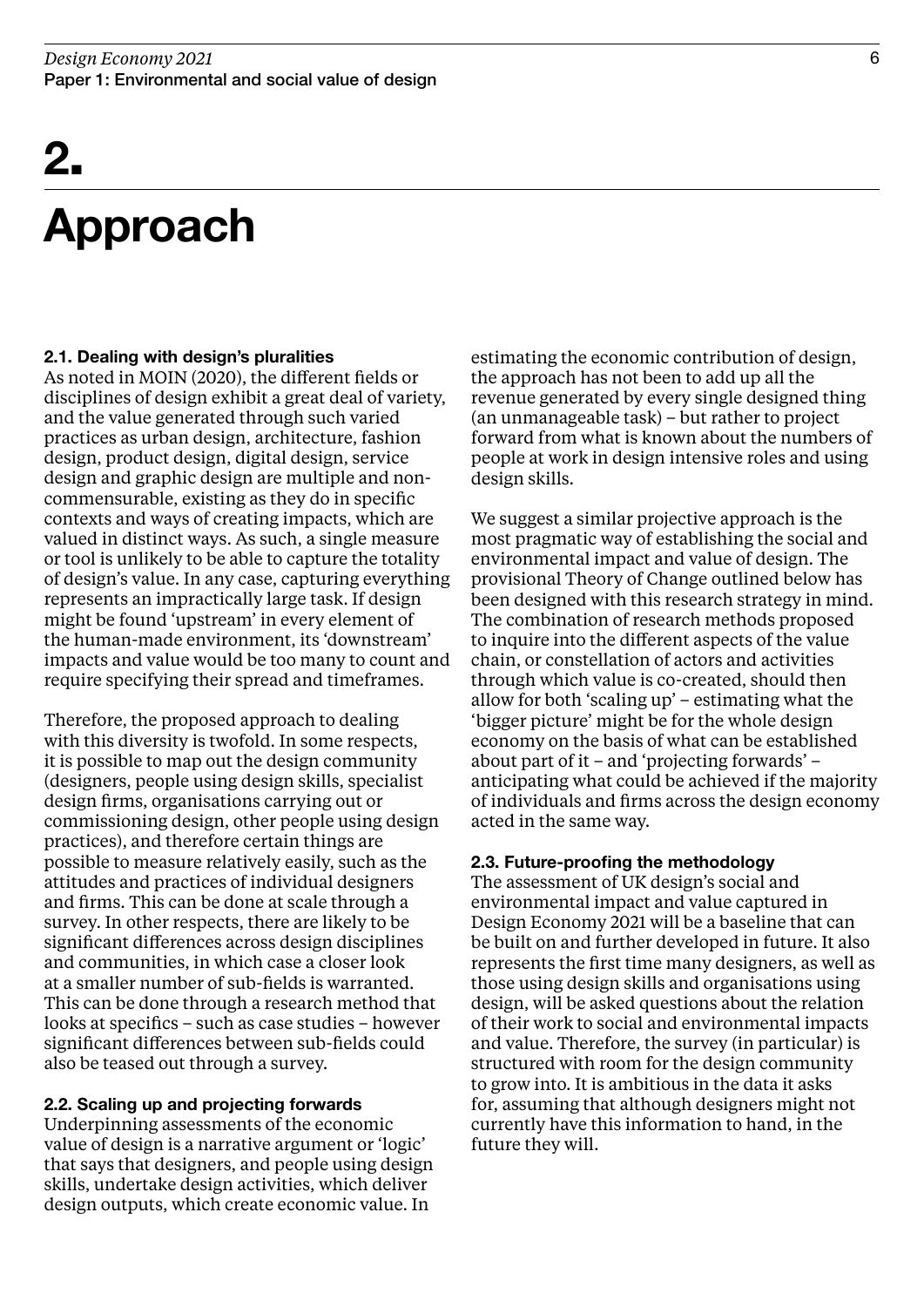### *Approach*

There are efforts underway in many government, business and civil society settings as well as in academia to address the shared challenges articulated in the UN Sustainable Development Goals (UN, 2015) and the climate emergency. From the World Economic Forum's (2020) work on stakeholder capitalism to activities in specific sectors such as construction, product design or fashion, at global, regional, national, local, organisation and individual scales, people around the world are grappling with the complex and intertwined issues of social and environmental value. So, by asking design professionals questions about how they understand and assess their social and environmental impacts and value, the Design Economy 2021 research can also operate as a trigger to prompt respondents to find out the answers to questions that they do not have at present. We suggest pairing the survey with a selfassessment toolkit – also based on the overarching framework of the Theory of Change and Impact Framework – that signposts designers to specific methods for measuring impact and value.

#### 2.4. Aligning with existing models

Although previous research has identified that there is no single impact assessment or valuation tool used across the design community (MOIN, 2020), there have been multiple tools developed in the context of specific disciplines or sectors (see Appendix 3). We conducted a rapid 'deep dive' into two disciplines that are comparatively advanced in social and environmental impact monitoring and regulation – fashion and the built environment, alongside a review of core constructs (see Appendix 2 and Appendix 4). This revealed a range of possible approaches, all tailored to their particular industry structures, practices and norms and shaped by associated narratives, ways of working and histories. Some have ten years of data behind them, others are fairly new. Some are favoured by government tied to public procurement and social value, others by large corporates.

This raises a strategic question: should the Design Economy 2021 methodology simply adopt or align with one of these pre-existing framework tools? Should it splice together elements of all? Should it favour one and bolt on extras as needed to suit? We propose a way forward, while recognising the inherent challenges embedded in such an endeavour and acknowledging the limitations.

#### 2.5. Focusing on the potential of design

The methodology asks primarily about the positive impacts (and value) rather than negative. This is not to ignore the negative social and environmental impacts of designing, which are well recognised (eg Papanek, 1970; Fry, 2009; Monteiro, 2019) (See also Appendix 4). Rather, the objective of this research is to identify design's potential for positive impact, and to show routes to scaling that up. However, it would be relatively easy to add an additional focus on negative impacts into the survey and the case studies. Many of the impact metrics are things external to design that might be affected by it  $-$  e.g. resource use  $$ and impacts might be positive or negative.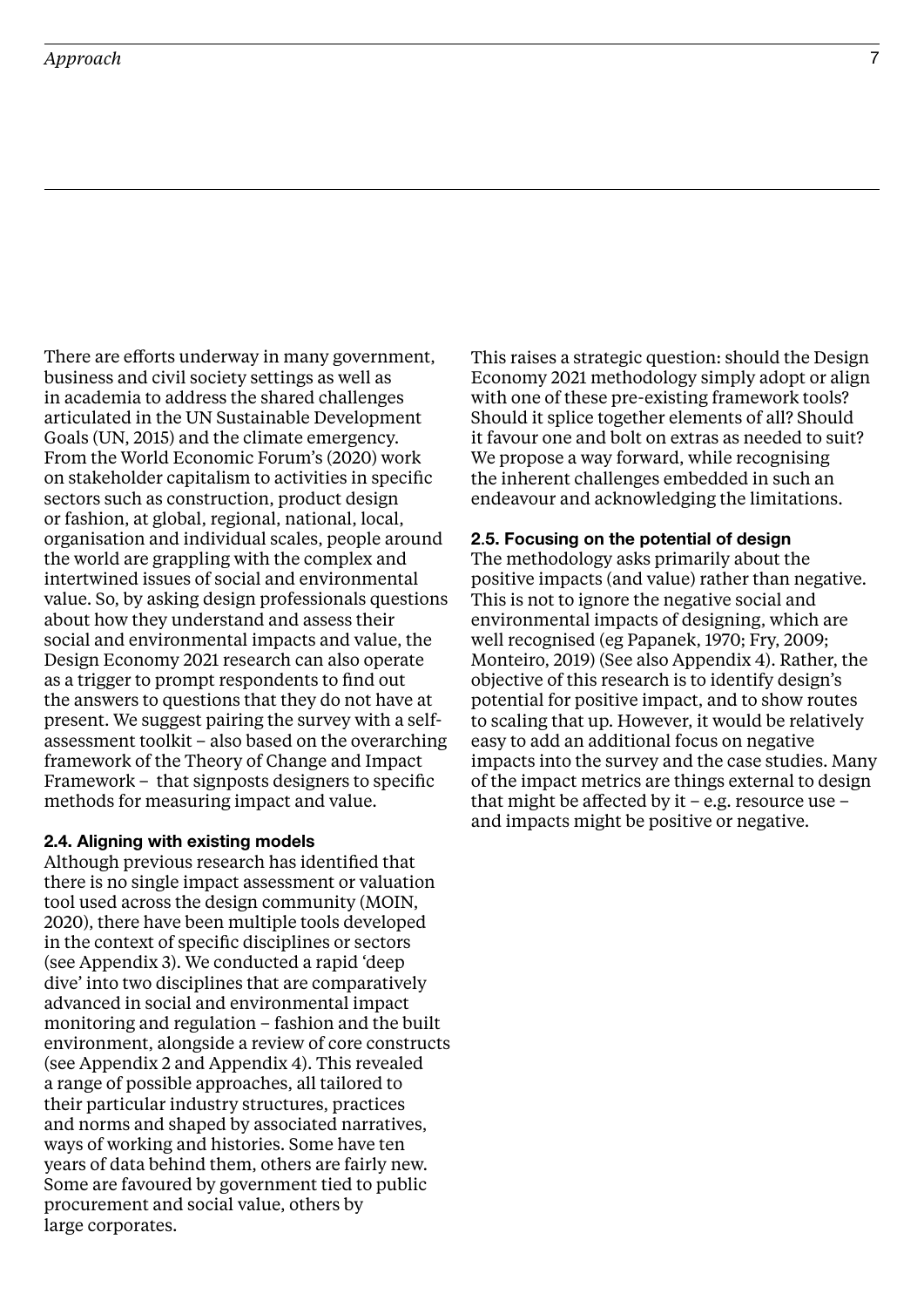## 3.

## Key frameworks

To enable carrying out the analysis of the specific contributions of design to social and environmental change, we have identified the need for two frameworks. The first is a Theory of Change which at a macro level articulates the relations between design activities and social and environmental outcomes. The second is an Impact Framework, which enables specification of the contributions of design to social and environmental impacts and value. The two frameworks are complementary. The former emphasises temporality, enabling accounting for the activities over time through which designing leads to different kinds of social and environmental impacts, through the actions of designers (or people using design skills), design projects and design organisations. The latter is spatial in character and focuses on the specific kinds of impact associated with and resulting from designing. Both simplify what are complex social relations. But without such simplifying frameworks, it is difficult to generalise across the varieties of practices, organisations and contexts through which designers, design skills and designing takes place.

### 3.1. A Theory of Change to articulate how design produces social and environmental impact and value

In order to provide an overarching framework for investigating and assessing how design (broadly understood) generates social and environmental value, we have drafted a Theory of Change (see Figure 1). Any such theory is a working model to think with, rather than a depiction of reality (Baden-Fuller and Morgan, 2010). Indeed, theories of change have a complicated relationship to academic research and evidence and practice (e.g. Mulgan, 2016). On the one hand, anyone using design skills in an organisation to address a social or environmental issue has and operationalises a 'theory' about what the change they propose introducing will achieve. Such theories are often

implicit, make assumptions that are sometimes not valid, transparent or shared, and rest on understandings of the world, and of knowledge, that are open to deliberation and contestation. On the other hand, academic research in the many disciplines that touch on social or environmental change can emphasise problematising or contextualising change and how it happens, which might provide the basis of such theories, and often do not translate effectively to the worlds of practitioners and are carried out at speeds that do not align with the pressures of organisational action and indeed with the climate emergency.

Aware of this enduring tension, we propose a provisional Theory of Change while being aware of the limitations of this approach, because one of the main purposes of Design Economy 2021 is to ask, "What should the UK design economy of 2050 look like?" We anticipate that this 'theory' and accompanying impact framework will and should continue to develop during the Design Economy 2021 research, through deliberation and contestation, in dialogue with the many professionals and researchers, as well as stakeholders, who want to understand and assess the contributions to and consequences of design for social and environmental impact and value. Further, building into this EDI perspectives will bring into view different and unequal consequences for some specific communities and groups.

Laid out for simplicity in a linear form – although we acknowledge the multiple connections and feedback loops inherent in social and environmental phenomena – this Theory of Change is a narrative setting out what shapes, influences and produces the social and environmental value of design. 'Design' here is understood as a realm of activity rather than simply as an artefact or plan.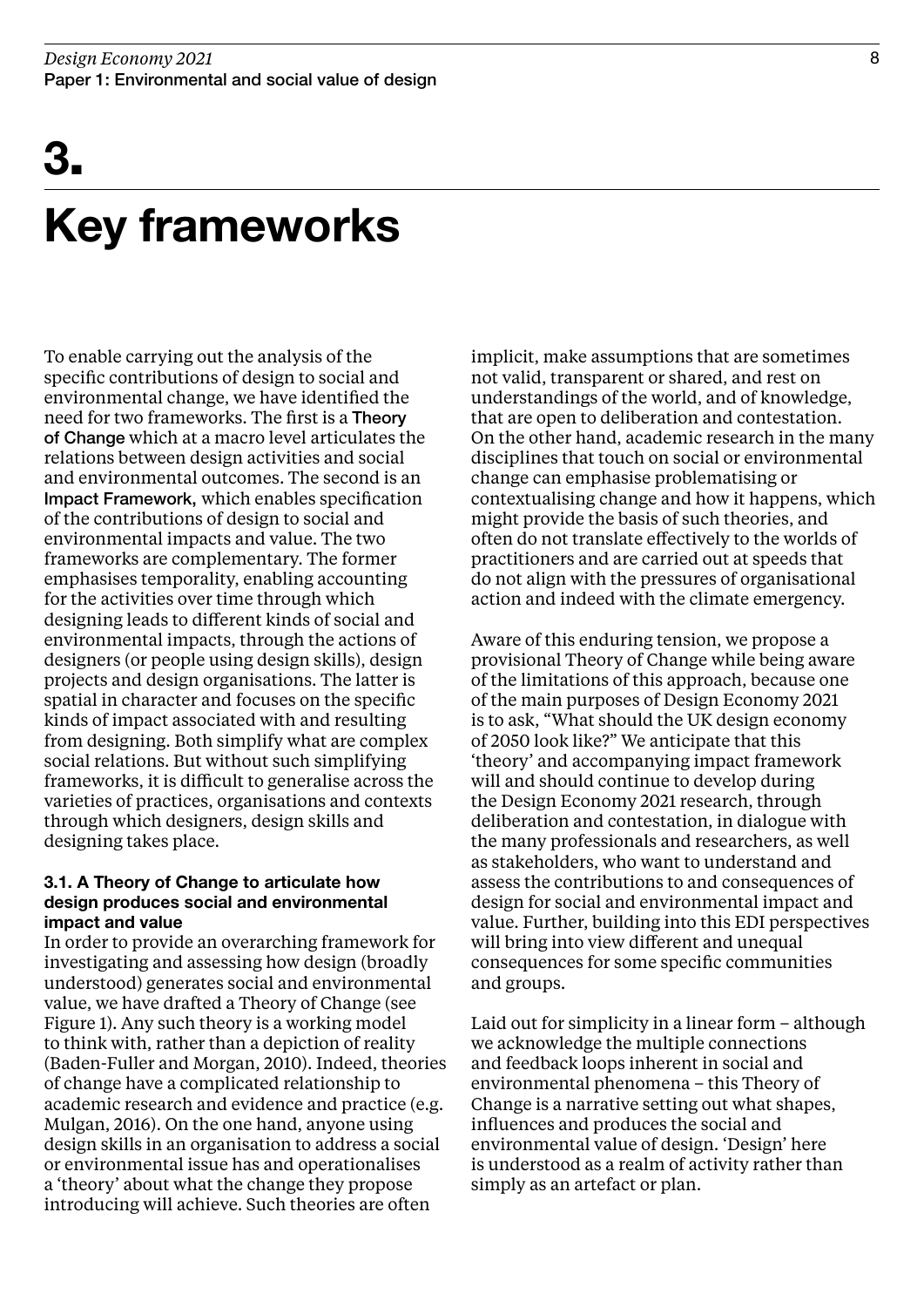### Figure 1: Diagram summarising the draft Theory of Change to account for social and environmental impacts of design for Design Economy 2021



Source: UAL Social Design Institute (2021)

This Theory of Change describes the combinatory effects of the designer (or person using design skills), design firm (or organisation using design), the design project in delivering value and the discursive contexts in which issues form, agendas are set, resources are allocated, projects take place and value unfolds. In so doing it assumes that design has the potential to create positive social and environmental value(s), and it assumes a relationship between the intentions of designers, their actions, and the resulting outcomes – while also acknowledging that such a relationship is not linear and also that applying design skills can and does have negative impacts. Therefore,

in attempting to understand the social and environmental value of design, it is important to understand each stage in this value chain<sup>1</sup> and their mutual connections. The proposed methodology enquires into each element in order to build a detailed composite picture.

The proposed Theory of Change aiming to articulate the social and environmental impacts and value of the design economy is, therefore, a provisional framework that will be explored and revised through the research in Design Economy 2021. It also provides a mechanism for estimating what the 'big picture' might be: if

1 We acknowledge the varied ways that social scientists conceptualise and analyse social, organisational and institutional practices which are ignored in the use of the term 'value chain'. But for simplicity, here we refer to value chain as a way of identifying the specific ways that value is realised across the value creating system of the design economy.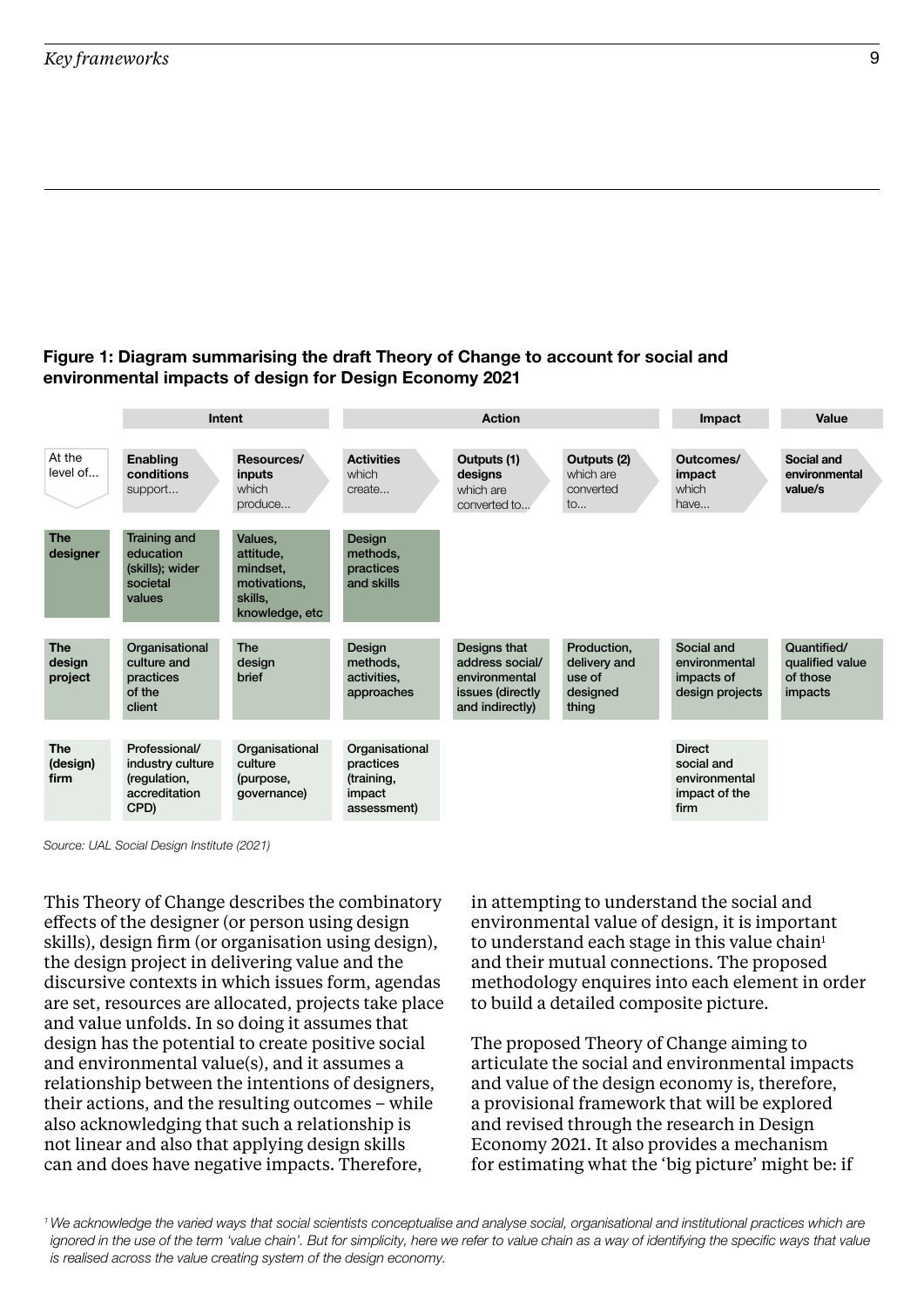we can understand how this relationship works in a specific number of cases, we can scale up projections for the sector as a whole. The Theory of Change rests on four main concepts: intent, action, impact and value, which we detail as follows.

### 3.1.1. Intent

The intentions, attitudes and concerns of designers (and those using design skills) in dialogue with managers, investors, commissioners or clients in different kinds of organisational setting provide an initial framing that sets design work on a course to delivering social and environmental value (or not). This is shaped and influenced by a broader set of discursive factors: for example, regulation, societal attitudes, education, and professional and industry cultures, histories and narratives. It is expressed through things like the designer's motivations, interests, knowledge, and skills, through the framing of the design brief and through the organisational logics of the design firm or organisation using design. It is therefore important to identify what the intentions, attitudes and concerns are as well as recognising that they are themselves social products.

### 3.1.2. Action

There is a widely-cited estimate that 80% of a product's impact is determined in the design phase (e.g. McAloone and Bey, 2009; Politowicz and Earley, 2009), which has become part of the EU's sustainable product policy (European Union, 2018). This foregrounds the work of designing, as the phase in the value chain where the specification for a final product, service, building, and so on, is determined as being the key moment where environmental impact is configured.

While there is a lack of agreement among academics in environmental design research as to whether this  $80\%$  figure is justified<sup>2</sup>, it remains that case that it is likely that decisions made during designing have significant consequences for society and the environment. Designers and those using design skills (and non-designers) carry out a multiplicity of methods, activities, practices, processes and so on, in order to produce 'designs' (as in proposals or ideas). Some of these activities

might be approaches that are specifically intended to create social or environmental value (for example, design for behaviour change or to reduce materials use); others may be core design practices (for example, prototyping). Designers are also understood to exercise a specific range of skills in designing, which might contribute more or less to generating social and environmental value. The resulting designs – the specification for the thing to be implemented, delivered or built – themselves embody a range of potential future impacts and value. These designs may directly address social or environmental issues (for example, an idea to tackle homelessness) or they may produce environmental and social value as a positive spillovers (for example, housing that has a reduced carbon footprint). These designs may or may not be implemented, produced and used: in other words, the actual impacts may or may not be realised.

Alongside design skills and practices, design firms (and other organisations using design) may do other things outside of design projects that create social and environmental value: for example, by tackling social and environmental issues through changing business practices, and also by actively evaluating and learning from the experience of previous projects. So it is important to identify different forms of design action and uses of design skills, and recognise that resulting designs (proposals) may not be implemented or realised, and that the work of designing itself may also have consequences.

### 3.1.3. Impact

When we talk about the 'social and environmental impact and value of design', we do not typically mean the energy used to power the computer of the designer or produce the paper the plan is drawn on – although these are also important. Methods such as carbon-offsetting can aid estimating and addressing the carbon produced, for example, although these remain contentious. We also mean the 'downstream' impacts that result not from the design phase, but from production, use, disposal or re-use. For example, one study in architecture highlighted the environmental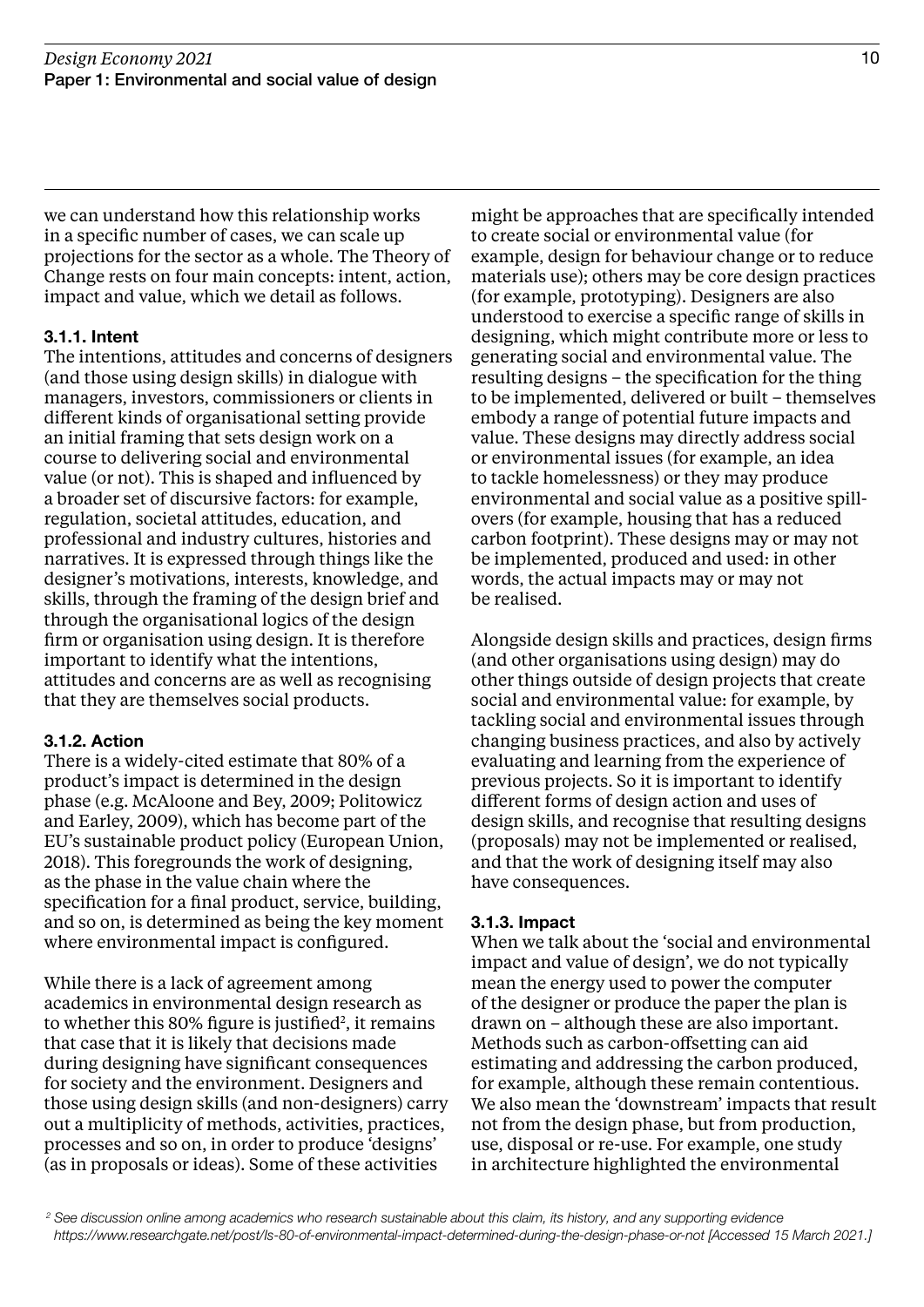impact during the occupation or use phase (Asdrubali et al, 2013). Given the plurality of design disciplines that make up the sector, the sheer quantity of things in the human-made world that are designed, and the diversity of impacts and value of those things over the course of their lives, this is potentially a very difficult thing to assess at scale. Further, advocates of the circular economy approach have highlighted the potential and implications for designers to practice circular design (e.g. Ellen MacArthur Foundation, 2014; Earley and Goldsworthy, 2018), which have shifted thinking on the timeframes and infrastructures through which such assessments can take place.

On the other hand, there are by now many established metrics and tools for identifying social and environmental impacts: indicators of a set of social and environmental outcomes that have been deemed important enough to count and in relation to which there are data infrastructures, expertise, requirements, regulations and narratives. Some design disciplines and professions are quite advanced in their approaches to assessing social and environmental impact, others less so. Although there is not one approach used across all design disciplines, there is a degree of similarity in the kinds of indicators used to estimate social and environmental impact, for instance in relation to emissions to air, water, land, biodiversity loss, resource use or waste production, as well as generation of knowledge and skills, employment opportunities, work and job quality, health and well-being, safety, resilience or social connections (See Appendix 3 for a list of the indicators used in some of the main frameworks and tools). In order to practically build a 'big picture' of such impact it will be necessary to work with a relatively constrained conceptualisation. However, this picture at scale can be complemented by more open-ended explorations of impact in a smaller number of cases. For the purposes of Design Economy 2021 we propose building on and integrating much of the previous work done to articulate and assess different kinds of impact and value (which as the next section shows, are often conflated).

#### 3.1.4. Value

The last stage in the value chain is an assessment of how the various social and environmental impacts of design create value. As discussed in the 'Moving Beyond Financial Value' report (MOIN, 2020), and the introduction to this set of methodological papers, value is an assessment of the significance of something; it is a judgment made about the importance of an impact. As such, it is recognised that value dimensions are plural, and produced through social and deliberative processes. In the case of design, value might be generated through:

The process and experience of designing; for example, communities, stakeholders or employees feeling empowered and an increased sense of wellbeing through involvement in a participatory design project; the development of inter-personal skills that can be transferred to other contexts; new forms of social bridging and bonding developed through the process, etc, recognising unequal and inequitable involvement in designing by different groups and communities.

The outcomes of designing; for example, a reduction in greenhouse gas emissions as a result of the re-design of a domestic appliance; decrease in anti-social behaviour due to urban planning: changes in consumer behaviours due to user journey design, etc, recognising disproportionately negative consequences from outcomes designing for some groups and communities.

The wider activities of the design firm or organisation; for example, increasing diversity of the workforce as a result of new EDI policies; growth to knowledge economy and creative clusters; innovation resulting from the presence of design firms and organisation in business ecologies, etc. recognising unequal and inequitable involvement in organisational activities for some groups and communities.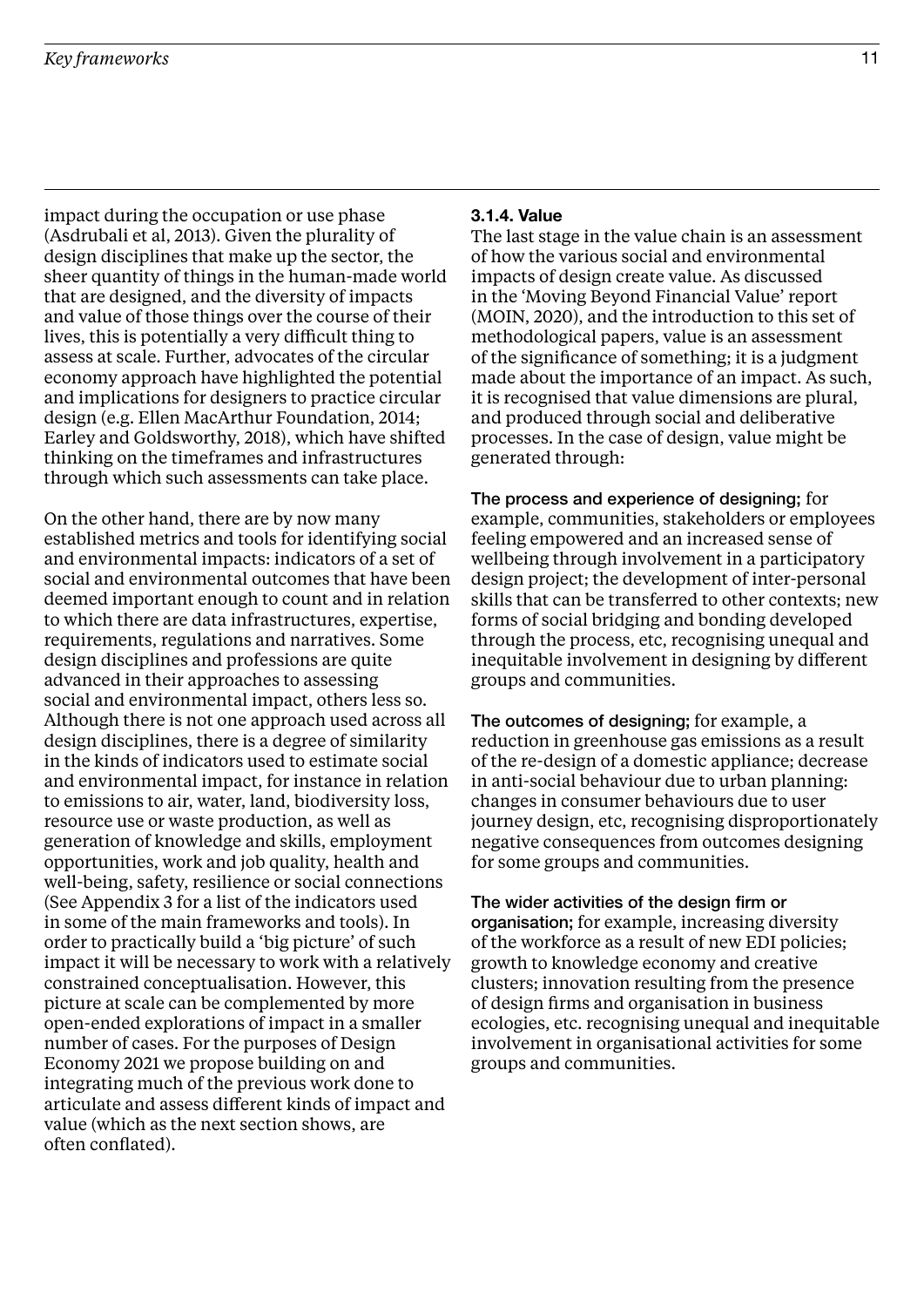Social and environmental value dimensions such as these might be expressed quantitatively (in monetary or non-monetary terms), where methods exist for translating social or environmental changes into numeric values. One visible example of this is carbon accounting, which puts a monetary value on carbon emissions, supported and enabled by a research base and practitioner expertise, as well as regulatory and data infrastructures.

These values might also be expressed qualitatively. Some value generated through design lends itself more easily to being translated numerically: for example, for some certain kinds of environmental impacts it is relatively clear how to quantify them, with established methods, forms of evidence and governance. However, there are tools increasingly available that allow a number to be put on a range of social values. Both approaches seem appropriate when trying to assess the value produced through design. While the price we are prepared to pay for a product or service gives us some indication of its value, the actual value to the consumer or beneficiary may be far more complex: much is lost in the translation to numbers. Our proposal is that rather than pre-determining in advance a set of metrics to translate impacts to quantified value, such as money, the Design Economy 2021 research opens up the question of whether, and how, to evaluate and quantify the impact and value of design through a deliberative process with relevant stakeholders based on a new Impact Framework.

3.2. Co-creating an Impact Framework to articulate and specify the contributions of design In order to ask questions about the (positive or negative) impacts of design on society and the environment, we recommend establishing an appropriate set of impact metrics, that participants in the design economy can understand, relate to and engage with. This is an ambitious and complex task. To develop and iterate this framework, we propose combining existing frameworks and metrics and then refining them in dialogue with expert practitioners from different design disciplines, such as those included in Appendix 3.

Relevant frameworks we draw on in particular are the 'four capitals' structure developed in the Construction Innovation Hub's Value Toolkit<sup>3</sup> and the 'four pillars' in the WEF's (2020) stakeholder capitalism framework.

As we show in Appendices 2 and 3, in some specialist design domains assessing the impact and value of design is advanced (e.g. built environment and fashion) compared to, for example, graphic design or user experience design. Some frameworks such as the WEF (2020) focus on organisational reporting, whereas others such as those looking at design projects in the built environment focus on projects over time. Combining these into a novel framework for the whole design economy that addresses the specificities of design and then iterating this through deliberation with sector-specific experts, against the full range of design disciplines, and underpinned through EDI principles, will enable drawing in diverse perspectives and lived experience from across the UK.

In our provisional Impact Framework, we combine elements of the 'four capitals' approach in the Construction Innovation Hub's Value Toolkit with the 'four pillars' of the WEF proposal. We also reviewed UK public policy documents including articulations of natural capital<sup>4</sup> and social capital<sup>5</sup>. We were persuaded by the WEF's emphasis on governance, which can be seen as part of ongoing efforts (or an urgent need for them) in the corporate world to acknowledge and address Environmental, Social and Governance issues (ESG). While governance for a large corporation is very different in terms of scale, infrastructure, data and expertise to that of (for an example) an SME in the design economy, the principles of accountability and transparency associated with governance are shared. From the Construction Innovation Hub's Value Toolkit, we note the distinctions made between social capital (influence and consultation, EDI, and networks and connections) and human capital (employment, skills and knowledge, health and experience). We also noted the long-standing

<sup>3</sup> https://constructioninnovationhub.org.uk/wp-content/uploads/2020/12/Value-Toolkit\_Value-Definition-Framework\_v1.0.pdf

<sup>4</sup> https://www.gov.uk/government/groups/natural-capital-committee

<sup>5</sup> https://www.ons.gov.uk/peoplepopulationandcommunity/wellbeing/bulletins/socialcapitalintheuk/2020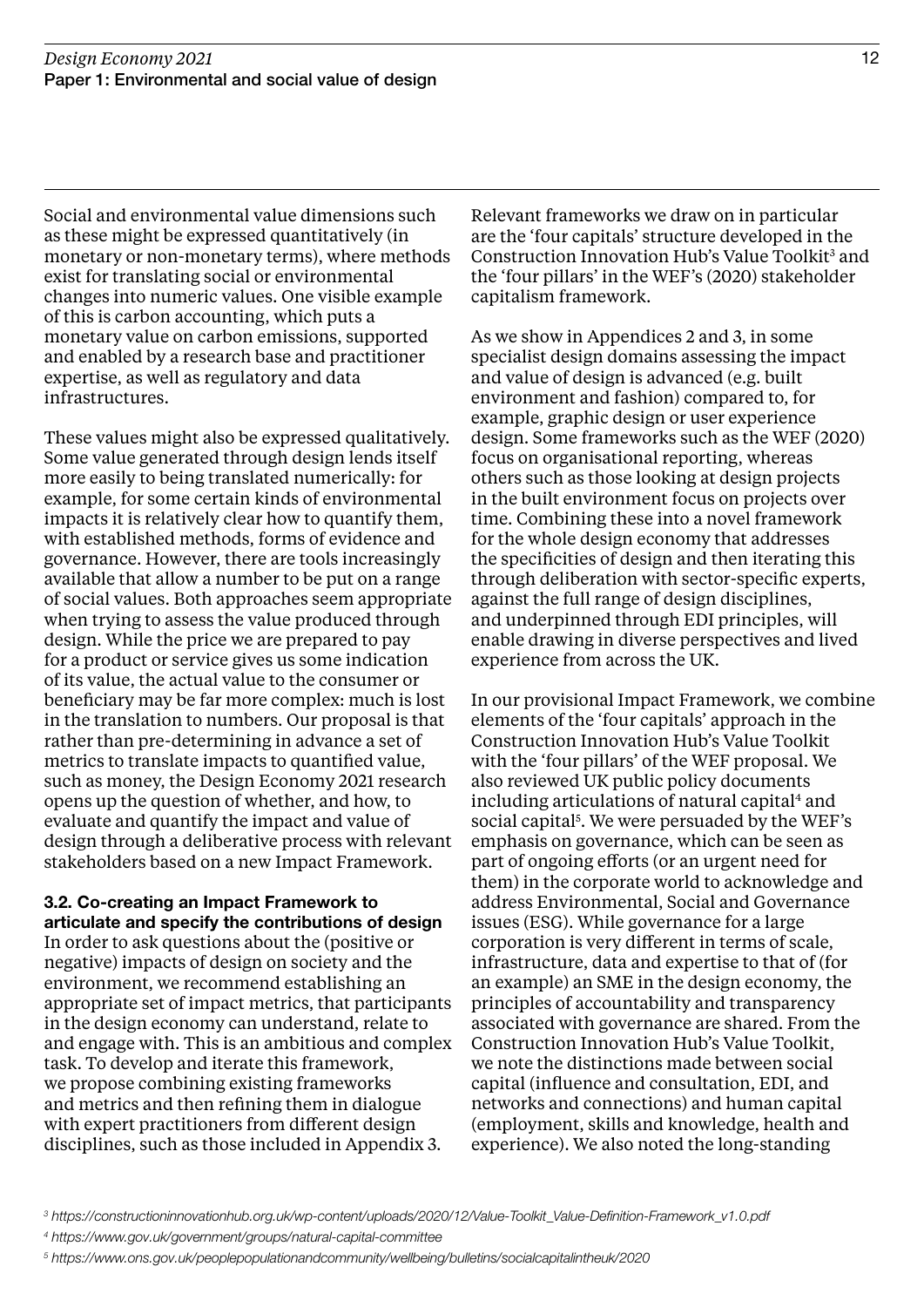emphasis on democratic accountability built into participatory design research and practice. To respond to the ambition of the Design Council to articulate the current and future value of design for economy, society and environment, we propose emphasising the governance aspects, understood as crossing scales and institutional forms, rooted in democracy and equity.

We therefore propose four types of capital linked to value creation to underpin analysis of the design economy.

Environmental Capital: The combination of renewable and non-renewable resources and assets (e.g. plants, species, air, climate, fresh water, oceans, land, minerals) that make up the connected ecosystems on which the design economy relies and which it impacts through materials use, waste and pollution in the phases of design such as materials selection, packaging, build/manufacture/implementation, transport/ distribution, use, disposal, and re-use.

Social Capital: The tangible and intangible resources on which the design economy relies and which it impacts, including skills, understandings, relationships that shape ways of living, knowing and being, recognising and addressing the fact that some groups and individuals are excluded and marginalised from being part of, contributing to and benefiting from the design economy.

Democratic Capital: The narratives, beliefs, norms and actions on which the design economy relies and which it impacts, through which stakeholders define, contest and agree purposes, equity, equality, transparency and accountability.

Financial Capital: The combination of assets and resources on which the design economy relies and which it impacts, with associated ways of understanding investment, returns, risk and resilience.

We recognise that the notion of 'capital' has been criticised for conflating subjective and

objective dimensions is a way that is potentially tautological (McShane et al, 2016) and for 'freezing' social distinctions in a way that lead to perverse measurement approaches (Bourdieu, 1986). Yet, as with our proposal for the Theory of Change, we believe that the capital-based approach provides a useful heuristic at this stage given the Design Council's new focus in Design Economy 2021 on social and environmental impact and value, to guide future research. We would like to stress however that the proposed Impact Framework is subject to iteration – in particular in light of the findings from the demonstrator projects proposed as part of the methodological recommendations.

Within each of the four capitals, we propose specific characteristics, which can be monitored, evaluated and assessed using qualitative and quantitative means as a starting point for Design Economy 2021.

### Environmental Capital

- Emissions to air, water, land, resource use
- Pollution through physical effects such as noise, vibration, radiation, electromagnetic fields
- Biodiversity loss (animal and plants), land use, habitat loss
- Contribution to climate change and global warming
- Generation of solid waste, hazardous waste and chemical management
- Fossil fuel depletion.

### Social Capital

- Shared sense of identity which translates into collective action and respects the diversity of workforce/population
- A sense of common purpose and an ability to mobilise to achieve shared goals
- Work-life balance, health and well-being, and stakeholder, beneficiary, user and employee satisfaction
- Connections e.g. frequency of interactions/ size and diversity of social networks for stakeholders, customers, users, beneficiaries, citizens, residents, volunteers or staff
- Equality, diversity and inclusion (especially marginalised and vulnerable people)
- Reciprocity as measured by volunteering rates and participation in civic activities.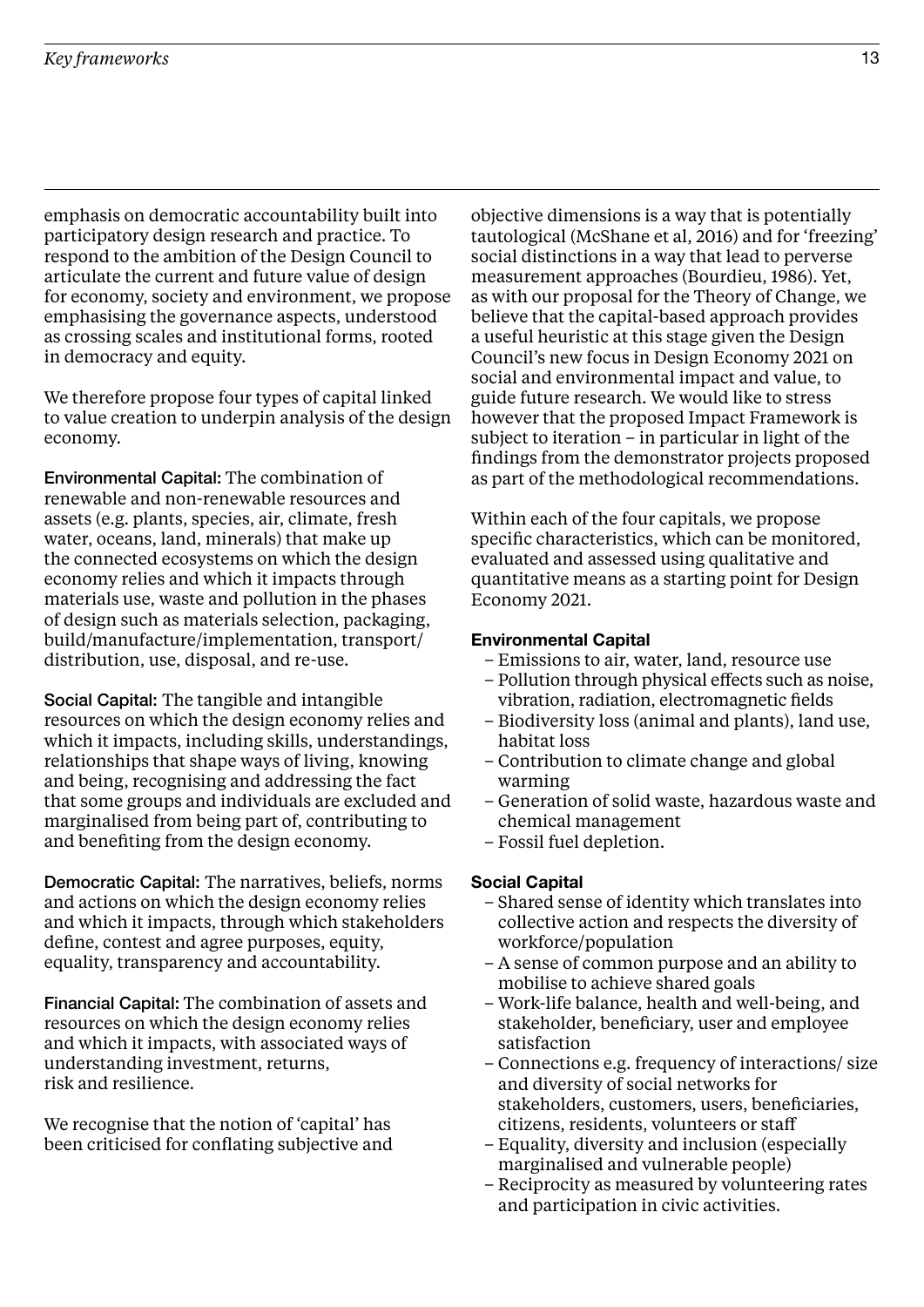### Democratic Capital

- Equality and equality in stakeholder involvement, consultation, participation and influence
- Quality of governance, decision-making and accountability as experienced by people
- Autonomy and dignity of stakeholders, customers, users, beneficiaries or staff
- Work and institutional culture that reflects the diversity of the local community
- Feeling of having agency and an ability to influence change through one's actions
- Civic engagement and participation in the democratic processes (on the local and national level)
- Institutional legitimacy reflected through citizens identification with and support for institutions.

### Financial Capital

- Return on investment capital including savings
- Wealth generation and employment generation
- Management of assets
- Profit sharing with owners, staff, beneficiaries, customers and other stakeholders
- Oversight, management and reporting of risks and opportunities
- Inclusive growth as manifested through more equitable distribution of income and wealth
- Ethical and sustainable procurement.

The Impact Framework enables articulating the specific contributions of design to achieving impacts, and different forms of value in the design economy, in relation to each of these four capitals. First, there is recognition of the different phases relating to design, which we distinguish as design; implementation (or build/production) and use (also occupancy and re-use). An important distinction to be made in the analysis is between the designs, and what is implemented, which are rarely the same. A second distinction to be made is between the design project, and resulting designed thing (e.g. product, building, service, communication, interaction or system) and the organisation that commissioned or carried out the activity.

The proposed draft Impact Framework shown in Figure 2 suggests how to integrate these designspecific issues across the four types of capital or forms of value creation – social, environmental, democratic and financial. It distinguishes between projects (design, implementation and use) and organisations (strategy, operations and infrastructure). We propose that this framework is revised and iterated during the Design Economy 2021 project informed by the data and insights developed through the methods itemised below and through deliberative engagement with stakeholders from across the design economy.

In terms of indicators for each of these characteristics, for some of them there are existing methods and means of calculation that are accepted and widely used, usually at the organisational level, sometimes with accompanying data infrastructures (i.e. means and resources to gather, combine and analyse data). However for design projects – which might be thought of as temporary organisations – these are rarer, except in the case of construction in the built environment (see examples in Appendix 3). At this stage of developing the Design Economy 2021 methodology it is not possible, or appropriate, to define in advance these indicators. Rather, we propose that that through a series of steps outlined below, the provisional Impact Framework outlined here is developed, deliberated, and refined. However to aid clarity in communicating the framework we suggest some indicators in Figure 2.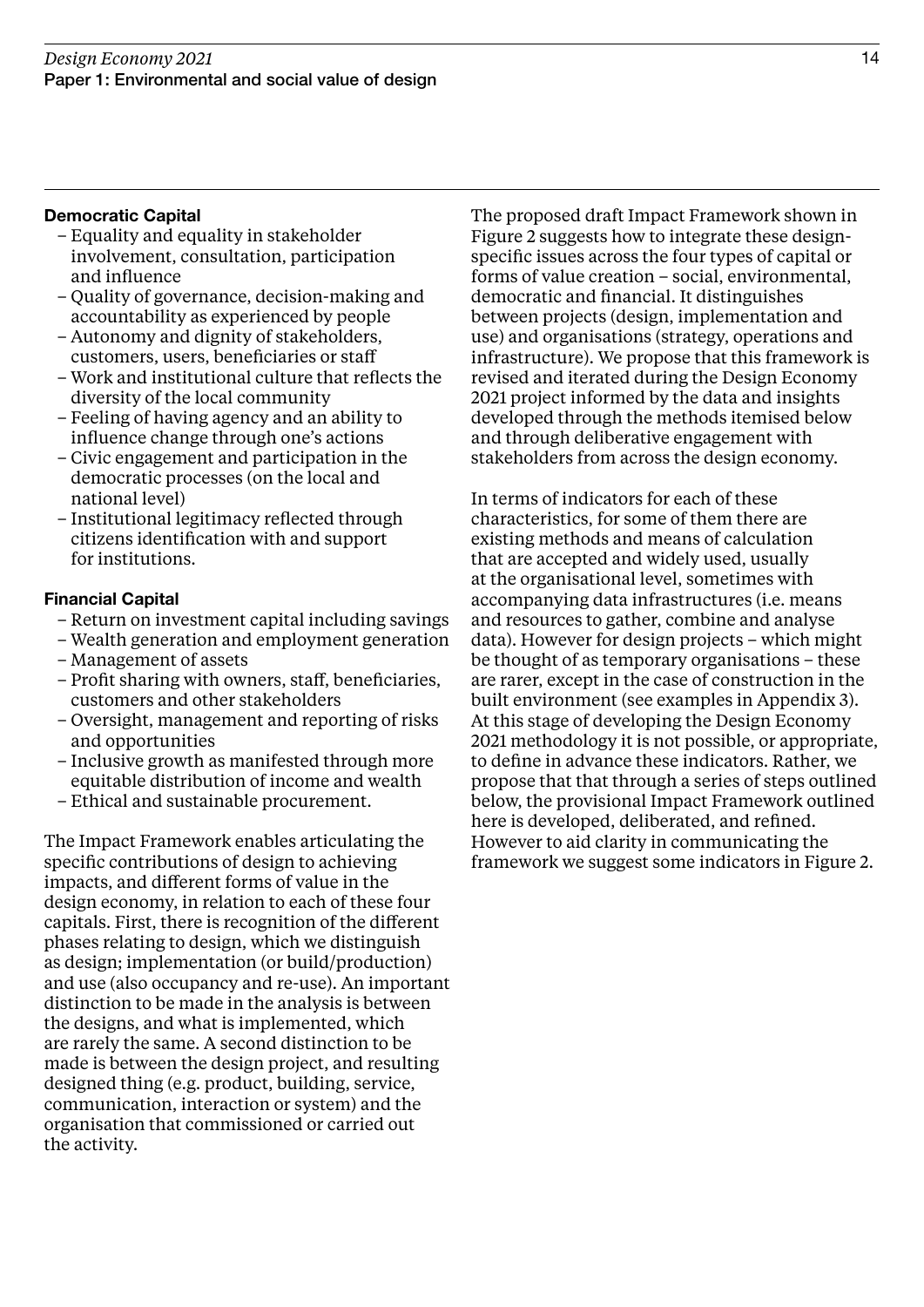### Figure 2: Impact Framework summarising four types of capital through which the social and environmental impacts of design are realised in projects and organisations, with example indicators

| <b>Project</b> | <b>Social</b>                                | <b>Environmental</b>                                       | <b>Environmental</b>                            | <b>Financial</b>                                  |
|----------------|----------------------------------------------|------------------------------------------------------------|-------------------------------------------------|---------------------------------------------------|
| Level          | <b>Capital</b>                               | <b>Capital</b>                                             | <b>Capital</b>                                  | <b>Capital</b>                                    |
| <b>Design</b>  | Skills development<br>Equitable hiring       | Global warming potential<br>Emissions.<br>waste, pollution | Quality of<br>decision-making<br>Diverse inputs | Life cycle social<br>and environmental<br>costing |
| Implementation | Connection between<br>staff and stakeholders | Emissions,<br>waste, pollution<br>Resource use             | Diverse feedback<br>Autonomy and<br>flexibility | Employment<br>generation                          |
| <b>Use</b>     | Health and                                   | Emissions.                                                 | Equitable                                       | Equitable and                                     |
|                | well-being of                                | waste, pollution                                           | dialogue with                                   | ethical generation                                |
|                | users/beneficiaries                          | Resource use                                               | users/beneficiaries                             | of wealth                                         |

| <b>Organisation</b><br>Level | <b>Social</b><br><b>Capital</b>                                 | <b>Environmental</b><br><b>Capital</b>         | Environmental<br><b>Capital</b>               | <b>Financial</b><br><b>Capital</b>                |
|------------------------------|-----------------------------------------------------------------|------------------------------------------------|-----------------------------------------------|---------------------------------------------------|
| <b>Strategy</b>              | Connections between<br>staff and stakeholders<br>Common purpose | Emissions.<br>waste, pollution<br>Resource use | Stakeholder involvement<br>Governance quality | Inclusive growth<br>Uncertainty<br>management     |
| <b>Operations</b>            | Work life balance<br>Employee<br>satisfaction                   | Emissions.<br>waste, pollution<br>Resource use | Agency and dignity<br>in interactions         | Ethical procurement<br>Asset management           |
| <b>Infrastructure</b>        | Local employment<br>Equitable<br>HR practices                   | Bio-diversity loss<br>Fossil fuel depletion    | <b>Diverse</b><br>and inclusive<br>engagement | Equitable<br>(re)distribution<br>Shared ownership |

Source: UAL Social Design Institute (2021)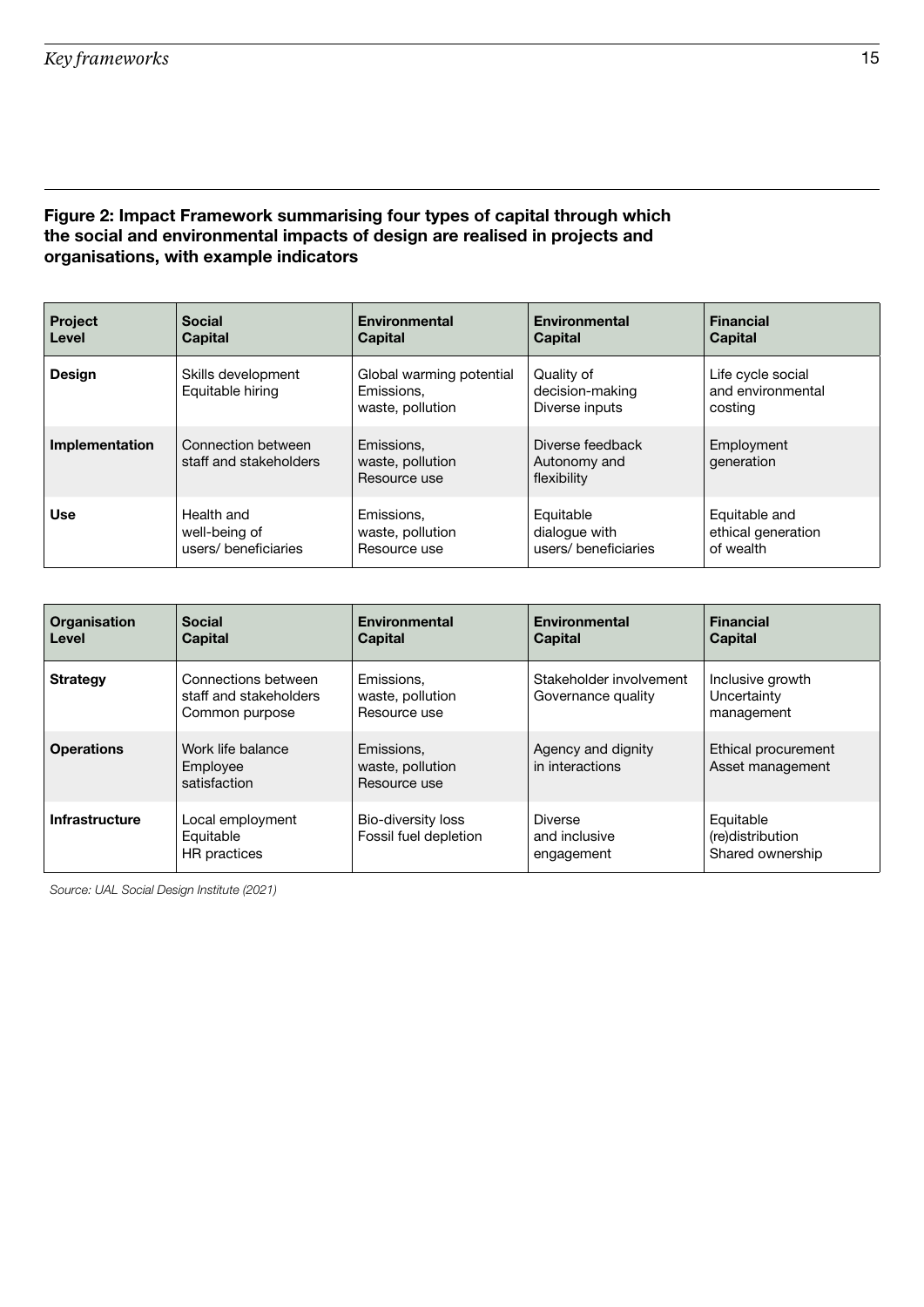## 4.

### Research questions

The proposed research questions are a set of overarching queries that the methodology is designed to answer. They are structured broadly around the four phases of the value chain, with a fifth set focusing on the future.

### 1. Intent

- What are the key enabling conditions that support the generation of social and environmental value through design?
- What are the attitudes, motivations and intentions of designers, design firms, and their clients, in relation to social and environmental issues?

### 2. Action

- What design mindsets, practices and skills are used to address social and environmental issues?
- What other organisational practices do organisations use to address social and environmental issues?
- What proportion of designs directly address, or indirectly take into account, social and environmental challenges?

### 3. Impact

- What sorts of positive social and environmental impacts are designers/ design firms responsible for?
- What are the significant barriers to achieving positive social and environmental impact through design?

### 4. Value

- What social and environmental value is produced through design work?
- How do design practices create social and environmental value?

### 5. The future

- What is the potential of design to generate social and environmental value
- How can we unlock this potential?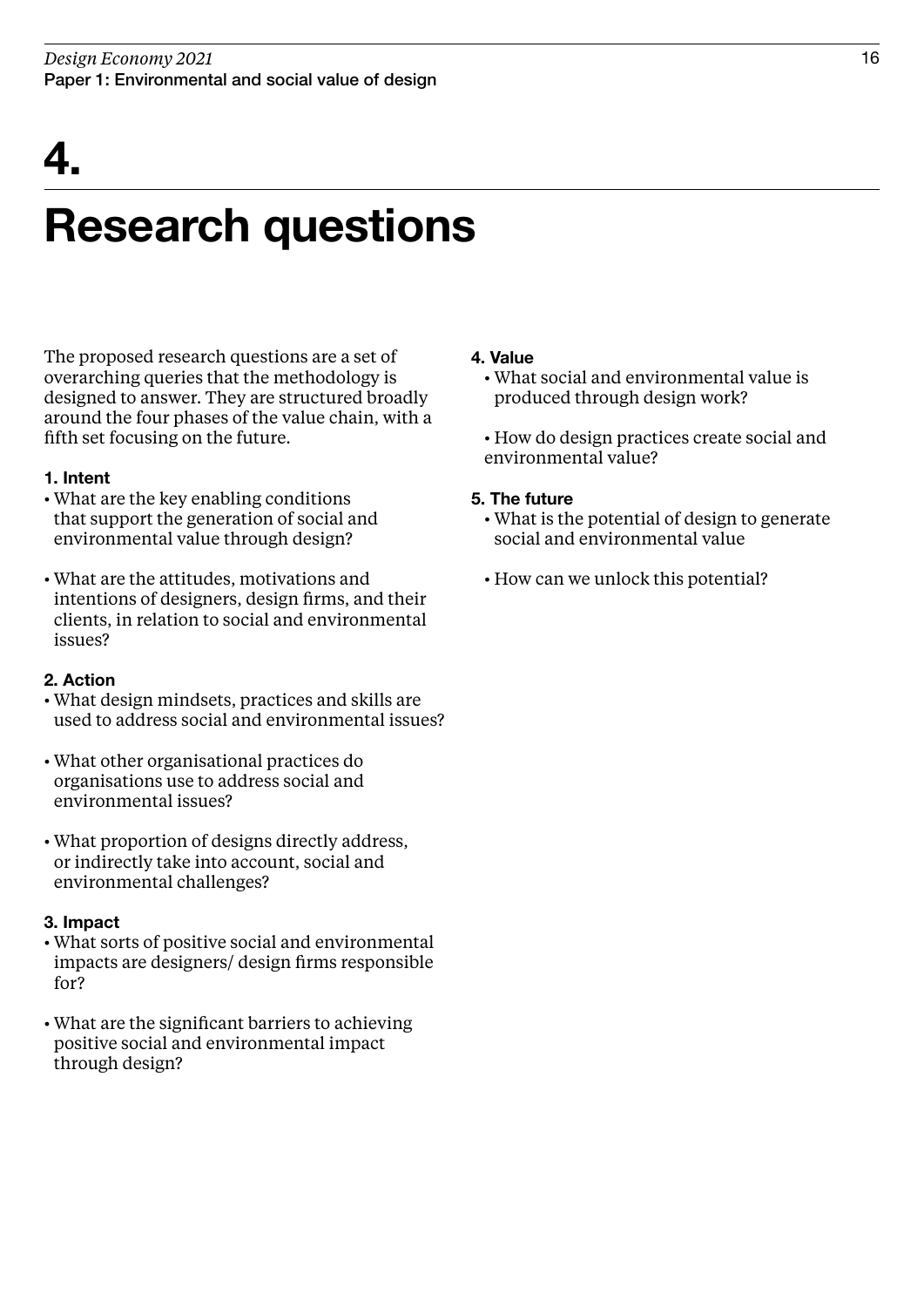## Overview of methods 5.

Answering these questions requires a mixed methods approach that acknowledges the complex and varied relationships between those using design mindsets, skills and practices and the contexts in which they are used – crossing all sectors of the economy. Combining the activities below will allow developing a broad, as well as nuanced, understanding of the intentions, actions, impact and value produced through people using design skills in different contexts, and insights into the potentialities of this to enable positive social and environmental change.

Below we propose the individual methods and show how their combination will result in broad and deep insights on the specific contributions of design to social and environmental impact and value in the UK Design Economy. Figure 3 shows how the methods link together. Figure 4 shows their specific characteristics, using the framework presented in the MOIN (2020) report.

### Figure 3: Proposed methods to carry out the research



Source: UAL Social Design Institute (2021)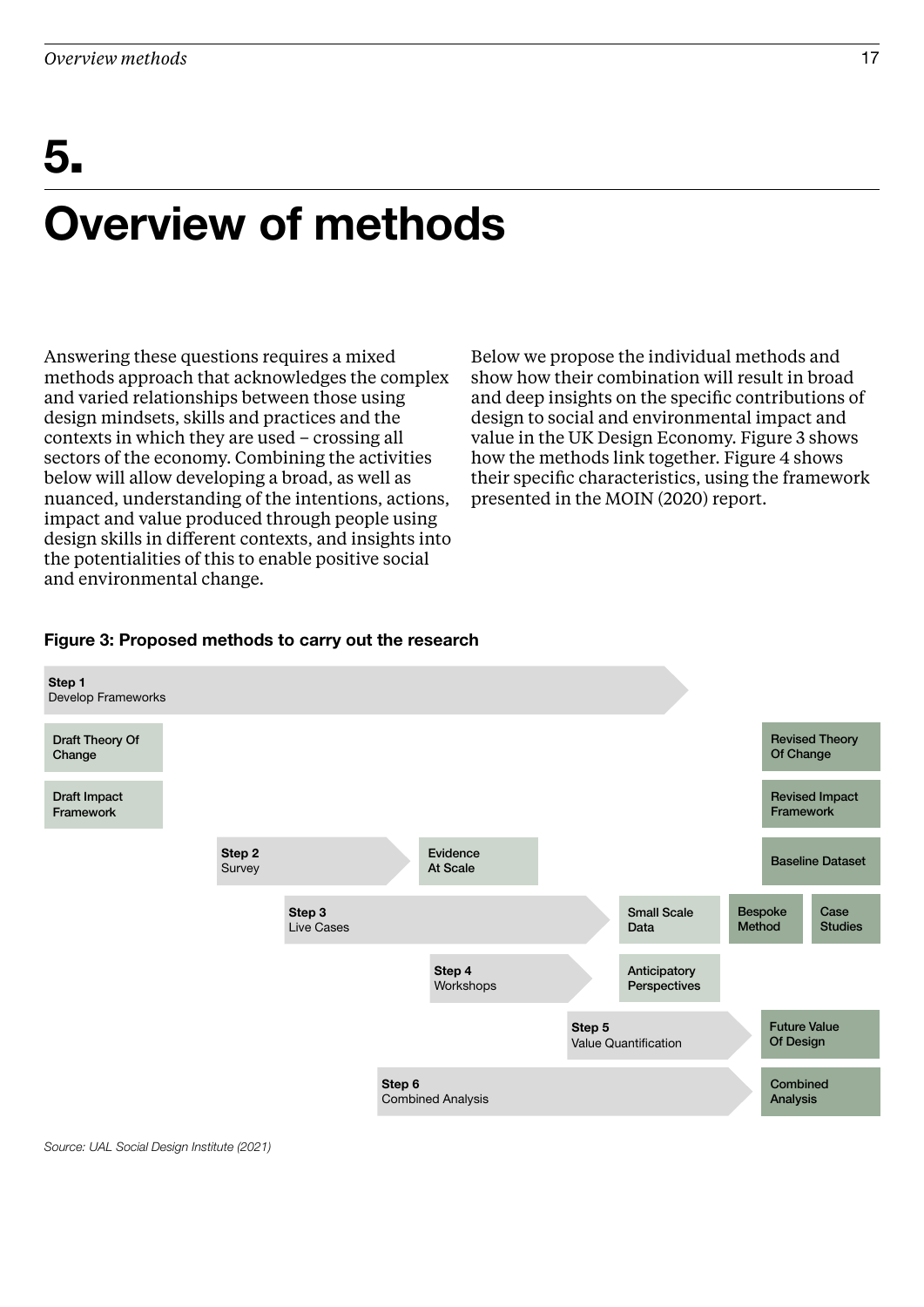

### Figure 4: Mixture of methods used to carry out the research (based on MOIN, 2020)

Source: UAL Social Design Institute (2021)

### Step 1

Develop, test and iterate frameworks to articulate social and environmental impact and value. The earlier section introduced two frameworks: a draft Theory of Change (Figure 1) and an Impact Framework (Figure 2) summarising and articulating four types of capital through which the social and environmental impacts of design are realised in design projects and organisations. While this step brings together aspects of existing frameworks and addresses some gaps identified in the MOIN (2020) report, it should be understood as provisional. Testing and iterating the Impact Framework through a series of deliberative stakeholder workshops spanning design sectors and disciplines, and underpinned by EDI principles, and using it to underpin live cases and the survey, will result in a refined or adapted framework for the UK Design Economy 2021 that is both grounded in literature and practice, and which can then be shared and used more widely.

### Step 2

Capture data at scale across the design economy by conducting a survey of designers/people using design skills/organisations using design (which is also required by and could be combined with the other methodological proposals). This should ask questions relating to the phases of the Theory of Change: intent, action, impacts and value, i.e. research questions 1-4. This survey of design professionals working in design organisations as well as other kinds of organisation using design (commercial and public sector) would generate unique data about the range of ways in which design skills are used to shape social and environmental impact.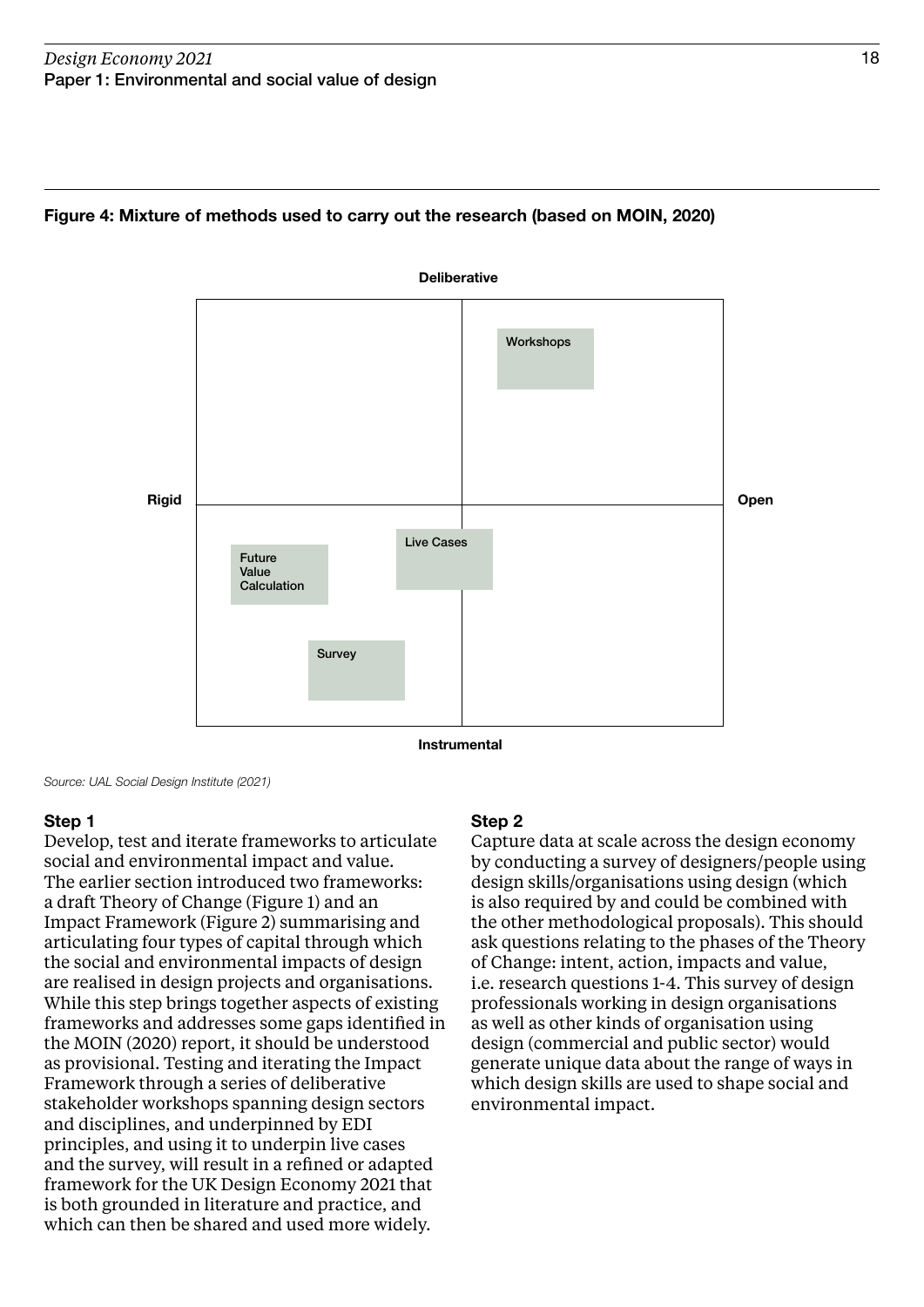### Step 3

Carry out live data gathering with design teams/ firms, resulting in a set of case studies. This is a complementary approach to investigating questions 1, 3 and 4, and allows deeper exploration of the relationships between the different elements of the proposed Theory of Change (intent, action, outcomes/ impacts and value) and Impact Framework (impacts through design projects and on organisations across four types of capital). We suggest starting with demonstrator projects in three disciplines – the built environment, service design and product design – because of their significant potential to generate social and environmental impact and value, as well as the distinct differences between them, representing three 'orders' of design (Buchanan, 2001). In future years, the research could be expanded to include other design disciplines and more widely across the UK regions and home nations.

For the demonstrator projects, we suggest sampling four firms in each sector – more if resources allow. Data gathering should take into account what those organisations already collect; however, we suggest structuring it in line with the proposed Theory of Change (what is referred to in the MOIN report as an impact pathway), and the Impact Framework developed in step 1. The approach with each live case study should include both a quantitative analysis (where possible for establishing impacts and value in numerical terms), as well as desk research (including a review of existing reports by the organisations about their social and environmental impacts, sustainability strategies and other organisational information), and a set of deliberative workshops (e.g. one at the beginning of the live data gathering and one at the end of a three-month period) with a small number of team members (e.g. 6-10 people from each organisation, engaging a range of perspectives based on EDI principles) to explore value generation more openly and thoroughly. Through this more exploratory approach to valuation, the live cases will draw out contributions of design beyond a pre-determined list of indicators, including the intangible value of design in terms of knowledge, ideas, connections, goodwill, that often spread beyond a project.

### Step 4

Conduct a series of deliberative and anticipatory workshops, to draw on and share interim insights from the survey and live case studies, as a starting point for discussion with members of the public and expert practitioners, recruited and engaged with a commitment to EDI principles, about how the UK design economy might develop in the future. These workshops will help answer questions 4 and 5. The first workshop asks: What is the value produced through design, allowing testing and revision of the draft Impact Framework. The second is future-facing and asks: What could the social and environmental value of design be in future? What would need to change? What are the barriers to change? The third workshop asks: What forms of evidence will better support the Design Economy?

### Step 5

Carry out analysis to quantify design's value by scaling up and projecting forwards. We anticipate that having generated a broad, baseline understanding of how designers and those using design in different organisations act in relation to social and environmental issues through a survey (step 2), complemented by nuanced, contextual understanding of social and environmental impacts in the live case studies (step 3) and deliberative workshops (step 4), another important task in this research can be undertaken. This will require revising the two frameworks (step 1) to account for the specific contribution of design to projects and organisations as proposed in the Impact Framework (Figure 2), located within a larger Theory of Change (Figure 1).

Bringing these together will enable identification of specific headline metrics for different design disciplines, on which to make projections in relation to specific UK social and environmental ambitions. Examples of related work – although not specific to design – is the quantitative analysis of social value related to different kinds of outcome such as employment, or mental health, include the HACT's Social Value Bank (see Appendix 3). An opportunity here is identify the current contribution of design, as well as prospective contributions in the future e.g. 2030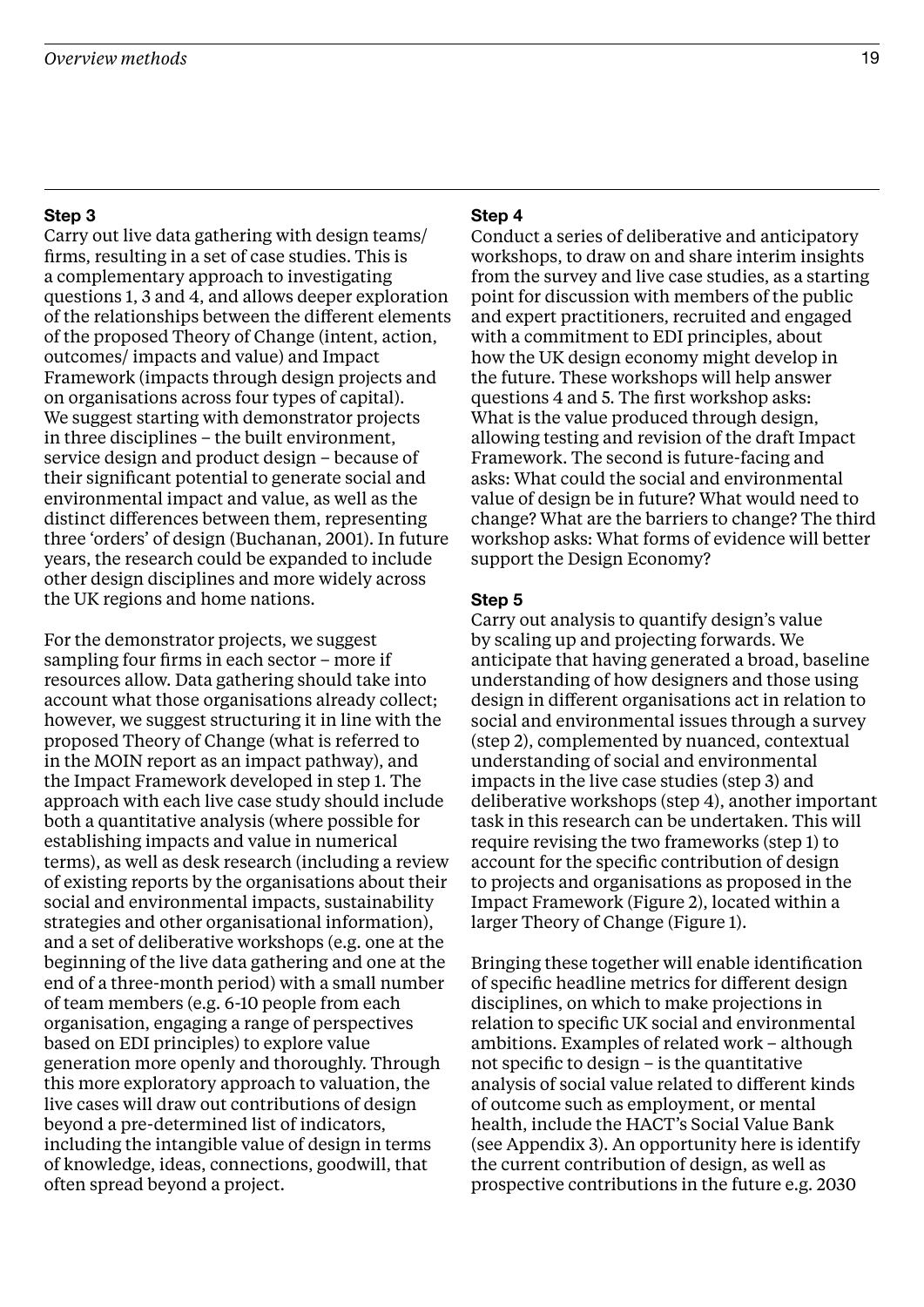and 2050. Here, the Theory of Change and Impact Frameworks provide a provisional framing of how to conceptualise the relations between design activities and social and environmental impacts, to underpin any prospective value calculation.

### Step 6

Combining the analysis. The survey (step 2) will provide a picture at scale. It should be a large enough dataset to start to see some patterns in relation to the Theory of Change for the sector as a whole. It should also permit cross-referencing with data on geographic location, design discipline, design saturation of an organisation, demographic data, and so on, in order to provide some insights factors in relation to social and environmental value. The live case studies (step 3) analysed through the Impact Framework will provide insights into the social and environmental impacts of design in more depth, as well as taking a closer look at the relationship between intent, actions, outcomes and value for different disciplines/ sectors through the production and analysis of small-scale data in the case study organisations. The workshops (step 4) will enable exploration of current and future value through design, grounded in the expertise of leading practitioners.

These approaches to data-gathering can then be combined, into an analysis that articulates the specific actual and potential contributions of design to societal and environmental impacts, which can be valued in different ways, by posing hypotheses that the data can answer, for example:

- To what extent do organisations with a higher degree of design saturation have a stronger orientation to working towards positive social and environmental impacts?
- What relationships exist between enabling conditions, intentions and actions, in relation to social and environmental impacts?
- Which organisation types, in which sectors, or which disciplines of design, are more oriented towards achieving social and environmental impacts?
- What barriers exist in which kinds of organisation towards addressing social and environmental issues?
- How are different social and environmental impacts valued, across different kinds of design context/setting?

The frameworks, and emerging insights from the survey (at scale) and case studies (close up) can also be used to inform the construction of a selfassessment toolkit for designers/ design firms. This will support them to undertake impact and value assessment of their own work, and submit their results to Design Council on an ongoing basis to create a living repository of impact and value data for the design economy and build capacity with design organisations and individuals across the UK.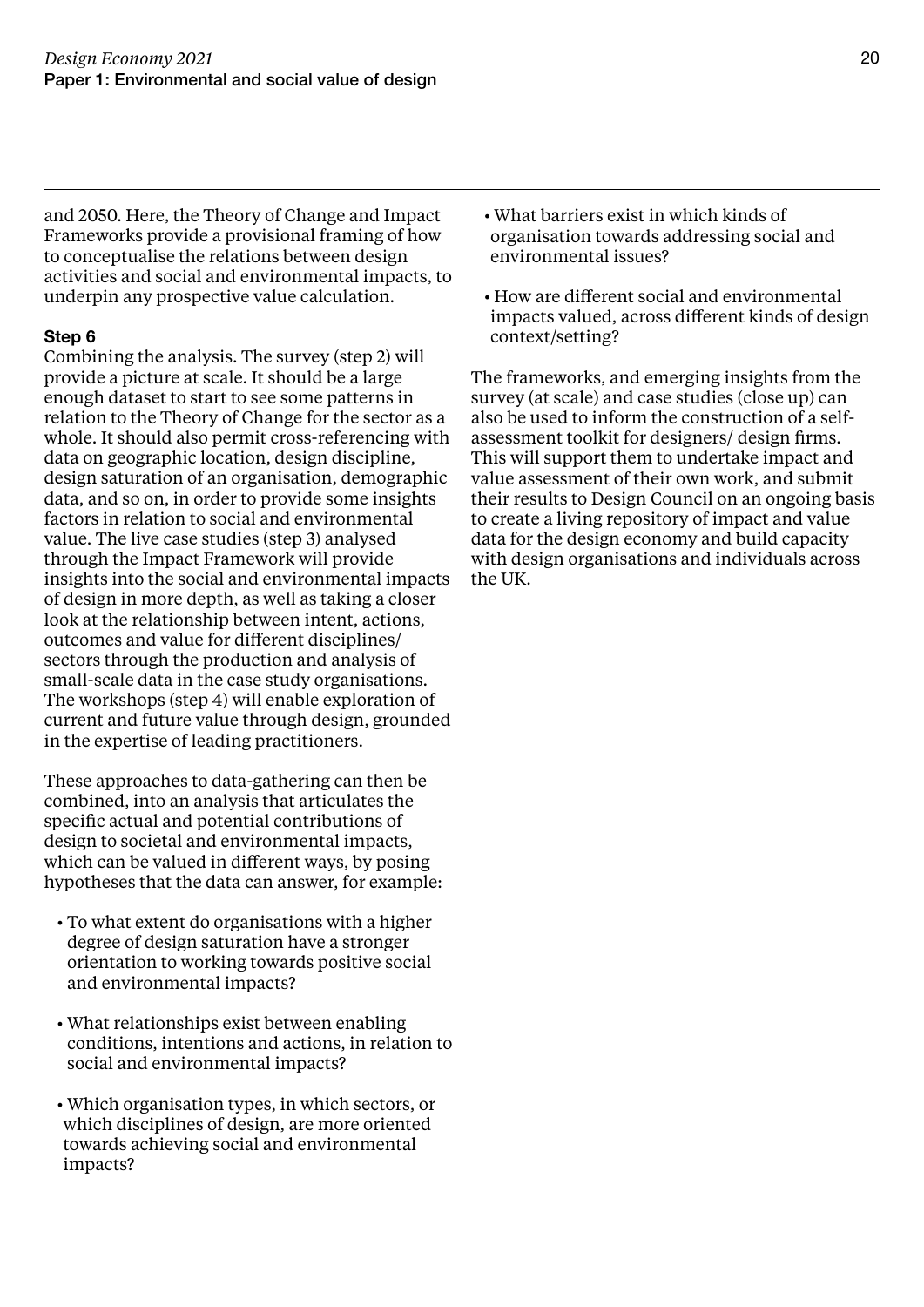# 6.

## Equality, diversity and inclusion

This methodology inquires into issues of equality, diversity and inclusion both by ascertaining what kinds of intent and commitments designers and firms manifest in this regard, and by looking at the social outcomes of design work. As the Introductory Paper outlined, EDI principles and commitments should be built in throughout. In this paper we have integrate this in two ways. First, in terms of the underlying conceptual models such as the Impact Framework, equality, diversity and inclusion is a key constituent in building social or democratic capital through design. Second, in terms of the research methods, each of these should be underpinned by commitment to EDI in the recruitment and involvement of research

participants, forms of engagement that are inclusive and non-exclusionary, as well as in the topics discussed, and in terms of the analysis of the data. For example workshops organised during the 'live data gathering' research phase will ask explicitly about EDI issues. Moreover, sampling of participants for the workshop series should aim for diversity in terms of race, religion, relative economic status, age, sex, gender, disability, and regional socio-economic context. Practical organisation and delivery of events and workshops should be inclusive and non-exclusionary.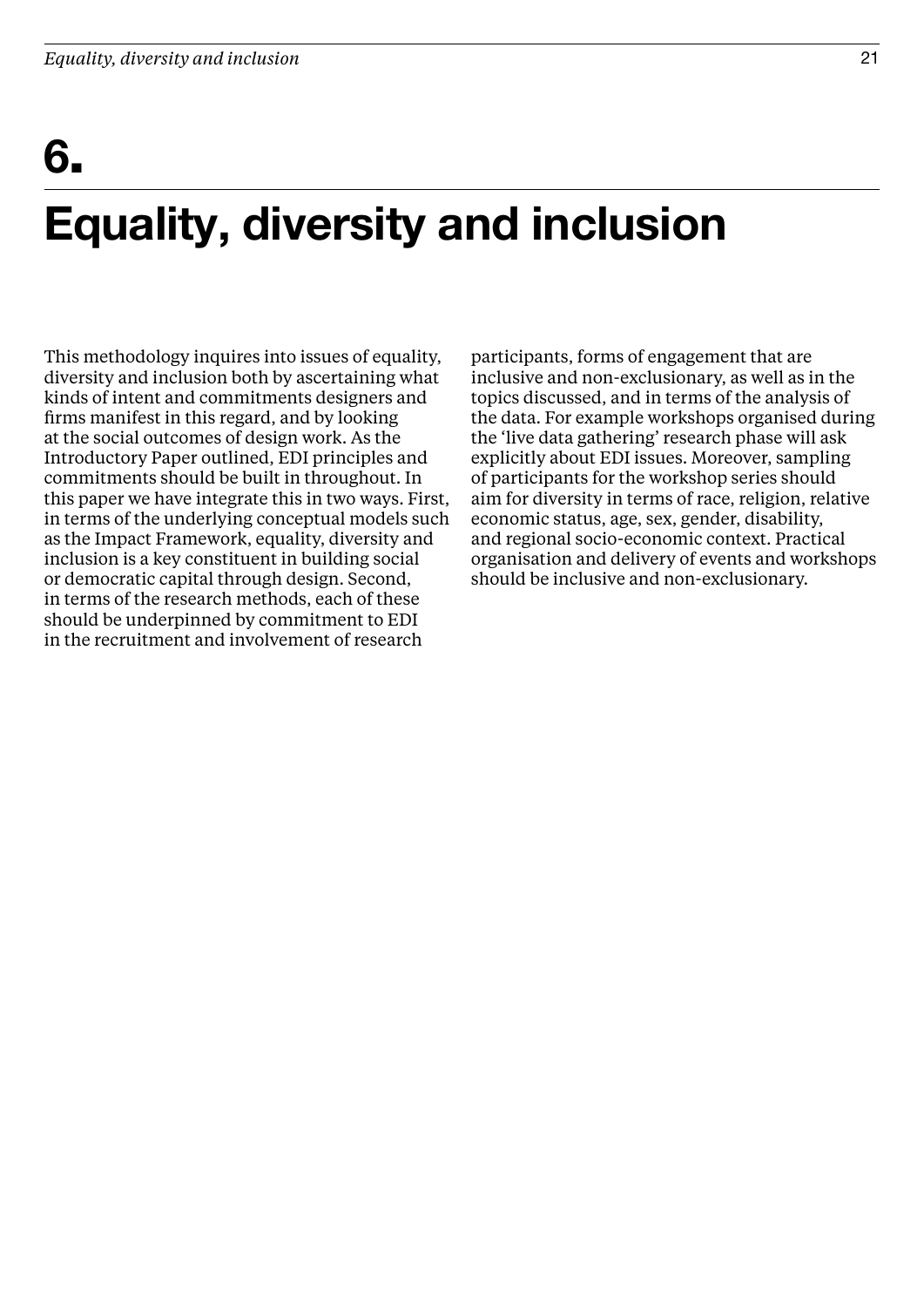### References and reading list

Anderson, J., Ruggeri, K., Steemers, K. and Huppert, F. (2017). Lively social space, well-being activity, and urban design: Findings from a low-cost community-led public space intervention. Environment and Behavior, 49 (6), pp. 685-716.

Asdrubali, F., Baldassarri, C., Fthenakis, V. (2013). Life Cycle Analysis in the construction sector: guiding the optimization of conventional Italian buildings. Energy and Buildings, 64, pp. 73-89.

Baden-Fuller, C., and Morgan, M. (2010). Business Models as Models. Long Range Planning, 43, 156-171.

Baek, J. S., Meroni, A. and Manzini, E. (2015). A sociotechnical approach to design for community resilience: A framework for analysis and design goal forming. Design Studies, 40, pp. 60–84.

Bavel, J.J.V., Baicker, K., Boggio, P.S. et al. (2020). Using social and behavioural science to support COVID-19 pandemic response. Nat Hum Behav 4, 460–471. https://doi.org/10.1038/s41562- 020-0884-z

Becker, H. and Vanclay, F. (2006) (Eds.). The International Handbook of Social Impact Assessment. Cheltenham: Edward Elgar Publishing.

Bell, S. and Morse, S. (2012). Sustainability Indicators: Measuring the Immeasurable? London: Routledge.

Bhamra, T., Lilley, D. and Tang, T. (2011). Design for Sustainable Behaviour: Using Products to Change Consumer Behaviour. The Design Journal, 14 (4), 427- 445.

Björgvinsson, E., Ehn, P., and Hillgren P-A. (2012). Design things and Design thinking: Participatory design challenges. Design Issues, 28 (3), 101-116.

Boehnert, J. (2018). Design, Ecology, Politics: Towards the Ecocene. London: Bloomsbury Publishing.

Burall, P. (1991). Green Design. London: Design Council.

CABE (2006a). The Cost of Bad Design. Available online at: [http://webarchive.nationalarchives.gov.](http://webarchive.nationalarchives.gov.uk/20110118095356/http://www.cabe.org.uk/files/the-cost-of-bad-design.pdf) [uk/20110118095356/http://www.cabe.org.uk/files/the](http://webarchive.nationalarchives.gov.uk/20110118095356/http://www.cabe.org.uk/files/the-cost-of-bad-design.pdf)[cost-of-bad-design.pdf](http://webarchive.nationalarchives.gov.uk/20110118095356/http://www.cabe.org.uk/files/the-cost-of-bad-design.pdf) [Accessed: 25 February 2021.]

CABE (2006b). The Value Handbook: Getting the most from your buildings and spaces. Available online at: [http://webarchive.nationalarchives.gov.](http://webarchive.nationalarchives.gov.uk/20110118095356/http://www.cabe.org.uk/files/the-value-handbook.pdf#page=1&zoom=auto,36,643) [uk/20110118095356/http://www.cabe.org.uk/files/](http://webarchive.nationalarchives.gov.uk/20110118095356/http://www.cabe.org.uk/files/the-value-handbook.pdf#page=1&zoom=auto,36,643) [the-value-handbook.pdf#page=1&zoom=auto,36,643](http://webarchive.nationalarchives.gov.uk/20110118095356/http://www.cabe.org.uk/files/the-value-handbook.pdf#page=1&zoom=auto,36,643) [Accessed: 25 February 2021.]

Carmona, M. (2001a). Bibliography of Design Value, CABE. Available online at: [http://webarchive.](http://webarchive.nationalarchives.gov.uk/20110118095356/http:/www.cabe.org.uk/publications/bibliography-of-design-value) [nationalarchives.gov.uk/20110118095356/http:/www.](http://webarchive.nationalarchives.gov.uk/20110118095356/http:/www.cabe.org.uk/publications/bibliography-of-design-value) [cabe.org.uk/publications/bibliography-of-design-value](http://webarchive.nationalarchives.gov.uk/20110118095356/http:/www.cabe.org.uk/publications/bibliography-of-design-value) [Accessed: 24 January 2014.]

Carmona, M., De Magalhães, C. and Edwards, M., (2001b). The Value of Urban Design, London: Thomas Telford.

Carmona, M., De Magalhães, C. and Edwards, M., (2002). Stakeholder views on value and urban design. Journal of Urban Design, 7 (2), 145–169.

Cass, N. (2006). Participatory-Deliberative Engagement: A literature review. University of Lancaster. Available online at: [https://eprints.lancs.](https://eprints.lancs.ac.uk/id/eprint/64786/1/Cass_N_2006_Participatory_Deliberative_Engagement_a_literature_review.pdf) [ac.uk/id/eprint/64786/1/Cass\\_N\\_2006\\_Participatory\\_](https://eprints.lancs.ac.uk/id/eprint/64786/1/Cass_N_2006_Participatory_Deliberative_Engagement_a_literature_review.pdf) Deliberative Engagement a literature review.pdf [Accessed 14 March 2021.]

Ceschin, F. and Gaziulusoy, A. I. (2016). Evolution of design for sustainability: From product design to design for systems innovations and transitions. Design Studies, 47, 118-163.

Chambers, J. C., Allen, C. R. and Cushman, S. A. (2019). Operationalizing ecological resilience concepts for managing species and ecosystems at risk. Frontiers in Ecology and Evolution, 7, 241. [https://doi.](https://doi.org/10.3389/fevo.2019.00241) [org/10.3389/fevo.2019.00241](https://doi.org/10.3389/fevo.2019.00241)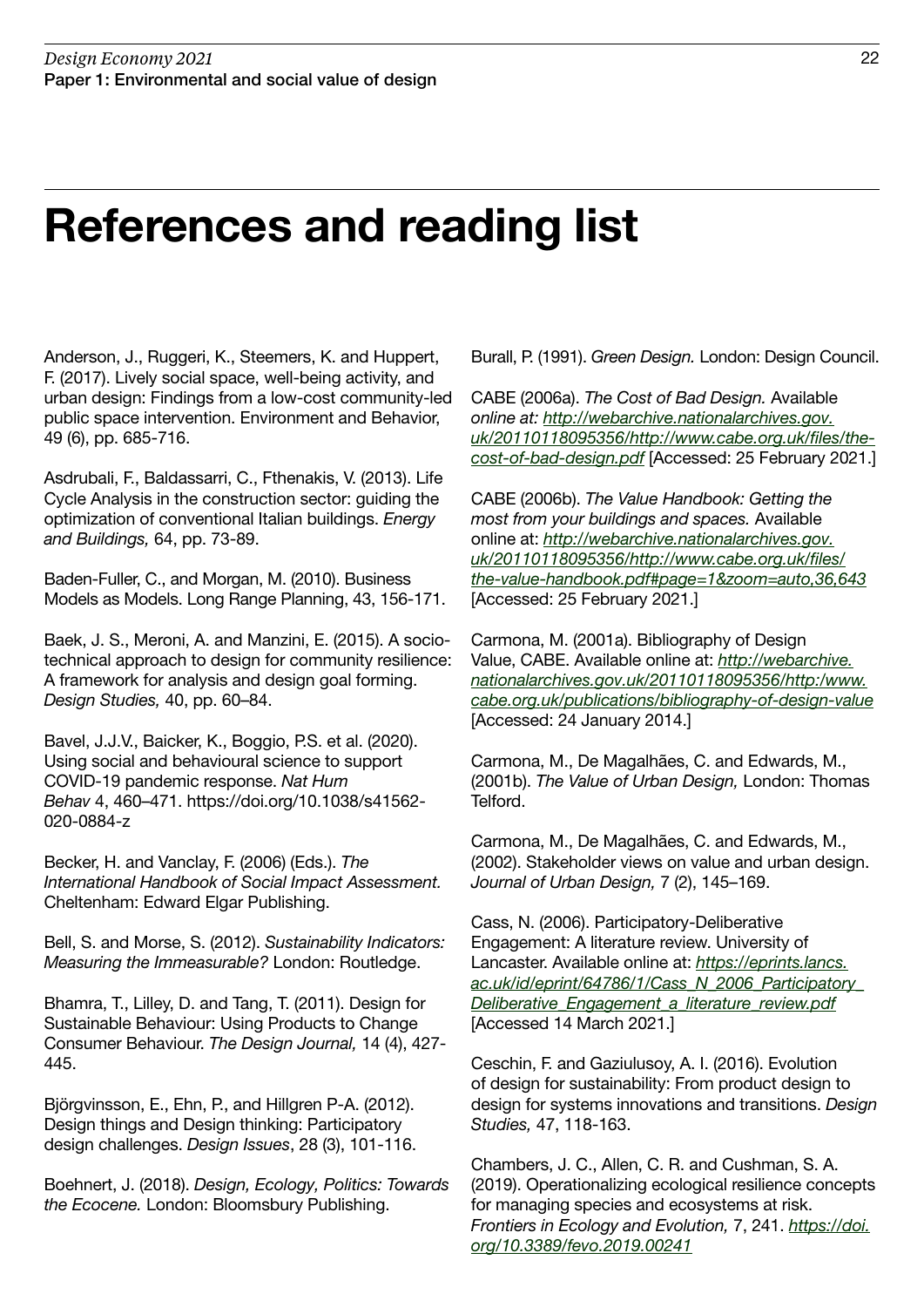Chatterton, P. (2013). Towards an agenda for post carbon cities: Lessons from Lilac, the UK's first ecological,affordable, cohousing community. International Journal of Urban and Regional Research, 37, 1654-1674.

Chen, D-S., Cheng, L-L., Hummels, C. and Koskinen, I. (2015). Social design: An introduction. International Journal of Design, 10 (1), 1-5.

Cockburn, J., Schoon, M., Cundill, G. et al. (2020). Understanding the context of multifaceted collaborations for social-ecological sustainability: A methodology for cross-case analysis. Ecology and Society, 25 (3), 7.

Coleman, R., Clarkson, J. and Cassim, J. (2008). Design for Inclusivity: A Practical Guide to Accessible, Innovative and User-Centred Design. London: Routledge.

Costanza-Chock, S. (2020). Design Justice: Community-Led Practices to Build the Worlds We Need. Cambridge, MA: MIT Press.

Cottam, H. and Leadbeater, C. (2004). Health: Cocreating Services. London: Design Council.

Crossick, G. and Kaszynska, P. (2016). Understanding the value of arts & culture. The AHRC cultural value project. Swindon: Arts and Humanities Research Council.

Dasgupta, P. (2021). The Economics of Biodiversity: The Dasgupta Review. London: HM Treasury.

Department of Energy and Climate Change (2012). Equality, Diversity and Inclusion Strategy: Delivery Action Plan and Impact Indicators. Available online at: [https://assets.publishing.service.gov.uk/government/](https://assets.publishing.service.gov.uk/government/uploads/system/uploads/attachment_data/file/47889/6029-equality-diversity-inclusion-strat-plan.pdf) [uploads/system/uploads/attachment\\_data/](https://assets.publishing.service.gov.uk/government/uploads/system/uploads/attachment_data/file/47889/6029-equality-diversity-inclusion-strat-plan.pdf) [file/47889/6029-equality-diversity-inclusion-strat-plan.](https://assets.publishing.service.gov.uk/government/uploads/system/uploads/attachment_data/file/47889/6029-equality-diversity-inclusion-strat-plan.pdf) [pdf](https://assets.publishing.service.gov.uk/government/uploads/system/uploads/attachment_data/file/47889/6029-equality-diversity-inclusion-strat-plan.pdf) [Accessed: 25 February 2021.]

Design Council (2015). The Design Economy 2015. London: Design Council.

Design Council (2018). The Design Economy 2018. London: Design Council.

Design Council (2018). Healthy Placemaking. London: Design Council/Social Change UK.

Dorst, K. (2015). Frame Innovation: Create New Thinking by Design. Cambridge, MA: The MIT Press.

Durose, C. and Richardson, L. (2015). Designing Public Policy for Co-production: Theory, Practice and Change. Bristol: Policy Press.

Earley, R. and Goldsworthy, K. (2018). Circular textile design: Old myths and new models. In Charter, M. (Ed.) Designing for the Circular Economy. London: Routledge.

Ellen MacArthur Foundation (2014). Towards the Circular Economy: Accelerating the Scale-up Across Global Supply Chains, Vol. 1. Cowes: Ellen MacArthur Foundation.

Ehn, P. (2008). Participation in design things. Proceedings of the Tenth Conference on Participatory Design, 92-101. ACM Digital Library.

Equality and Human Rights Commission (2018). Housing and Disabled People: Britain's Hidden Crisis. London: EHRC. Escobar, A. (2011). Sustainability: Design for the pluriverse. Development, 54 (2), 137-140.

European Union. (2018). Sustainable Product Policy. 13/12/2018. https://ec.europa.eu/jrc/en/research-topic/ sustainable-product-policy

Gann, D., Salter, A. and Whyte, J. (2003). Design Quality Indicator as a tool for thinking. Building Research & Information, 31, 318–333. https://doi. org/10.1080/0961321032000107564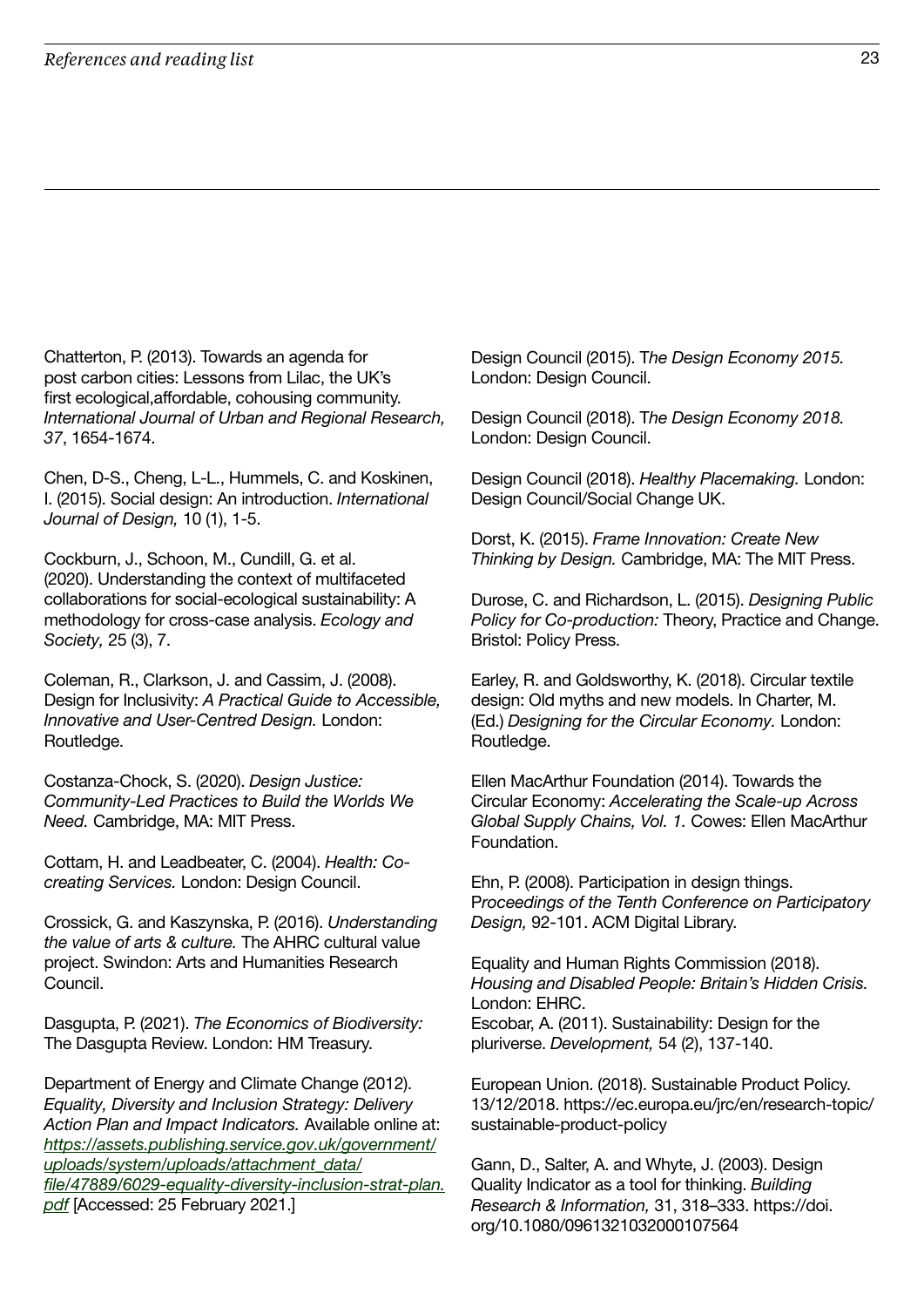Fashion Revolution (2020). Fashion Transparency Index 2020. London: Fashion Revolution.

Falk, N. and Carley, M. (2012). Sustainable Urban Neighbourhoods: Building Communities that Last. Joseph Rowntree Foundation. Available online at: [https://www.jrf.org.uk/report/how-can-local](https://www.jrf.org.uk/report/how-can-local-government-build-sustainable-urban-neighbourhoods)[government-build-sustainable-urban-neighbourhoods](https://www.jrf.org.uk/report/how-can-local-government-build-sustainable-urban-neighbourhoods) [Accessed 14 March 2021.]

Farrell, T. (2014). Our Future in Place: The Farrell Review of Architecture and the Built Environment. Available online at: [http://farrellreview.co.uk/downloads/The%20](http://farrellreview.co.uk/downloads/The%20Farrell%20Review.pdf?t=1396343104) [Farrell%20Review.pdf?t=1396343104](http://farrellreview.co.uk/downloads/The%20Farrell%20Review.pdf?t=1396343104) [Accessed 14 March 20201.]

Fletcher, H. (2006). The Principles of Inclusive Design (They Include You). London: CABE.

Folke, C., Carpenter, S., Elmqvist, T., Gunderson, L., Holling, C. S. and Walker, B. (2002). Resilience and sustainable development: building adaptive capacity in a world of transformations. AMBIO: A Journal of the Human Environment, 31(5), 437-440.

Fry, T. (2009). Design Futuring. Sydney: University of New South Wales Press.

Fuad-Luke, A. (2009). Design Activism – Beautiful Strangeness for a Sustainable World. London: Earthscan.

Galindo-Rueda, F. and Millot, V. (2015). Measuring Design and its Role in Innovation, OECD Science, Technology and Industry Working Papers, 2015/01, OECD Publishing. http://dx.doi. org/10.1787/5js7p6lj6zq6-en

Gaziulusoy, A. I. (2015). A critical review of approaches available for design and innovation teams through the perspective of sustainability science and system innovation theories. Journal of Cleaner Production, 107, 366-377.

Ghavampour, E. and Vale, B. (2019). Revisiting the "model of place": A comparative study of placemaking and sustainability. Urban Planning, 4(2), 196-206.

Googins, B., Mirvis, P. and Rochlin, S. (2007). Beyond Good Company: Next Generation Corporate Citizenship. London: Palgrave Macmillan.

Grzeskowiak, S., Sirgy, M.J., Lee, D.-J. and Claiborne, C.B. (2006). Housing well-being: Developing and validating a measure. Social Indicators Research, 79, 503–541. https://doi.org/10.1007/s11205-005-5667-4

Guite, H.F., Clark, C. and Ackrill, G. (2006). The impact of the physical and urban environment on mental well-being. Public Health, 120, 1117–1126. [https://doi.](https://doi.org/10.1016/j.puhe.2006.10.005) [org/10.1016/j.puhe.2006.10.005](https://doi.org/10.1016/j.puhe.2006.10.005) [Accessed: 27 April 2021.]

Halpern, D., (1995). Mental Health and the Built Environment: More than Bricks and Mortar? Abingdon: Taylor & Francis.

Herrman, H., Stewart, D. E., Diaz-Granados, N., Berger, E. L., Jackson, B. and Yuen, T. (2011). What is resilience? The Canadian Journal of Psychiatry, 56(5), 258-265.

Irwin, T. and Kossoff, G. (2017). Transition Design 2017 Seminar. Available online at: [https://www.academia.](https://www.academia.edu/30968703/2017_Transition_Design_Seminar_syllabus_pdf) edu/30968703/2017 Transition Design Seminar [syllabus\\_pdf](https://www.academia.edu/30968703/2017_Transition_Design_Seminar_syllabus_pdf) [Accessed: 27 January 2021.]

Julier, G. (2013). From design culture to design activism. Design and Culture, 5(2), 215-236.

Julier, G. (2017). Economies of Design. London: Sage.

Kashef, M. (2016). Urban livability across disciplinary and professional boundaries. Frontiers of Architectural Research, 5(2), 239-253.

Kering (2019). Environmental Profit & Loss (EP&L) – 2017 Group Results. Paris: Kering. Available online at: [https://keringcorporate.dam.kering.](https://keringcorporate.dam.kering.com/m/788c4d5588730055/original/Kering-EP-L-report-2019.pdf) [com/m/788c4d5588730055/original/Kering-EP-L](https://keringcorporate.dam.kering.com/m/788c4d5588730055/original/Kering-EP-L-report-2019.pdf)[report-2019.pdf](https://keringcorporate.dam.kering.com/m/788c4d5588730055/original/Kering-EP-L-report-2019.pdf) [Accessed: 25 February 2021.]

Larner, W. and Moreton, S. (2016). Creating resilient subjects: The coexist project. In R. K. Lippert, and M. Brady (Eds.), Governing Practices: Neoliberalism, Governmentality and the Ethnographic Imaginary, 35- 56. Toronto: University of Toronto Press.

Lilley, D. (2009). Design for sustainable behaviour: Strategies and perceptions. Design Studies, 30 (6), 704-720.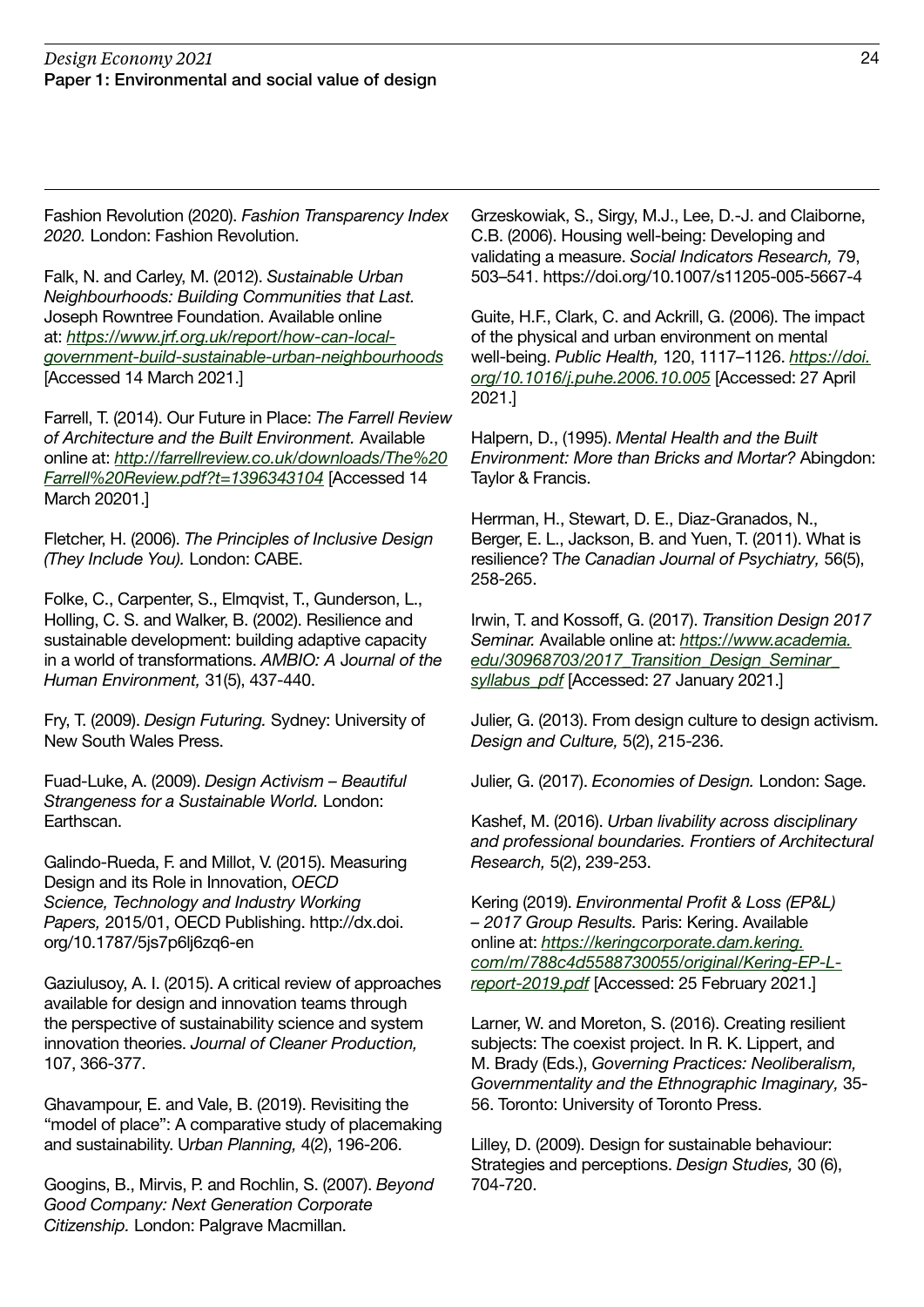Lockton, D. (2013). Design With Intent: A Design Pattern Toolkit for Environmental & Social Behaviour Change. (PhD thesis) London: Brunel University.

McIntyre, M. H. (2006). A Literature Review of the Social, Economic and Environmental Impact of Design. Scottish Executive. Available online at: [http://www.](http://www.scotland.gov.uk/Resource/Doc/137370/0034117.pdf) [scotland.gov.uk/Resource/Doc/137370/0034117.pdf](http://www.scotland.gov.uk/Resource/Doc/137370/0034117.pdf) [Accessed 14 March 2021.]

Mackenzie, D. (1997). Green Design: Design for Environment (2nd ed.). Hong Kong: Laurence King.

MacPherson, H., Hart, A. and Heaver, B. (2012). Building Resilience through Collaborative Community Arts Practice. Swindon: AHRC. Available online at: [https://ahrc.ukri.org/documents/project-reports-and](https://ahrc.ukri.org/documents/project-reports-and-reviews/connected-communities/building-resilience-through-collaborative-community-arts-practice/)[reviews/connected-communities/building-resilience](https://ahrc.ukri.org/documents/project-reports-and-reviews/connected-communities/building-resilience-through-collaborative-community-arts-practice/)[through-collaborative-community-arts-practice/](https://ahrc.ukri.org/documents/project-reports-and-reviews/connected-communities/building-resilience-through-collaborative-community-arts-practice/) [Accessed 14 March 2021.]

McAloone, T. C., and Bey, N. (2009). Environmental Improvement through Product Development: A guide. Copenhagen: Danish Environmental Protection Agency. [http://www.kp.mek.dtu.dk/English/Research/areas/](http://www.kp.mek.dtu.dk/English/Research/areas/ecodesign/guide.aspx) [ecodesign/guide.aspx](http://www.kp.mek.dtu.dk/English/Research/areas/ecodesign/guide.aspx) [Accessed 15 March 2021.]

Magis, K. (2010). Community resilience: An indicator of social sustainability. Society and Natural Resources, 23 (5), 401-416.

Manzini, E. (2015). Design, When Everybody Designs. An Introduction to Design for Social Innovation. Cambridge, MA: The MIT Press.

Manzini, E. and Till, J. (2015). Cultures of Resilience. London: Hato Press.

Méquignon, M. and Haddou, H. A. (2014). Lifetime Environmental Impact of Buildings. Heidelberg: Springer Verlag.

Masten, A. S. (2015). Ordinary Magic: Resilience in development. New York, NY: Guilford Publications.

Millet, D., Bistagnino, L., Lanzavecchia, C., Camous, R. and Poldm, T. (2006). Does the potential of the use of LCA match the design team needs? Journal of Cleaner Production, 15 (4), 335-346.

Mission Oriented Innovation Network (MOIN) and Design Council (2020). Moving Beyond Financial Value: How Might we Capture the Social and Environmental Value of Design? London: MOIN and Design Council. Available online at: [https://www.designcouncil.org.uk/](https://www.designcouncil.org.uk/resources/report/moving-beyond-financial-value-how-might-we-capture-social-and-environmental-value) [resources/report/moving-beyond-financial-value-how](https://www.designcouncil.org.uk/resources/report/moving-beyond-financial-value-how-might-we-capture-social-and-environmental-value)[might-we-capture-social-and-environmental-value](https://www.designcouncil.org.uk/resources/report/moving-beyond-financial-value-how-might-we-capture-social-and-environmental-value) [Accessed 14 March 2021.]

Monteiro, M. (2019). Ruined by Design: How Designers Destroyed the World, and What We Can Do to Fix It. San Francisco, CA: Mule Design.

Mulgan, G. (2016). What's wrong with theories of change?. Nesta. 1 September, 2016. [https://www.](https://www.nesta.org.uk/blog/whats-wrong-with-theories-of-change/) [nesta.org.uk/blog/whats-wrong-with-theories-of](https://www.nesta.org.uk/blog/whats-wrong-with-theories-of-change/)[change/](https://www.nesta.org.uk/blog/whats-wrong-with-theories-of-change/) [Accessed 15 March 2021.]

NCCPE (2017). How to… …facilitate deliberative engagement. Available online at: [https://www.](https://www.publicengagement.ac.uk/sites/default/files/publication/how_to_facilitate_deliberative_engagement.pdf) [publicengagement.ac.uk/sites/default/files/publication/](https://www.publicengagement.ac.uk/sites/default/files/publication/how_to_facilitate_deliberative_engagement.pdf) how to facilitate deliberative engagement.pdf [Accessed 14 March 2021.]

NEF (2008). Investing for Social Value: Measuring Social Return on Investment for the Adventure Capital Fund. London: New Economics Foundation.

NEF (2012). Good Foundations: Towards a Low Carbon, High Well-being Built Environment. New Economics Foundation.

Network for Business Sustainability (2011). Measuring and Valuing Environmental Impacts. A Systematic Review of Existing Methodologies. Available online at: [https://static1.squarespace.com/](https://static1.squarespace.com/static/5d5156083138fd000193c11a/t/5f2f3654e7555e0b38fa98bb/1596929630773/NBS-Systematic-Review-Impacts1.pdf) [static/5d5156083138fd000193c11a/t/5f2f3654e75](https://static1.squarespace.com/static/5d5156083138fd000193c11a/t/5f2f3654e7555e0b38fa98bb/1596929630773/NBS-Systematic-Review-Impacts1.pdf) [55e0b38fa98bb/1596929630773/NBS-Systematic-](https://static1.squarespace.com/static/5d5156083138fd000193c11a/t/5f2f3654e7555e0b38fa98bb/1596929630773/NBS-Systematic-Review-Impacts1.pdf)[Review-Impacts1.pdf](https://static1.squarespace.com/static/5d5156083138fd000193c11a/t/5f2f3654e7555e0b38fa98bb/1596929630773/NBS-Systematic-Review-Impacts1.pdf) [Accessed 14 March 2021.]

Niedderer, K., Clune, S. and Ludden, G. (2018). Design for Behaviour Change: Theories and Practices of Designing for Change. London: Routledge.

Niedderer, K., Clune, S. and Lockton, D. (2014). Creating Sustainable Innovation Through Design for Behaviour Change: Full Report. University of Wolverhampton, Project Partners & AHRC. Available online at: [www.behaviourchange.eu](http://www.behaviourchange.eu) [Accessed 27 January 2021.]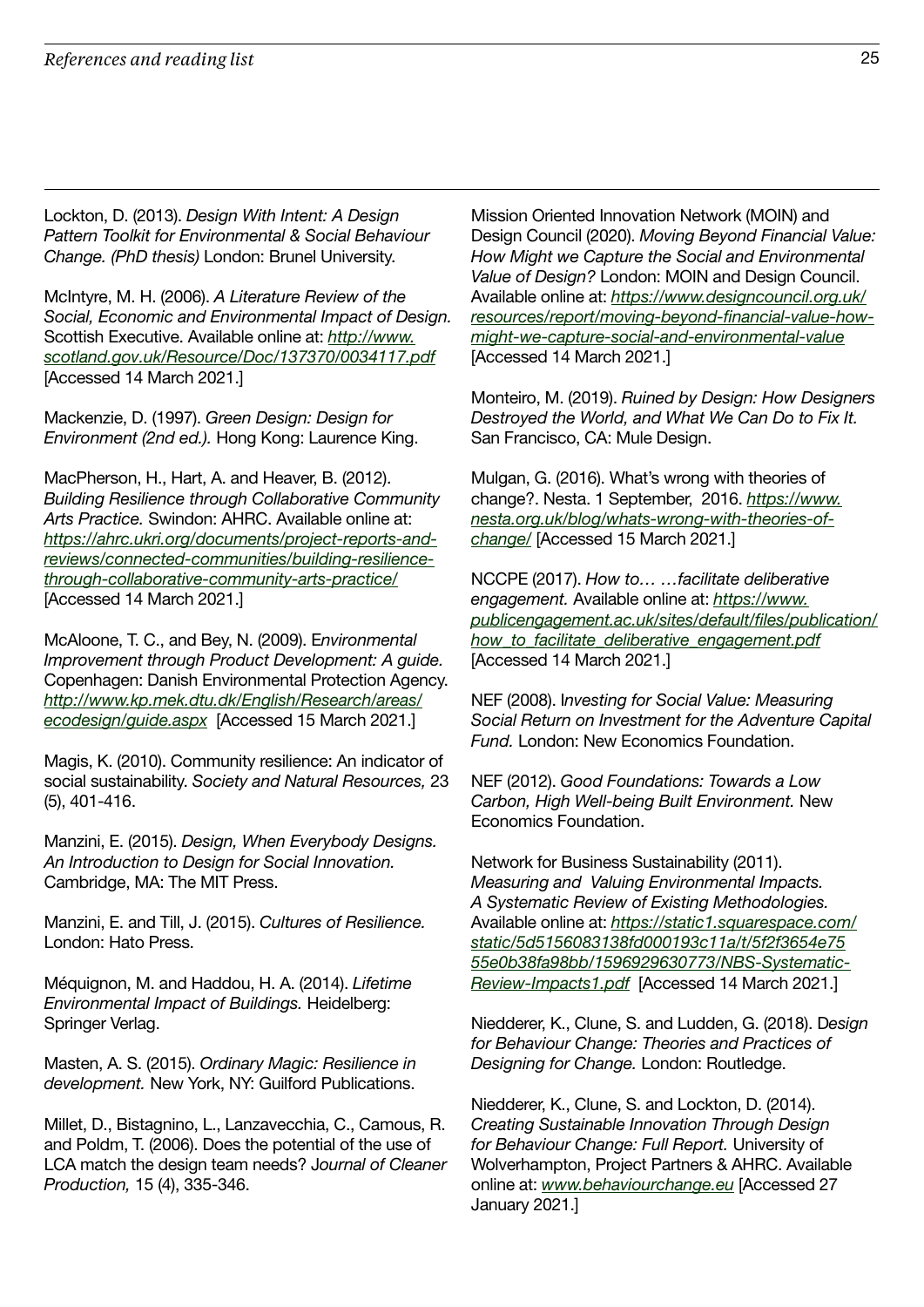Oliver, G. (2004). Design quality needs conscious values. In Macmillan, S (Ed.) Designing Better Buildings: Quality and Value in the Built Environment. London: Spon Press.

O'Malley, P. (2010). Resilient subjects: Uncertainty, warfare and liberalism. Economy and Society, 39(4), 488-509.

OECD (2021). Measuring Well-being and Progress: Well-being Research. Available online at: [https://](https://www.oecd.org/statistics/measuring-well-being-and-progress.htm) [www.oecd.org/statistics/measuring-well-being-and](https://www.oecd.org/statistics/measuring-well-being-and-progress.htm)[progress.htm](https://www.oecd.org/statistics/measuring-well-being-and-progress.htm) [Accessed 18 February 2021.]

Office of National Statistics (2001). Social Capital: A Review of the Literature. London: HMSO.

Olsson, L., Jerneck, A., Thoren, H., Persson, J. and O'Byrne, D. (2015). Why resilience is unappealing to social science: Theoretical and empirical investigations of the scientific use of resilience. Science Advances, 1(4), e1400217.

ONS (2020). Personal Well-being in the UK: April 2019 to March 2020. Available online at: [https://](https://www.ons.gov.uk/peoplepopulationandcommunity/well-being/bulletins/measuringnationalwell-being/april2019tomarch2020) [www.ons.gov.uk/peoplepopulationandcommunity/](https://www.ons.gov.uk/peoplepopulationandcommunity/well-being/bulletins/measuringnationalwell-being/april2019tomarch2020) [well-being/bulletins/measuringnationalwell-being/](https://www.ons.gov.uk/peoplepopulationandcommunity/well-being/bulletins/measuringnationalwell-being/april2019tomarch2020) [april2019tomarch2020](https://www.ons.gov.uk/peoplepopulationandcommunity/well-being/bulletins/measuringnationalwell-being/april2019tomarch2020) [Accessed 25 February 2021.]

Oswick, C. and Noon, M. (2014). Discourses of diversity, equality and inclusion: Trenchant formulations or transient fashions? British Journal of Management, 25 (1), 23-39.

Papanek, V. (1970). Design for The Real World: Human Ecology and Social Change. London: Thames and Hudson.

Petermans, A. and Cain, R. (2020). Design for Wellbeing: An Applied Approach. London: Routledge.

Politowicz, K. and Earley, R. (2009). Sustainability and Enterprise: Testing the Theories with Design. In: Creative Connexions Conference Proceedings. September 2009, Beijing, Shanghai and London.

Puckett, K. and Gethering, W. (2019). Design for Climate Change. London: Routledge.

Radhakrishnan, S. (2014). The Sustainable Apparel Coalition and the Higg Index. In Muthu, S. (Ed.) Roadmap to Sustainable Textiles and Clothing – Regulatory Aspects and Sustainability Standards of Textiles and the Clothing Supply Chain. Singapore: Springer Science & Business Media.

Ramirez, R. and Wilkinson, A. (2016). Strategic Reframing: The Oxford Scenario Planning Approach. Oxford: Oxford University Press.

Reizenstein, J. E. (1975). Linking social research and design. Journal of Architectural Research, 4 (3), 26-38. Rittel, H. W. J. and Webber, M. M. (1973). Dilemmas in a general theory of planning. Policy Sciences, 4 (2), 155-169.

Roberts, E., Anderson, B. A., Skerratt, S. and Farrington, J. (2017). A review of the rural-digital policy agenda from a community resilience perspective. Journal of Rural Studies, 54, 372-385.

Sala, S., Vasta, A., Mancini, L., Dewulf, J. and Rosenbaum, E. (2015). Social Life Cycle Assessment - State of the Art and Challenges for Supporting Product Policies. Luxemburg: Publications Office of the European Union.

Salmi, A. and Mattelmäki, T. (2019). From within and in-between–co-designing organizational change. CoDesign, 17 (1), 101-118. https://doi.org/10.1080/157 10882.2019.1581817

Samuel, F. (2020). RIBA social value toolkit for architecture. Available online at: [http://centaur.reading.](http://centaur.reading.ac.uk/91970/2/RIBAUoR%20Social%20Value%20Toolkit%202020pdf.pdf) [ac.uk/91970/2/RIBAUoR%20Social%20Value%20](http://centaur.reading.ac.uk/91970/2/RIBAUoR%20Social%20Value%20Toolkit%202020pdf.pdf) [Toolkit%202020pdf.pdf](http://centaur.reading.ac.uk/91970/2/RIBAUoR%20Social%20Value%20Toolkit%202020pdf.pdf) [Accessed 14 March 2021.] Samuel, F. (2018a). Why Architects Matter: Evidencing and Communicating the Value of Architects. Abingdon: Routledge.

Samuel, F. (2018b) Promoting Design Value in Public Rented Housing. CACHE, University of Glasgow.

Samuel, F. and Hatleskog, E. (2020). Architectural Design Special on Social Value. Wiley, London.

Saunders, W.S. (2007). Judging Architectural Value. Minneapolis, MN: University of Minnesota Press.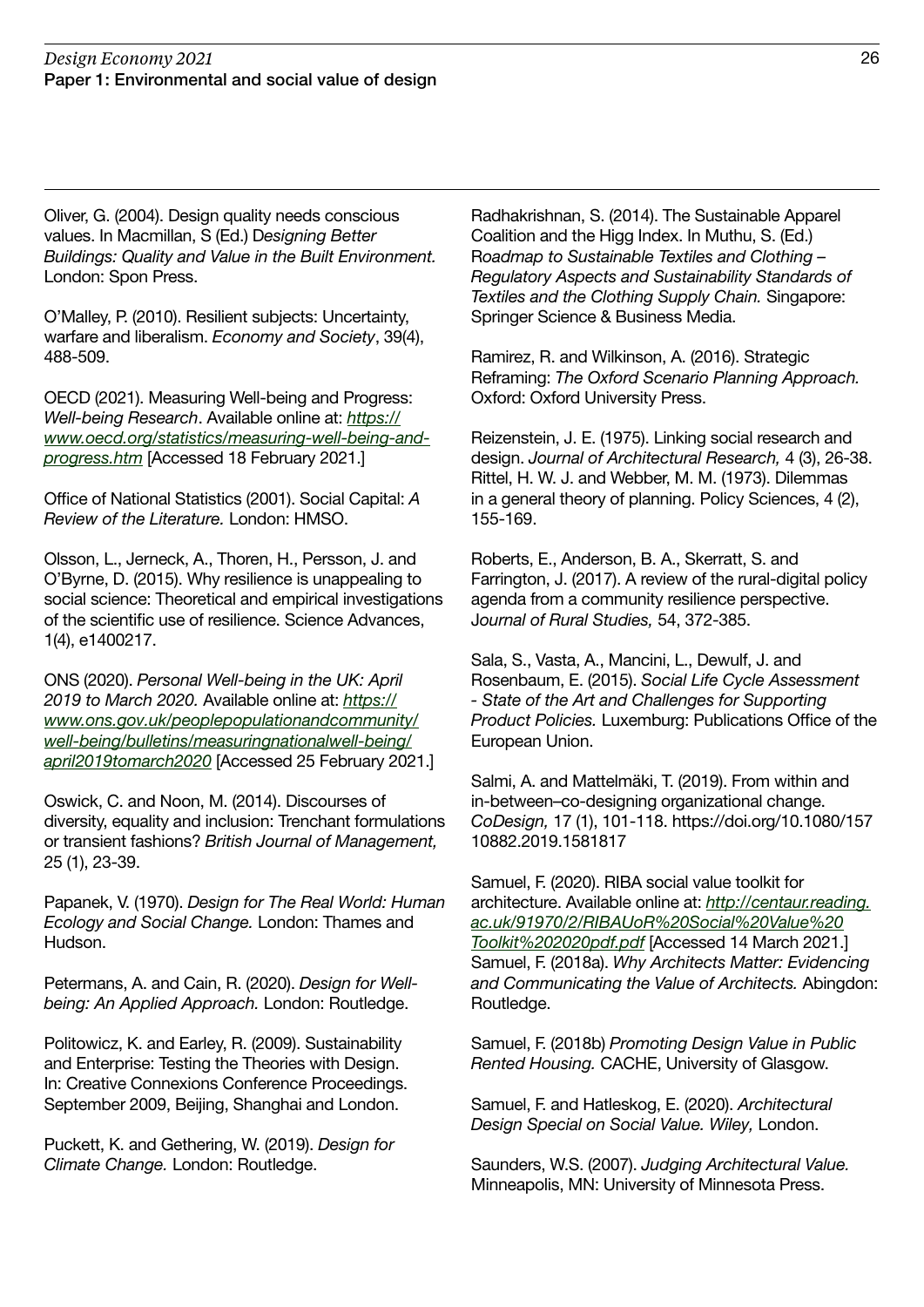Sayce, S. (201). Building sustainability into valuation and worth. In Wilkinson, S., Dixon, T., Miller, N. and Sayce, S. (Eds.) Routledge Handbook of Sustainable Real Estate. Abingdon: Routledge.

Serin, B., Kenny, T., White, J. and Samuel, F. (2018). Design Value at Neighbourhood Scale. CACHE, University of Glasgow.

Shove, E. (2010). Beyond the ABC: Climate change policy and theories of social change. Environment and Planning A: Economy and Space, 42 (6), 1273-1285.

Spinosa, C., Flores, F. and Dreyfus, H. L. (1997). Disclosing New Worlds: Entrepreneurship, Democratic Action, and the Cultivation of Solidarity. Cambridge, MA: The MIT Press.

Su, D. (2020). Introduction. In: Su D. (eds) Sustainable Product Development. Springer. https://doi. org/10.1007/978-3-030-39149-2\_1

Sykes, J. and Marko, P. (2018). The Value of Design in Infrastructure Delivery. National Infrastructure Commission. Available online at: [https://nic.org.uk/app/](https://nic.org.uk/app/uploads/NIC_Value-of-Design_double.pdf) [uploads/NIC\\_Value-of-Design\\_double.pdf](https://nic.org.uk/app/uploads/NIC_Value-of-Design_double.pdf) [Accessed 14 March 2021.]

Stiglitz, J.E., Sen, A. and Fitoussi, J-P. (2010). Report by the Commission on the Measurement of Economic Performance and Social Progress. The Commission on the Measurement of Economic Performance and Social Progress.

Tsekleves, E., Cooper, R. and Spencer, J. (Eds.) (2021). Design for Global Challenges and Goals. Abingdon: Routledge.

Tischner, U. and Charter, M. (2001). Sustainable product design. In M. Charter, and U. Tischer (Eds.), Sustainable Solutions: Developing Products and Services for the Future. Sheffield: Greenleaf Publishing.

Thorpe, A. and Rhodes, S. (2018). The Public Collaboration Lab – Infrastructuring Redundancy with Communities-in-Place. She Ji: The Journal of Design, Economics, and Innovation, 4 (1), 60-74.

Tsekleves, E. and Cooper, R. (2017). Design for Health. Abingdon: Routledge.

UKGBC (2019). Driving Social Value in New Development: Options for Local Authorities. UK Green Building Council. Available online at: [https://www.](https://www.ukgbc.org/wp-content/uploads/2020/05/UKGBC-Driving-social-value-in-new-development-Options-for-local-authorities.pdf) [ukgbc.org/wp-content/uploads/2020/05/UKGBC-](https://www.ukgbc.org/wp-content/uploads/2020/05/UKGBC-Driving-social-value-in-new-development-Options-for-local-authorities.pdf)[Driving-social-value-in-new-development-Options-for](https://www.ukgbc.org/wp-content/uploads/2020/05/UKGBC-Driving-social-value-in-new-development-Options-for-local-authorities.pdf)[local-authorities.pdf](https://www.ukgbc.org/wp-content/uploads/2020/05/UKGBC-Driving-social-value-in-new-development-Options-for-local-authorities.pdf) [Accessed 14 March 2021.]

UKGBC (2020). Delivering Social Value: Measurement. UK Green Building Council. Available online at: [https://](https://www.ukgbc.org/wp-content/uploads/2020/04/Delivering-Social-Value-Measurement.pdf) [www.ukgbc.org/wp-content/uploads/2020/04/](https://www.ukgbc.org/wp-content/uploads/2020/04/Delivering-Social-Value-Measurement.pdf) [Delivering-Social-Value-Measurement.pdf](https://www.ukgbc.org/wp-content/uploads/2020/04/Delivering-Social-Value-Measurement.pdf) [Accessed 14 March 2021.]

UKGBC (2021). Framework for Defining Social Value. UK Green Building Council. Available online at: h[ttps://](https://www.ukgbc.org/wp-content/uploads/2021/02/Framework-for-Defining-Social-Value.pdf) [www.ukgbc.org/wp-content/uploads/2021/02/](https://www.ukgbc.org/wp-content/uploads/2021/02/Framework-for-Defining-Social-Value.pdf) [Framework-for-Defining-Social-Value.pdf](https://www.ukgbc.org/wp-content/uploads/2021/02/Framework-for-Defining-Social-Value.pdf) [Accessed 14 March 2021.]

UNDP (2014). Human Development Report 2014. New York, NY: UNDP. Available online at: [http://hdr.undp.](http://hdr.undp.org/sites/default/files/hdr14-report-en-1.pdf) [org/sites/default/files/hdr14-report-en-1.pdf](http://hdr.undp.org/sites/default/files/hdr14-report-en-1.pdf) [Accessed 14 March 2021.]

UNEP (2009). Guidelines for Social Life Cycle Assessment of Products. Paris: UNEP. Available online at: [https://wedocs.unep.org/bitstream/](https://wedocs.unep.org/bitstream/handle/20.500.11822/7912/-Guidelines%20for%20Social%20Life%20Cycle%20
Assessment%20of%20Products-20094102.pdf) [handle/20.500.11822/7912/-Guidelines%20for%20](https://wedocs.unep.org/bitstream/handle/20.500.11822/7912/-Guidelines%20for%20Social%20Life%20Cycle%20
Assessment%20of%20Products-20094102.pdf) [Social%20Life%20Cycle%20](https://wedocs.unep.org/bitstream/handle/20.500.11822/7912/-Guidelines%20for%20Social%20Life%20Cycle%20
Assessment%20of%20Products-20094102.pdf) [Assessment%20of%20Products-20094102.pdf](https://wedocs.unep.org/bitstream/handle/20.500.11822/7912/-Guidelines%20for%20Social%20Life%20Cycle%20
Assessment%20of%20Products-20094102.pdf) [Accessed 14 March 2021.]

United Nations General Assembly (2015). Transforming Our World: The 2030 Agenda for Sustainable Development. Draft Resolution Referred to the United Nations Summit for the Adoption of the Post-2015 Development Agenda by the General Assembly at its Sixty-Ninth Session. UN Doc. A/70/L. 1 of 18 September 2016.

Vezzoli, C., Kohtala, C., Srinivasan, A., Xin, L., Fusakul, M., Sateesh, D. and Diehl, J. C. (2017). Product-service System Design for Sustainability. London: Routledge.

Ward, M. (2021). Business Statistics. Briefing Paper Number 06152, 22 January 2021. London: House of Commons Library.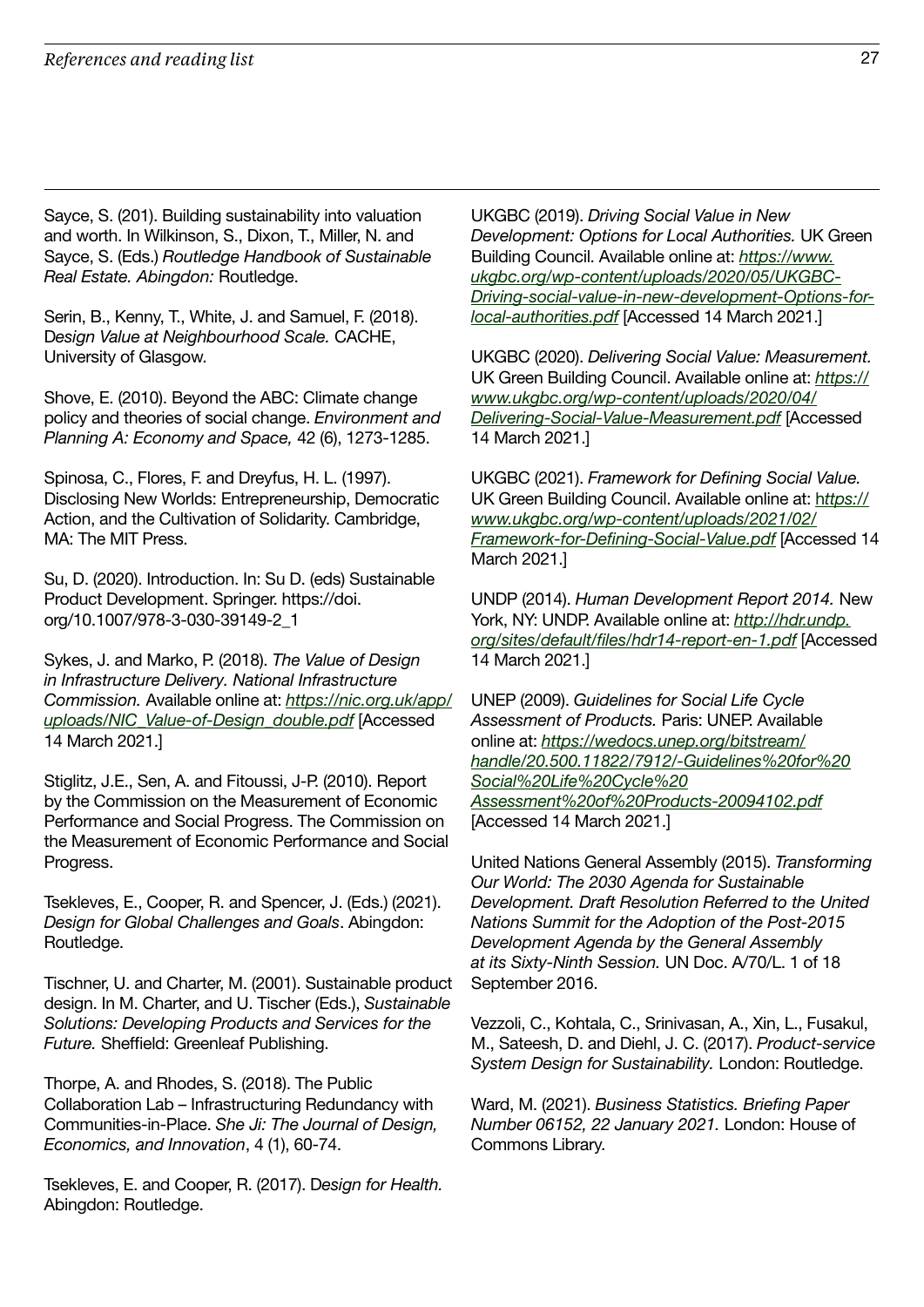Watson, K.J. and Whitley, T. (2016). Applying Social Return on Investment (SROI) to the built environment. Building Research & Information, 45, 875–891. https:// doi.org/10.1080/09613218.2016.1223486

Warwick, E. (2014). CABE's approach to research. In Sakai, S. and Koide, K. (Eds.) CABE and the Processes of Design Evaluation in Architecture and the Built Environment. Tokyo: Kajima.

Weiss, M. and Cattaneo, C. (2017). Degrowth–taking stock and reviewing an emerging academic paradigm. Ecological Economics, 137, 220-230.

Wever, E. (2012). Editorial: Design research for sustainable behaviour. Journal of Design Research, 10 (1-2), 1-6.

WHO (2017). Urban Green Space Interventions and Health: A Review of Impacts and Effectiveness. World Health Organization.

Wilkes, V. and Mullins, D. (2012). Community Investment by Social Housing Organisations: Measuring the Impact. HACT. Available online at: [https://www.hact.org.uk/sites/default/files/uploads/](https://www.hact.org.uk/sites/default/files/uploads/Archives/2014/3/MeasuringSocialImpactHACT2014.pdf) [Archives/2014/3/MeasuringSocialImpactHACT2014.pdf](https://www.hact.org.uk/sites/default/files/uploads/Archives/2014/3/MeasuringSocialImpactHACT2014.pdf) [Accessed 14 March 2021.]

Williams, D. (2019). A participatory practice framework for fashion design for sustainability. In Proceedings of the 3rd LeNS World Distributed Conference, 3-5 April.

Wood, C. and Leighton, D. (2010). Measuring social value - the gap between policy and practice. London: Demos.

Woodcraft, S. (2012). Design for Social Sustainability. London: The Young Foundation. Available online at: [http://youngfoundation.org/publications/design-for](http://youngfoundation.org/publications/design-for-social-sustainability/)[social-sustainability/](http://youngfoundation.org/publications/design-for-social-sustainability/) [Accessed 14 March 2021.]

World Commission on Environment and Development (1987). Our Common Future. Available online at: [https://sustainabledevelopment.un.org/content/](https://sustainabledevelopment.un.org/content/documents/5987our-common-future.pdf) [documents/5987our-common-future.pdf](https://sustainabledevelopment.un.org/content/documents/5987our-common-future.pdf) [Accessed 14 March 2021.]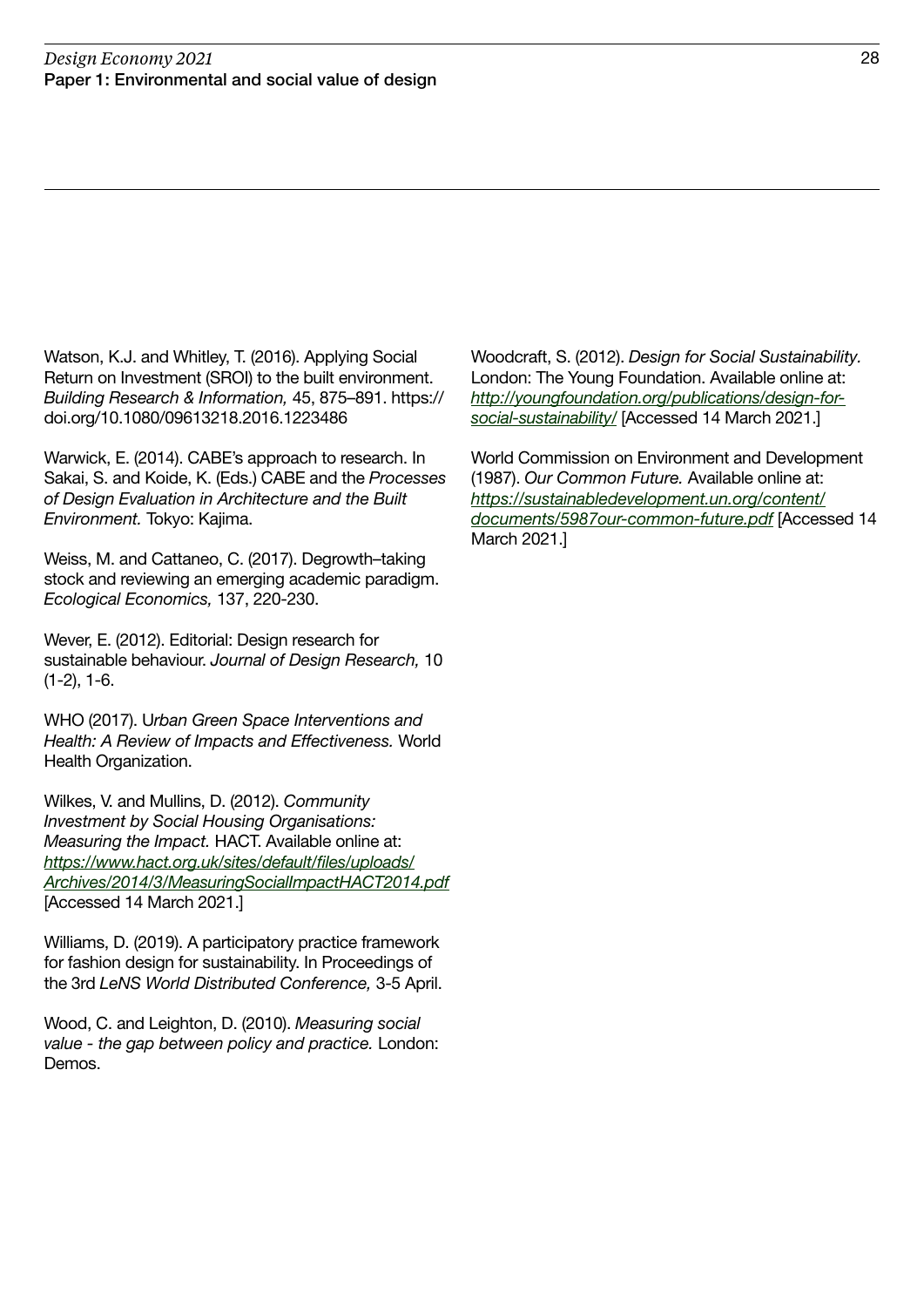### **Credits**

### Authors

Dr Jocelyn Bailey is Research Fellow in the Social Design Institute at University of the Arts London. Her research looks at use of design in the public sector and government using insights from humanities and design research.

Dr Patrycja Kaszynska is Senior Research Fellow in the Social Design Institute at University of the Arts London. She researches value and valuation practices through a combination of cultural studies, pragmatic philosophy and critical theory.

Dr Lucy Kimbell is Professor of Contemporary Design Practices and Director, Social Design Institute, at University of the Arts London. She researches design thinking, service design and social design using insights from design and organisational studies.

Dr Francesco Mazzarella is Research Fellow in the Centre for Sustainable Fashion at University of the Arts London. He researches sustainable fashion and design for social innovation.

Dr Christian Nold is a researcher, artist and designer creating new models and technologies for collective representation using approaches from social studies of science and technology. He was previously Research Fellow in the Social Design Institute at University of the Arts London.

Jonathan Todd is Chief Economist at BOP Consulting. He has over a decade's experience in impact assessment and evaluation, and high-level policy experience, particularly within the cultural and creative sectors.

### About BOP Consulting

BOP is a research and strategy consultancy specialising in culture and the creative industries. Over 20 years it has supported government bodies, leading arts and cultural organisations, property developers and international agencies through over one thousand assignments resulting in strategies, programmes and impact.

### About the Social Design Institute, University of the Arts London

The Social Design Institute is one of UAL's new institutes. Its mission is to develop and use research insights to change how designers and organisations go about designing, resulting in equitable and sustainable outcomes. Its focus areas are the intersection of design and value, systems and public policy through original research, knowledge exchange and collaboration.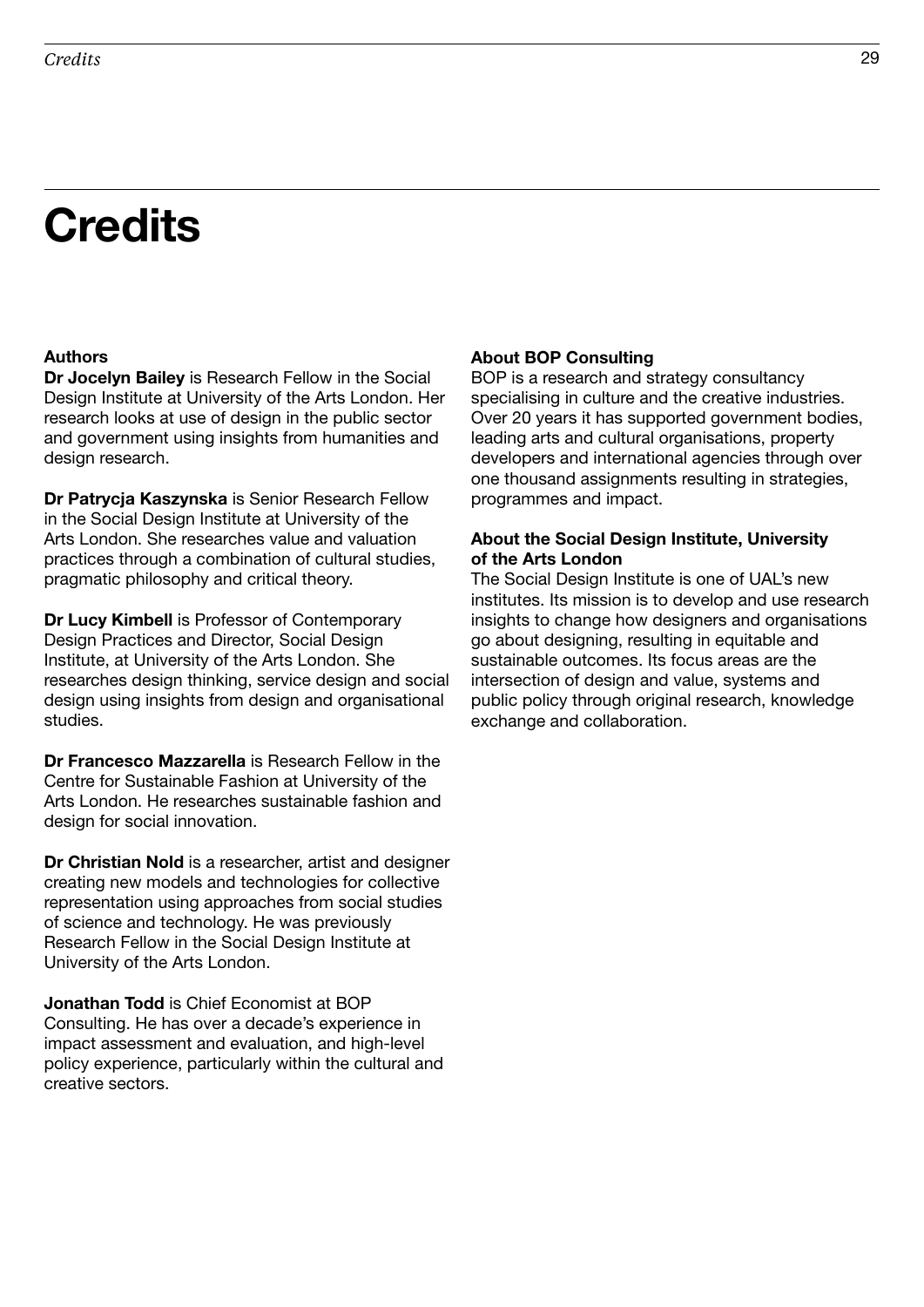### Acknowledgements

Thank you to Bernard Hay, Cat Drew, Kapila Perera and all the other colleagues at Design Council who joined us on this research journey as well as the 120 experts and stakeholders who participated in workshops and webinars giving feedback and informing the research approach. Yvonne Lo (BOP) was a patient project manager and Louise Ingledow (UAL) also supported the project. Thanks also to Callum Lee (BOP), Bruce Tether and to colleagues at UAL who gave early feedback on the methodology. Thanks to Ezri Carlebach for copy-editing the papers.

### How to cite this report

Kimbell, L., Bailey, J. (2021). Design Economy 2021 Scoping Project: Paper 1: Environmental and Social Impact and Value of Design. London: Design Council.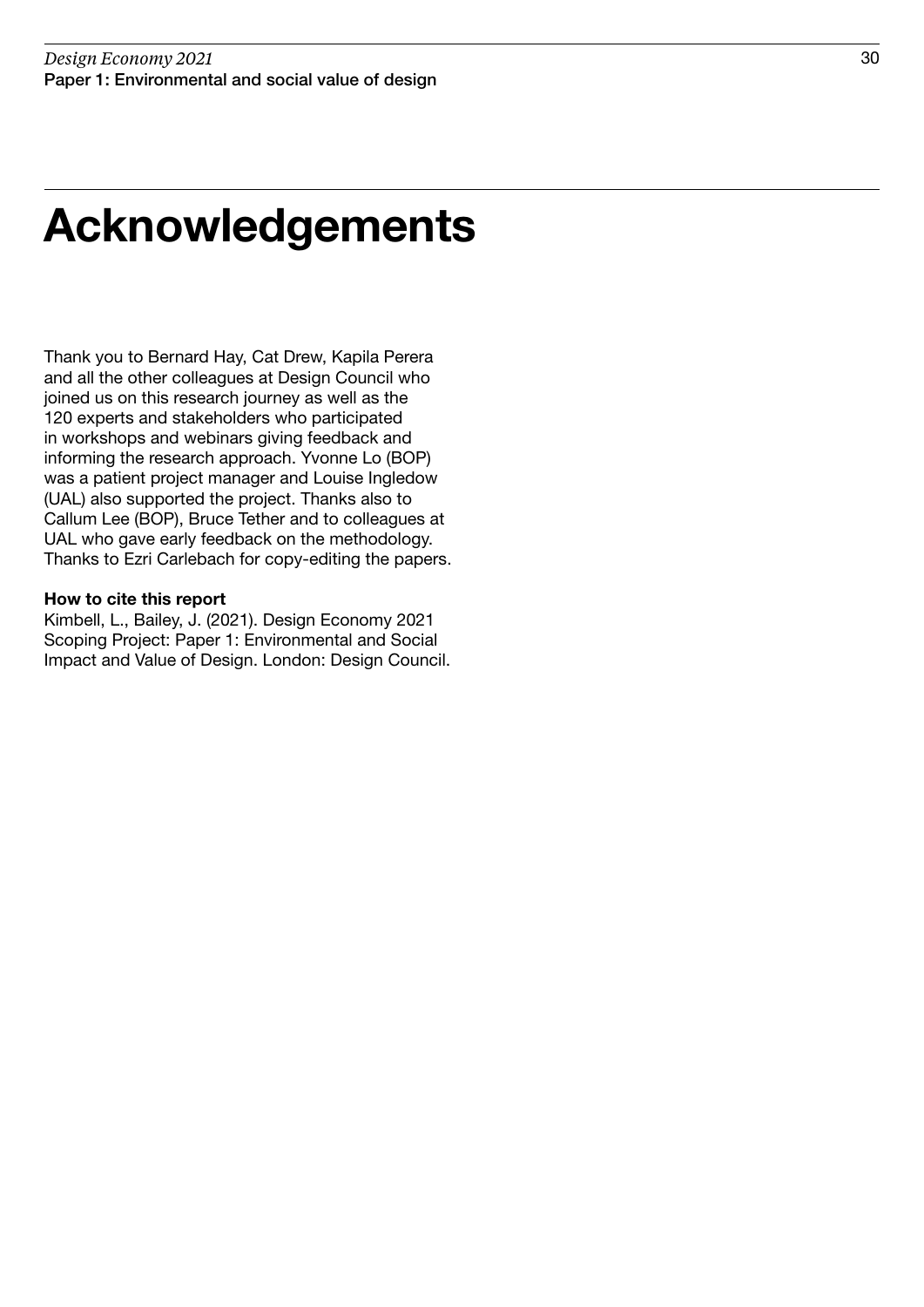### Appendix 1. Previous studies

This section offers a summary of some of the key findings from academic research literature on design in relation to social and environmental impact and value, adding to the discussion in the MOIN (2020) report on social and environmental impact and value.

Design has, on occasion, been presented as offering viable solutions to the dual crises of climate emergency and social injustice (growing inequalities and discrimination on the basis of race, sex, age, health and other factors). For instance, Puckett and Gethering (2019) review some design solutions in a range of projects funded by the Technology Strategy Board; the collection edited by Tsekleves et al. (2021) looks at how design can address the global challenges arising in relation to social responsibility in the context of the UN's Sustainable Development Goals. At the same time, a barrage of studies has exposed design as complicit with corporate capitalism and a major factor in aggravating the socio-environmental crisis (e.g., Fry, 2009; Julier, 2017; Boehnert, 2018; Monteiro, 2019).

What is emerging from these debates is the need for a more systemic (going beyond the narrow boundaries of individual projects), critical (attentive to positive and negative aspects) and reflexive (aware of being conditioned by social contexts) understanding of the implications of designing. Without this, it is difficult to assess in comprehensive terms the social and environmental impacts of design across the whole Design Economy.

Our rapid review of extant literature shows that the current understanding of the social and environmental impacts of design has developed in a fragmented way. It can also be suggested that, historically, it has developed in two parallel tracts, following siloed approaches to measuring environmental impacts as separate from the social. Regarding the former, for several decades,

design has been focused on reducing negative environmental impacts through redesigning specific qualities of individual products, usually following the waste hierarchy of reduce-reuserecycle (Burall, 1991; Mackenzie, 1997). However, according to Ceschin and Gaziulusoy (2016), such approaches lack depth, promote green consumerism and focus predominantly on single issues. Therefore, they do not provide significant environmental gains.

A number of alternative approaches has since been developed. Amongst these, eco-design focuses on lowering environmental impacts throughout the life cycle of products from the extraction of raw materials to final disposal (Tischner and Charter, 2001; Millet et al., 2006). Biomimicry is an approach aimed at emulating patterns, strategies and processes found in nature within a design or business context, showing an attitude towards nature that is shifting from domination to participation (Biomimicry Institute, 2020). The term 'circular economy' means creating systems characterised by closed loops of technical 'nutrients' and open loops of biological 'nutrients' (Ellen MacArthur Foundation, 2014; Earley and Goldsworthy, 2018).

The main practical translation of these is through Life Cycle Assessments (LCA) undertaken in association with environmental management systems (Ecodesign Directive by the European Commission, 2005) which has now been adopted by most major companies, "especially for those producing energy using products" (Ceschin and Gaziulusoy, 2016). Whilst Environmental Life Cycle Assessment considers mainly environmental impacts along supply chains, in recent years Social Life Cycle Assessment methodologies have also been developed to assess the social impacts of products and services, and used in corporate social responsibility (e.g., by RISE1) to support a more comprehensive sustainability assessment of impacts, benefits and related trade-offs (UNEP,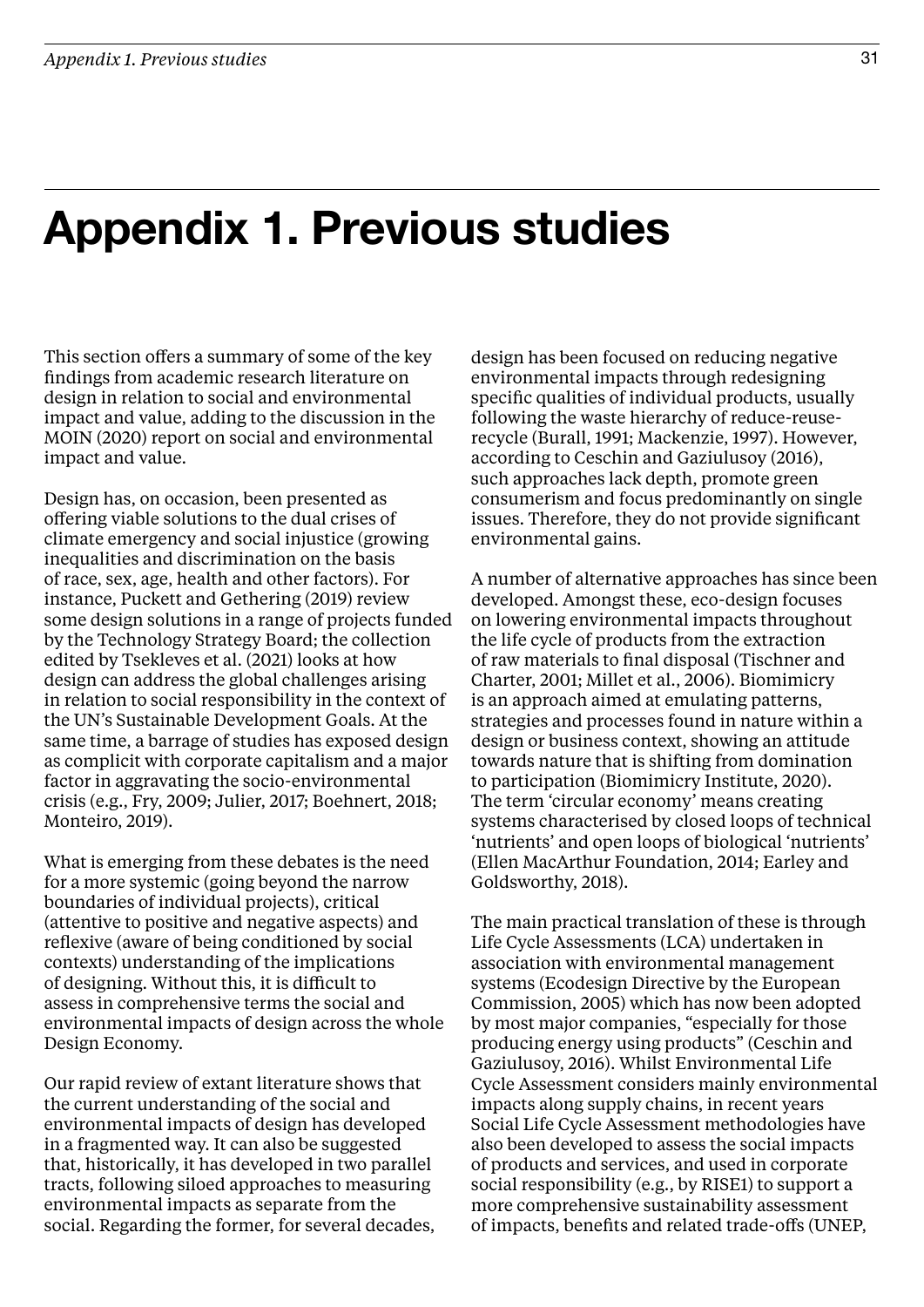2009; Sala et al., 2015). Nevertheless, there is still a need to further develop tools to support decision making at a managerial and strategic level.

In terms of the other parallel strand, the social impacts of design have been typically interpreted in a community-focused way (Chen et al., 2015) for instance, as improvement to the quality of life, especially for marginal groups of people who aspire to "longer-term, humanistic, and more sustainable ways of living" (Sanders and Simons, 2009, p.1). This opens up a whole range of possible design applications. For instance, social impacts can be said to be created through collaborative design processes (for instance, cocreation workshops where people make things together) aimed at enabling social interactions, integration, and empowerment (Hirscher et al., 2019). In broader terms, and looking at the forms of participatory design specifically directed at creating new social and relational forms, design for social innovation is an obvious example (Björgvinsson et al., 2012; Manzini, 2015). In a yet broader sense, one could look at the connection between design and activism (Fuad-Luke, 2009; Julier, 2013) or the more recently articulated connection between design and social justice (Costanza-Chock, 2020).

This reading is necessarily selective as there are multiple schools and traditions in design with claims to social impact (see, for instance, Scottish Executive, 2006). This said, it is premature to conclude that the sheer volume of texts concerned with the topic adds up to a robust body of evidence – the proverbial connecting of the dots and situating this understanding across interdisciplinary contexts and sectors is still very much a work in progress.

Thus, as indicated above, what emerges is a fragmented field which does not offer a holistic perspective. That said, the situation is gradually changing with overarching work done across design studies, behavioural science, environmental humanities, and sustainable management, to name just some. Recent attempts to synthesise these resulted in much progress in the area of Design for Sustainability (DfS) (Gaziulusoy and Ryan, 2017; Vezzoli et al., 2017; Ceschin and Gaziulusoy, 2019; Williams, 2019). Drawing on different disciplinary sources, DfS is characterised by its broad and

holistic understanding of the role of design in environmental and social transformation towards sustainability. Crucially, it recognises that this transformation occurs at different levels; from materials to products, product–service systems, social organisations and socio-technical systems. The literature related to DfS is therefore useful in identifying general patterns of how design produces sustainability contributions, outside of definitional and methodological silos.

Significant developments in overcoming existing methodological limitations, including the silos dictated by the narrow impact agenda, come from recent work focused on social value. The concept of social value, as elaborated in the context of the built environment, focuses on a spectrum of outcomes encompassing environmental, economic and social contributions specified by those impacted by projects (UKGBC, 2020). More specifically, drawing on literature focused on well-being, the social value of architecture underpinning RIBA's Social Value Toolkit covers positive autonomy and emotions through connections with nature and other people, as well as offering opportunities for an active lifestyle and participation (Samuel, 2020). In contrast to the one-dimensional, quantitative language applied to impacts, value-centred approaches allow one to think of the effects of design in spatialised and ecological terms and as co-produced by multiple stakeholders. The focus on value leads to more integrated approaches to sustainability (Myrick, 2011; Marsden, 2013; Donovan, 2017) which emphasise the importance of engaging the community in the design process, while concurrently aiming to achieve sustainability goals at a more manageable scale (Ghavampour and Vale, 2019).

In general, what this emerging work points to is the need for more holistic concepts of analysis which could lead to more promising methodological approaches (see for instance, Crossick and Kaszynska, 2016). This is in line with the recommendations for DEDE as outlined in the MOIN report which highlights the need for a more holistic conceptualisation and assessment (MOIN, 2020). The current paper supports this, and shows how the need for more holism arises from the understanding of design and design research.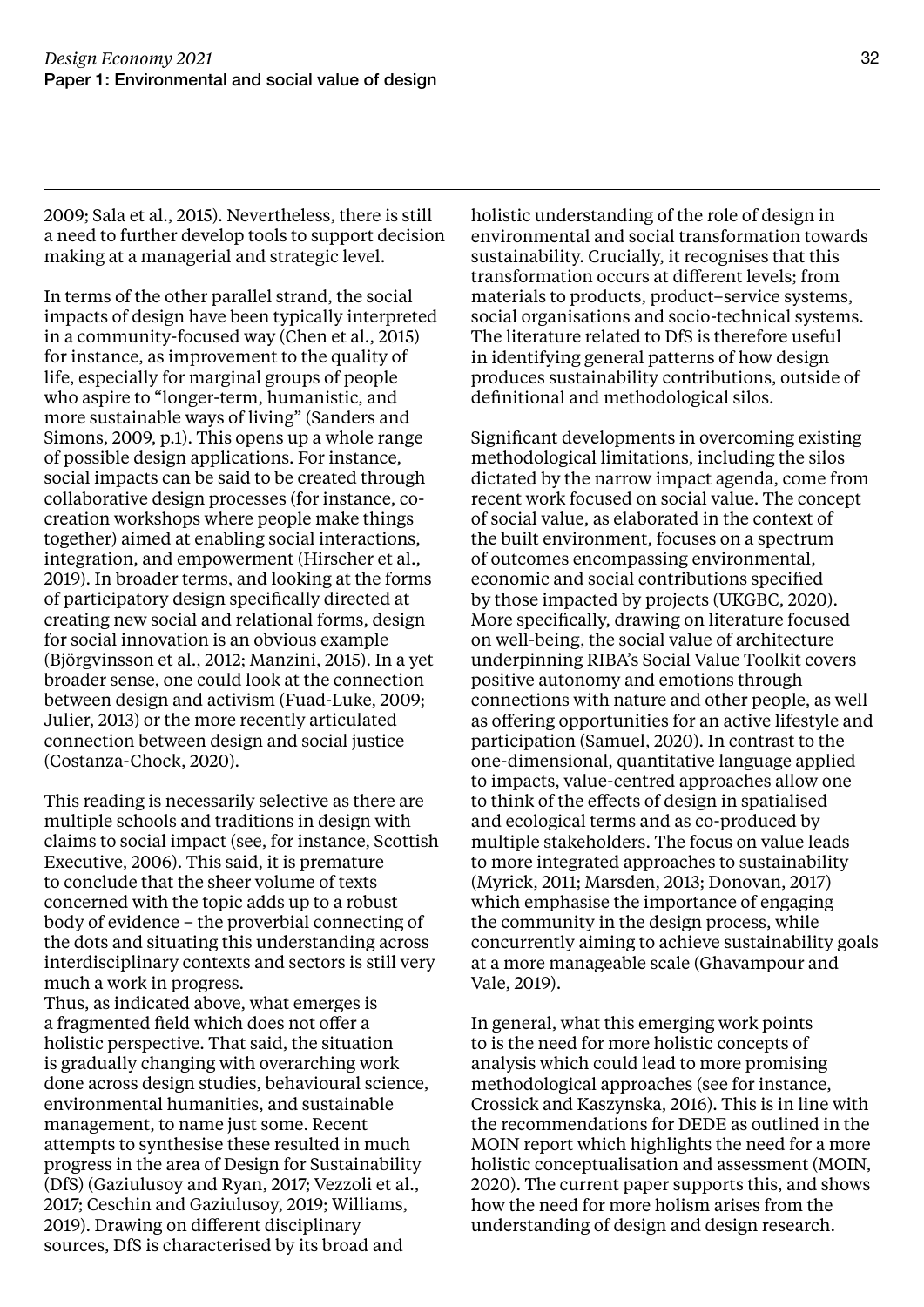### Appendix 2. Fashion and the built environment 'deep dives'

To inform the development of our methodology and complement the rapid literature review summarised above, we have taken two 'deep dives' into fashion and the built environment as exemplar sub-sectors of design with significant social and environmental impacts and relatively (compared to the other sub-sectors) wellestablished ways of monitoring and measuring these impacts. In order to gain practical insights into these areas, we have undertaken desk research and consultations with experts in the field<sup>6</sup>. This aspect of the project looked at the measures and tools used by design professionals in their daily practice. Below we summarise what we have established in relation to fashion and the built environment, before generalizing across the two sectors with a view to articulating key insights.

### Key insights

- There is a variety of evidence to demonstrate the social and environmental impacts of design but not at an aggregate level across the Design Economy.
- Design activities can have positive and negative impacts on the environment and society.
- There is no one standardised approach, nor a set of indicators consistently used across the Design Economy, although this situation is changing with the efforts of campaigning organisations to make sustainability concerns and social value more prominent in organisational cultures, stakeholder relations and decision-making processes.
- It is very difficult if not impossible to aggregate the results of impact assessment at product level in fashion in order to get a result at company level or for the national economy; the same applies to individual projects in the built environment.

In fashion, most of the impacts come from the production and use phases (i.e., after design, but resulting in part from design decisions). In the built environment, the impact modelling is also selective, with most of the existing green building assessments focusing on narrow performance improvements against the baseline set by regulation and standards. Considerations specific to design – particularly in relation to systemic aspects (across the global ecology) and counterfactual approaches (e.g. what if no building was built in the first place?) – are rare.

• Some case studies (in the case of architecture, post-occupancy evaluation) show that social and environmental impacts do occur, but they continue to be evidenced on a case-by-case basis.

• SROI assessment is used by firms to establish their social and environmental impacts; it is voluntary and the fact that different frameworks are used by different organisations makes it difficult to add up the results.

• The situation is gradually changing with the growing adoption of relevant frameworks and assessment tools, e.g., the Higg Index in fashion and the National TOMs Framework for public procurement. Even though these do not have exclusive focus on design, the granularity of information will no doubt help to understand the role of good design as the existing datasets grow.

### Fashion

There is not a common framework for assessing the social and environmental impacts of fashion used by design organisations and companies. Drawing from sustainability management, some companies map out their sustainability activities using certain tools, such as the one developed by Googins et al. (2007).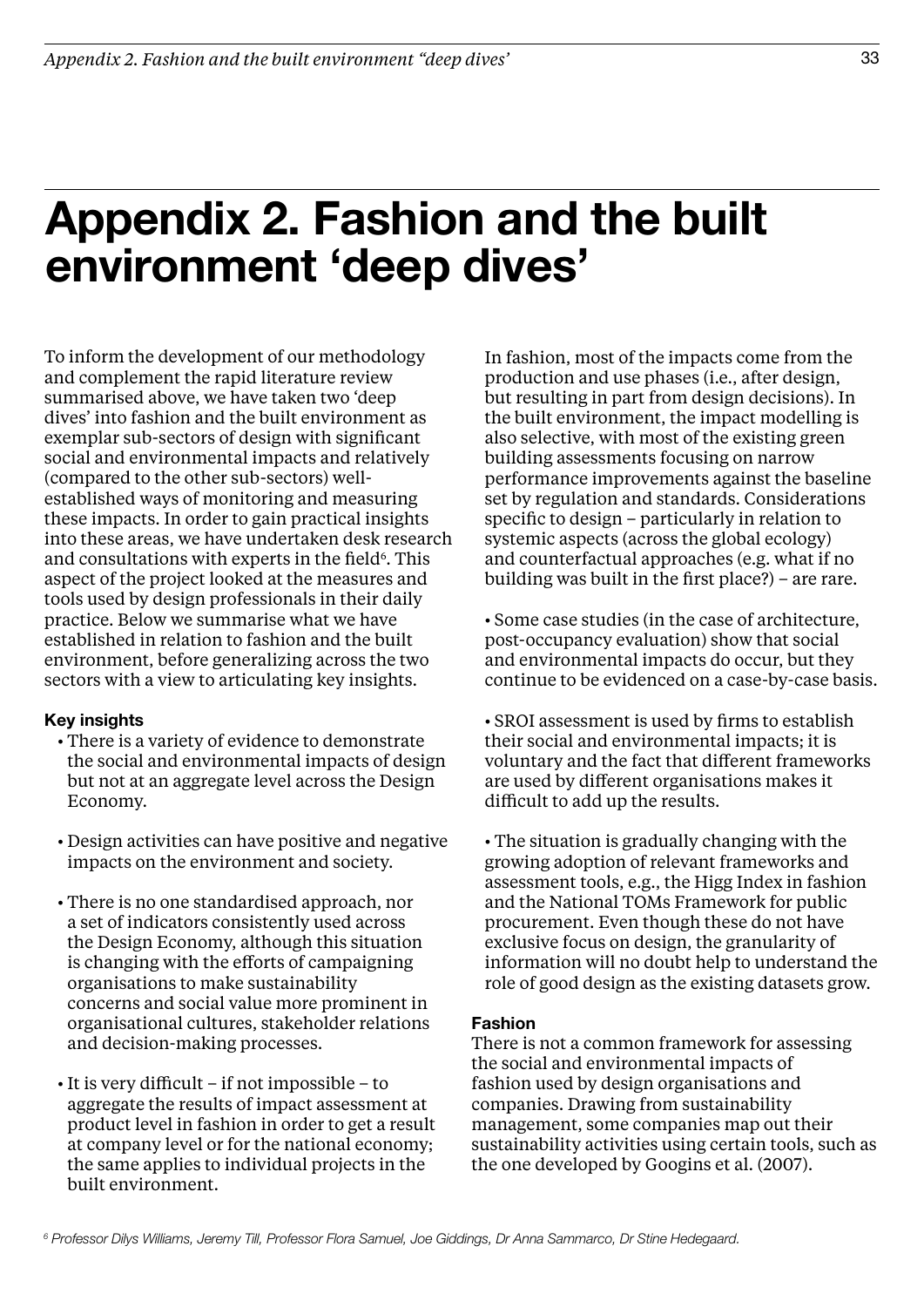There are some indexes (e.g., Higg Index and the Fashion Transparency Index) which different companies refer to in order to be classified on the basis of their sustainability performance. The Higg Index, developed in 2012 by the Sustainable Apparel Coalition (representing nearly 60% of the global footwear and apparel market), aims at creating a standard approach for the apparel and footwear industry to measure sustainability impacts (with a focus on brands, facilities and products), and driving behaviour for improvement (Radhakrishnan, 2014). The Higg Index (which includes a web tool) asks practice-based, qualitative questions to assess environmental (energy/greenhouse gas emissions, water, wastewater/effluent, air emissions, waste and chemicals management) and social impacts across the life cycle of an apparel and footwear product.

The Fashion Transparency Index was developed by Fashion Revolution in 2015 with the aim of reviewing and ranking 250 of the world's largest fashion brands and retailers according to how much they disclose about their social and environmental policies, practices and impacts (Fashion Revolution, 2020). Brands participating in the Fashion Transparency Index are asked to fill in a questionnaire based on 220 indicators to measure issues related to animal welfare, biodiversity, chemicals, due diligence, forced labour, gender equality, living wages, purchasing practices, waste and recycling, and more. Even non-participating brands receive points for information that has been publicly disclosed on their websites, through self-published annual reports and via third parties, and finally the Fashion Transparency Index uses a rating methodology to benchmark the public disclosure made by companies. Results of such measurements (undertaken through surveys, interviews, and experts' validation) are published by the Global Fashion Agenda in their yearly reports, which score fashion brands on a scale from 0 to 100. These are, however, not standardised approaches and are based on self-reporting.

In practice, companies internally set their sustainability ambitions and targets and then measure the impacts of their activities against them. To give some examples, luxury fashion group Kering (2019) has developed and uses the

Environmental Profit and Loss (EP&L) tool to measure the impact of an economic activity on the environment (considering air pollution, land use, waste, water consumption and water pollution), applying financial metrics. Gucci uses a different iteration of the EP&L tool to measure its sustainability impacts, at material/product level (e.g., % chemical substances, % wasted materials, % material used, types of processes used, % energy used, types of energy used, CO2 and other gas emissions, emission of heavy metals, etc.). Burberry uses the Dow Jones Sustainability Index to assess their sustainability impacts in relation to products, the company and communities (this means that Burberry sets its sustainability strategy, objectives and targets – e.g., zero carbon emissions, use of renewable energy, number of people positively impacted by their projects, etc). High-street fashion manufacturer and retailer H&M is adopting a Biodiversity Footprint Assessment tool to identify the biggest impact areas of the business on biodiversity. When it is too difficult to get quantitative results some companies use a traffic light system, that is a nonnumerical model, where they associate specific conditions to the colours green, amber and red.

The integrated nature of the fashion sector, with many vertical organisations that include nearly the whole supply chain from sourcing materials to design, production and retail, might in theory make it easier to determine the specific contribution of design to social and environmental outcomes. However, not only is there not a uniform metric, but also the tools used are varied and selective. Further, they do not comprehensively cover the spectrum of social and environmental impacts mapped out in research and educational settings. For instance, the Centre for Sustainable Fashion Framework outlines eight issues for fashion design for sustainability: Wellbeing (human and animal); modern day slavery; water stress; diminishing resources (human and natural); climate change; hazardous chemicals and pollution; land use and biodiversity loss; and consumption and waste (Williams, 2019). The fashion design sector thus presents a fertile territory for producing frameworks, tools, methods and datasets that might be relevant to other subsectors in the design economy (even though these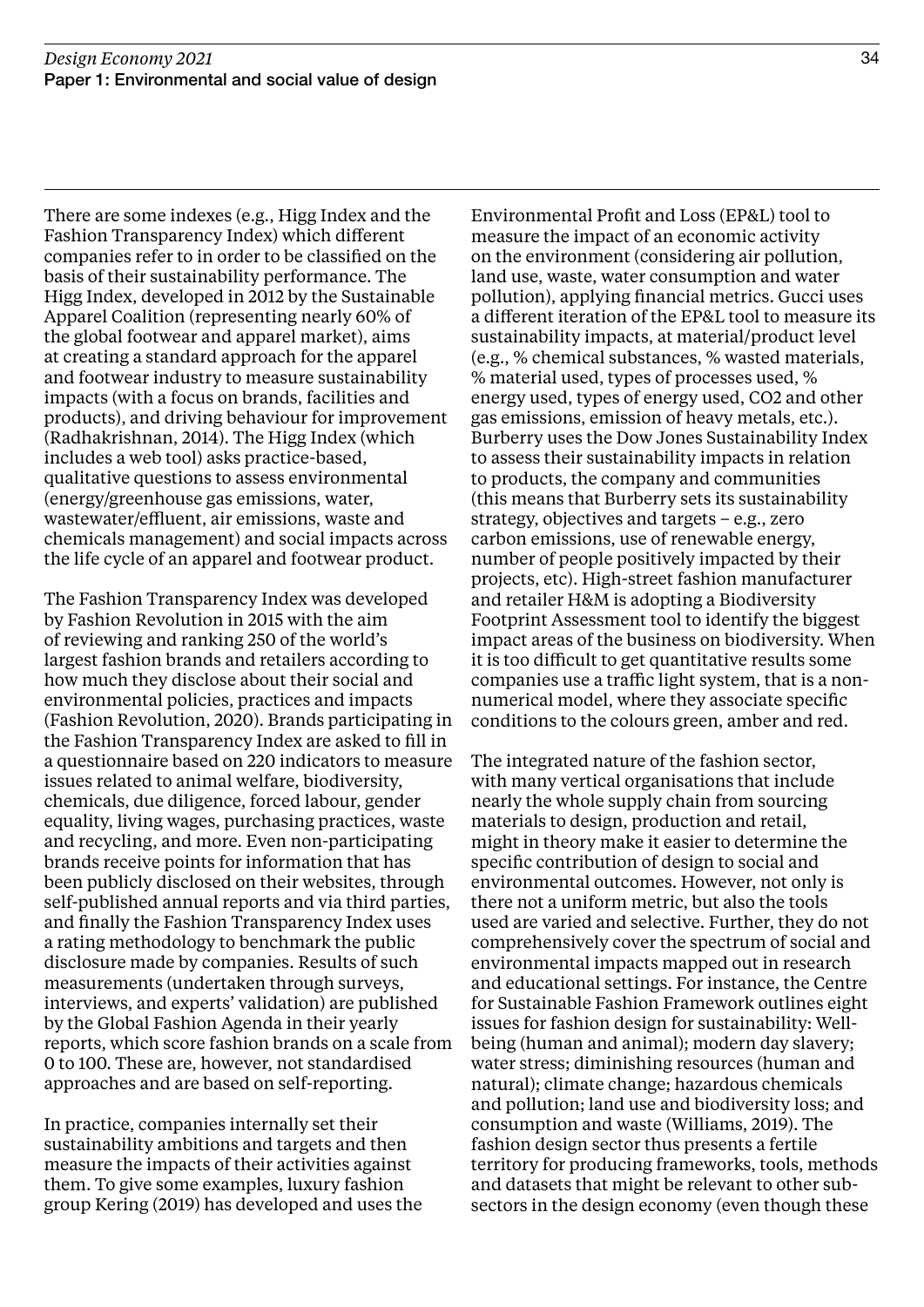are necessarily contextually circumscribed and come with particular histories and interpretations of what matters as social and environmental impacts). The issue of practical implementation remains a challenge, as no framework with the attached methods and datasets has been comprehensively adopted to date.

#### Built environment

In architecture and the built environment, codification through building and other regulations have been the prime mechanisms by which social and environmental goals were set. For instance, with respect to environmental impacts, the government's Common Minimum Standards in the Government Construction Strategy asked that an environmental assessment be carried out for all public projects. In practice, however, this can be achieved by multiple means with a variety of different frameworks to choose from (Lami and Mecca, 2021). The fact that private firms and corporates are not subject to the same level of regulation compounds the difficulty of uniform assessment. Indeed, many of the measures used to ensure some levels of compliance are voluntary and relatively open-ended. For instance, Architects Declare and Construction Declares are initiatives of a network of architectural practices and construction companies committed to addressing the climate and biodiversity crises by signing up to an 11-point declaration.

Since 2015, and with the introduction of the UN Sustainable Development Goals, considerations of sustainability have figured more prominently in the discourses of architecture and the built environment. This is reflected in the introduction of sustainability indicators to the Architects' Journal ranking of top architectural firms, the AJ100, and plans for future regulation by the Architects Registration Board. However, the difficulty remains in the fact that the overarching indicators – such as Sustainable Development Goal, which aims to "make cities and human settlements inclusive, safe, resilient and sustainable" and tracks sustainable development within cities with targets and indicators at a global level – are based on high-level statistical data and with little reference to design specifically. The

same problem – namely the difficulty of homing in on design across the lifecycle – applies to bottomup approaches.

Current assessment methods do not look at the lifespan of individual buildings across all the stages – from raw material extraction, to maintenance, occupation/use and 'end of life' scenarios – and even less, the role that design plays across these stages. In other words, assessment is selective and, currently, largely dominated by greenhouse gas emissions of buildings (Méquignon and Haddou, 2014) and the energy demand for operation (Ramesh et al., 2010). That said, approaches such as the Building Research Establishment Environmental Assessment Method (BREEAM) are becoming prevalent in construction. BREEAM sets standards for the environmental performance of buildings through design, specification, construction and operation and thus presents a more holistic approach (while remaining voluntary).

With regard to social impacts, the public procurement measures introduced with the 2012 Social Value Act had an impact on how the sector demonstrates its social value. However, rather than affecting the design aspect of projects, this has driven changes in how organisations operate in terms of their hiring practices (the jobs created during construction). Initiatives such as the Social Value Portal's National Themes, Outcomes and Measures (TOMs) Framework, whose aim is to provide a minimum reporting standard for measuring social value across procurement and management using a variant of the Social Return on Investment (SROI) approach; RIBA's Social Value Toolkit for Architecture; and the guidance issued by the UK Green Building Council all have potential to lead to significant changes in terms of both actual practices and our ability to understand the social and environmental impacts of design through harmonised frameworks and large datasets. For now, however, the data remains very fragmented with different evidencing methods being used by different organisations, and it remains methodologically difficult to isolate the effects of design from the overall effects of projects.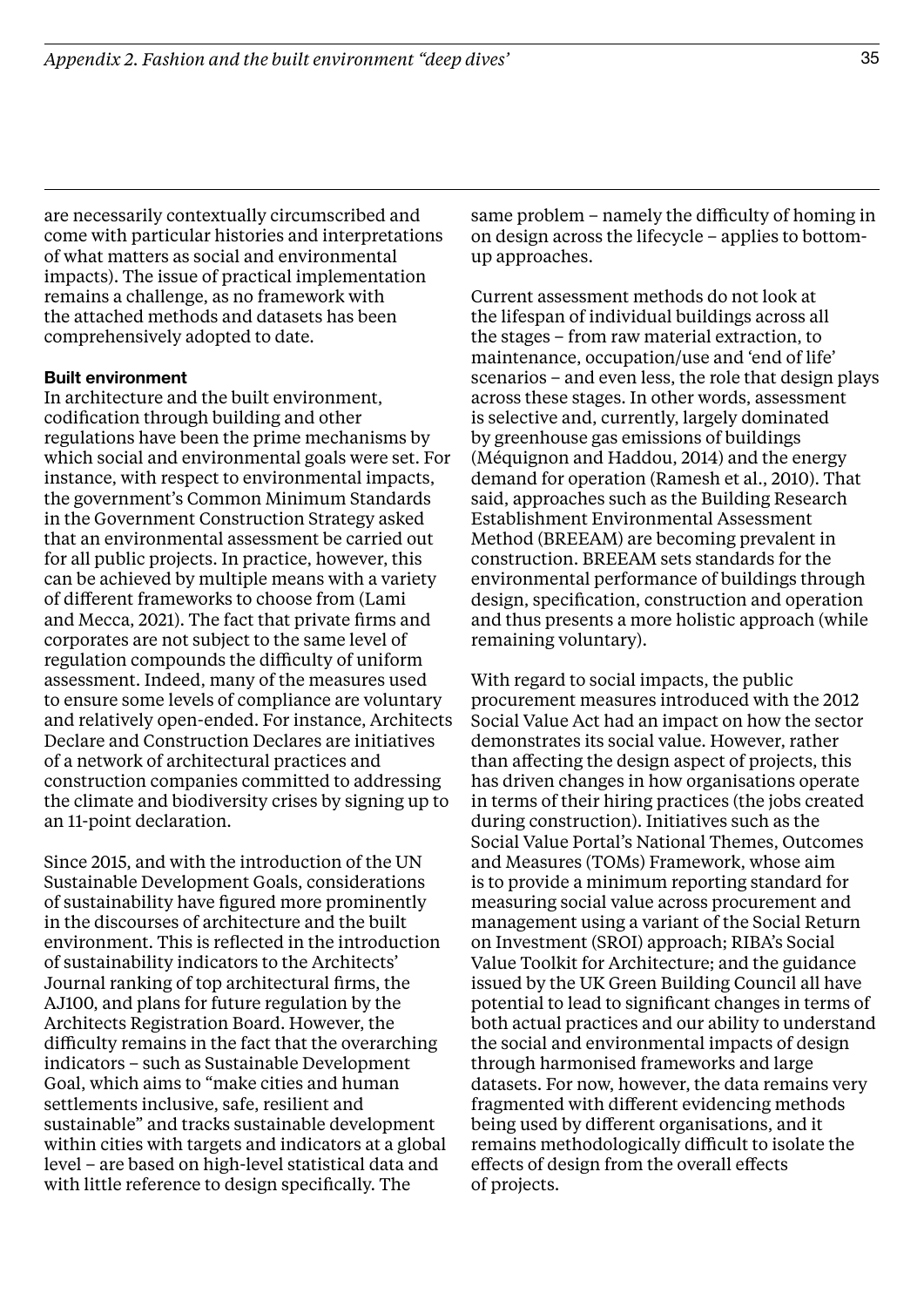### Appendix 3. Impact indicators / metrics review

This is a brief and non-exhaustive overview of some of the leading approaches to assessing the impact and value of design and/or business used or disseminated in the UK. Some of them focus specifically on design sectors (e.g. construction and built environment, product design) whereas some are more general, about organisational action.

#### — BREAAM

Sector Built environment

Focus Social and environmental value

Background BREAAM is an international sustainability assessment method for planning projects, infrastructure and buildings with certification. It recognises and reflects the value in higher performing assets across the built environment lifecycle, from new construction to in-use and refurbishment.

### Source *<https://www.breeam.com/>*

### Key constructs

- Management
- Energy
- Health and wellbeing
- Transport
- Water
- Materials
- Waste
- Land use and ecology
- Pollution

— Construction Leadership Council Value Toolkit Sector Built environment

Focus Social and environmental value

Background Developed by Construction

Leadership Council, this framework guides the identification, organisation and communication of the whole-life outcomes achieved through specific projects, programmes and portfolios in the built environment.

Source *[https://constructioninnovationhub.org.uk/](https://constructioninnovationhub.org.uk/wp-content/uploads/2020/12/Value-Toolkit_Value-Definition-Framework_v1.0.pdf) [wp-content/uploads/2020/12/Value-Toolkit\\_Value-](https://constructioninnovationhub.org.uk/wp-content/uploads/2020/12/Value-Toolkit_Value-Definition-Framework_v1.0.pdf)[Definition-Framework\\_v1.0.pdf](https://constructioninnovationhub.org.uk/wp-content/uploads/2020/12/Value-Toolkit_Value-Definition-Framework_v1.0.pdf)*

### Key constructs

This value toolkit has four types of 'capital' for defining value sought/ produced through a construction project.

- Natural
	- Air
	- Climate
	- Water
	- Land
	- Resource Use
	- Biodiversity
- Human
	- Employment
	- Skills and Knowledge
	- Health
	- Experience
- Social
	- Influence and Consultation
	- Equality and Diversity
	- Networks and Connections
- Produced
	- Life Cycle Cost
	- Return
	- Production
	- Resilience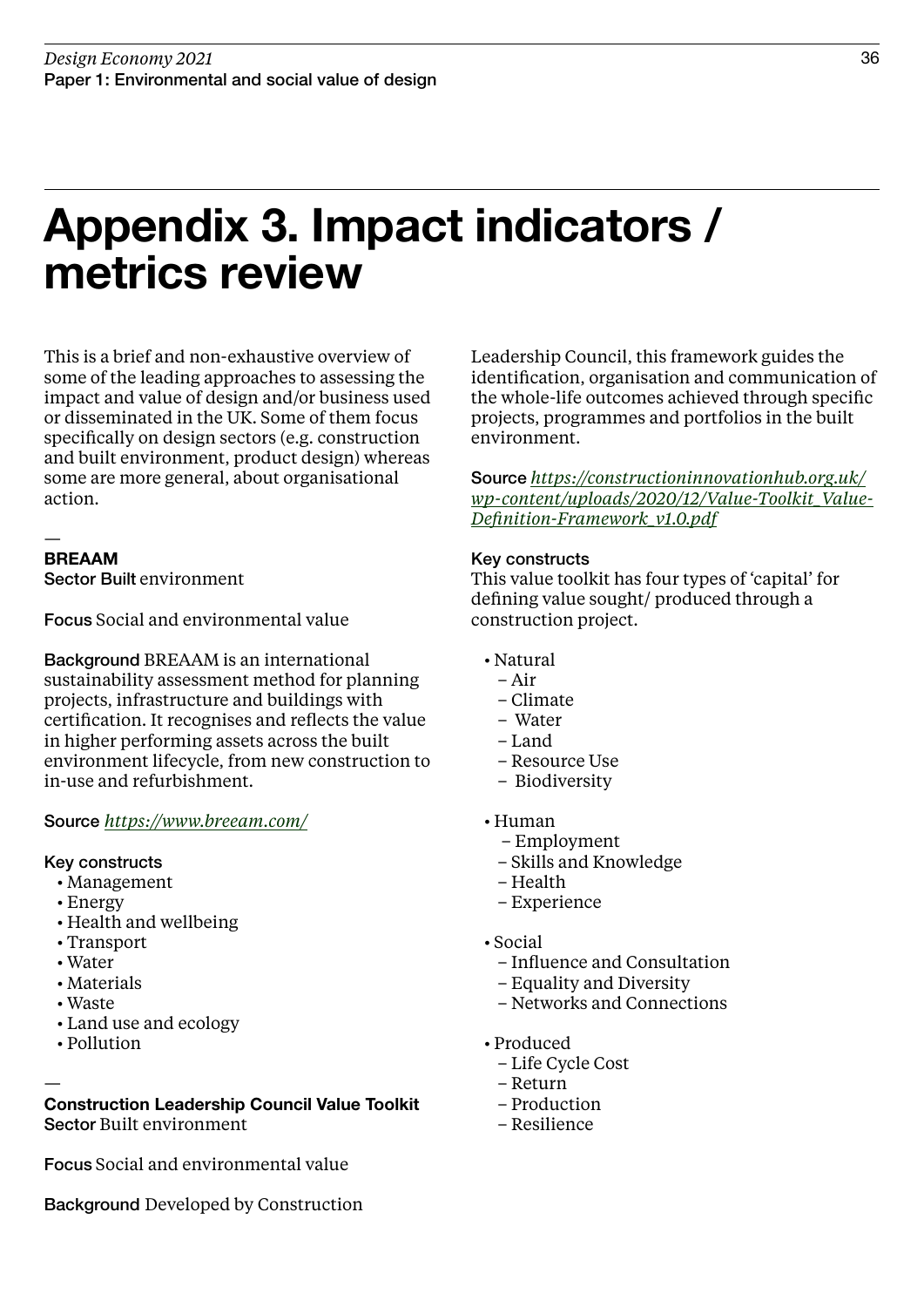### European Ecodesign Directive Sector Energy-using products — —

Focus Environmental impact

Background Developed by European Union, this directive established a framework for the setting of ecodesign requirements for energy-related products.

Source *[https://ec.europa.eu/growth/single-market/](https://ec.europa.eu/growth/single-market/european-standards/harmonised-standards/ecodesign_en) [european-standards/harmonised-standards/](https://ec.europa.eu/growth/single-market/european-standards/harmonised-standards/ecodesign_en) [ecodesign\\_en](https://ec.europa.eu/growth/single-market/european-standards/harmonised-standards/ecodesign_en)*

### Key constructs

In so far as they relate to product design, significant environmental aspects must be identified with reference to the following phases of the life cycle of the product:

- raw material selection and use;
- manufacturing;
- packaging, transport, and distribution;
- installation and maintenance;
- use; and
- end-of-life, meaning the state of a product having reached the end of its first use until its final disposal.

For each phase, the following environmental aspects must be assessed where relevant:

- predicted consumption of materials, of energy and of other resources such as fresh water;
- anticipated emissions to air, water or soil;
- anticipated pollution through physical effects such as noise, vibration, radiation, electromagnetic fields;
- expected generation of waste material; and
- possibilities for reuse, recycling and recovery of materials and/or of energy, taking into account Directive 2002/96/EC.

Higg Index Sector Fashion

Focus Social and environmental value

Background Developed by the Sustainable Apparel Coalition based in the US, the Higg Index is a suite of tools that enables brands, retailers, and facilities of all sizes — at every stage in their sustainability journey — to accurately measure and score a company or product's sustainability performance.

### Source *[https://apparelcoalition.org/the-higg-index/](https://apparelcoalition.org/the-higg-index/
)*

### Key constructs

Higg Product Impacts:

- Global warming potential
- Nutrient pollution in water
- Water scarcity
- Fossil fuel depletion
- Chemistry

Higg Facility Impacts - Environmental

- Environmental Management Systems
- Energy Use and Greenhouse Gas Emissions
- Water Use
- Wastewater
- Emissions to Air (If Applicable)
- Waste Management
- Chemical Management

Higg Facility Impacts - Social and Labour

- Recruitment and Hiring
- Working Hours
- Wages and Benefits
- Employee Treatment
- Employee Involvement
- Health and Safety
- Termination
- Management Systems
- Empowering People and Communities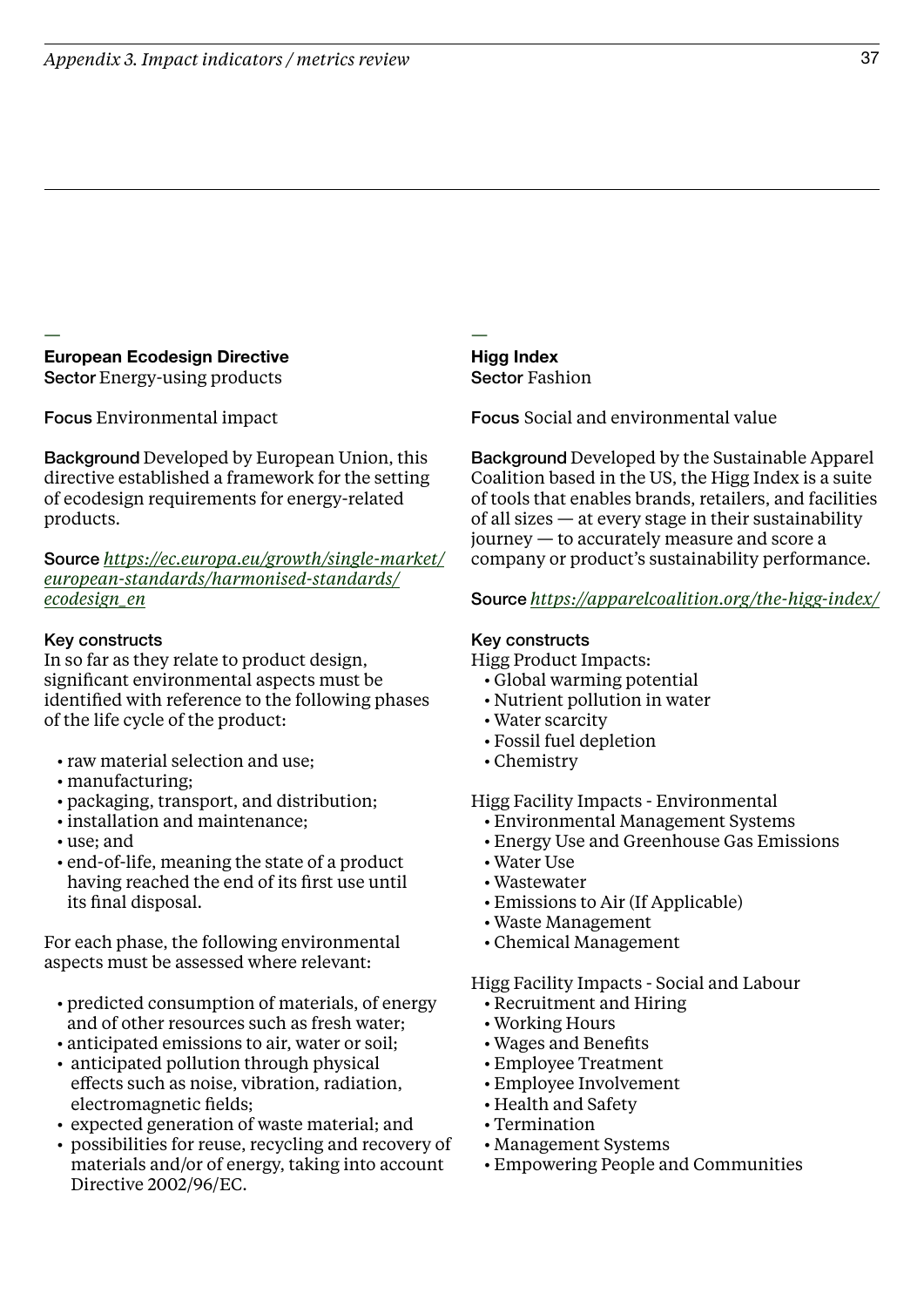Full value chain assessment looks at: • Animal Welfare

- Biodiversity/Land Use/Habitat loss
- Deforestation
- Energy/Fuel Use (or Fossil Fuel Depletion)
- Greenhouse Gas (GHG) Emissions
- Air Emissions/Air Pollution (non GHG)
- Solid Waste

—

- Hazardous Waste
- Chemical Hazard/Mgmt
- Water Use/Water Scarcity
- Wastewater/Water Pollution/Eutrophication

### Julie's Bicycle's Creative Green Tools

Sector Arts and culture

Focus Environmental impact

Background Julie's Bicycle is a UK based organisation focussing on reducing the environmental and carbon impact of the arts and cultural sectors. It provides a free-to-use digital platform for organisational reporting, consultancy, certification, awards and community. The Creative Green Tools are used by 5,000 organisations in 50 countries worldwide. Julie's Bicycle's carbon and environmental calculators are used to record, measure and understand the impacts of their venue, office, tour, production, event or festival.

### Source *<https://juliesbicycle.com/reporting/>* Key constructs

Environmental impacts of formats common in the arts sector including venue, office, tour, production, event or festival.

#### — Life Cycle Assessment (LCA)

Life cycle assessment is an environmental management approach to evaluate the impact of a product, a system, or an activity on the environment. Analysis is done over the entire 'life cycle' of the product or service, from production, pre-manufacture, production/implementation, use, and disposal of the product, including supporting infrastructure. There are numerous books and frameworks for carrying it out, often rooted in engineering and sustainability

management, and adapted to specific industry sectors and with associated consultancy, training and expertise. Carrying out an LCA is resource intensive. In order to carry out LCA, organisations have to analyse and quantify aspects of their materials use, which may be very specific or shared with other sectors or organisations. Underpinning LCA is the quality of the underlying Life Cycle Inventory, with datasets about materials, processes, energy and transport, some of which are sector-specific. For an overview of LCA within sustainable product development, see Su (2020). See also these LCA services by commercial providers.

### Examples include:

- Sphera. *[https://sphera.com/life-cycle](https://sphera.com/life-cycle-assessment-lca-database/)[assessment-lca-database/](https://sphera.com/life-cycle-assessment-lca-database/)*
- Ecochain *[https://ecochain.com/knowledge/life](https://ecochain.com/knowledge/life-cycle-assessment-lca-guide/)[cycle-assessment-lca-guide/](https://ecochain.com/knowledge/life-cycle-assessment-lca-guide/)*

### — National Themes Outcomes and Measures (TOMs) Framework

Sector Public and private

Focus Social value

Background Produced by the UK Social Value Taskforce, this framework aims to bridge the gap between the public and private sectors, and to provide a minimum reporting standard for measuring social value to embed it into their procurement and management processes.

This framework and guidance was produced in response to the Social Value Act. It provides outcomes for specific stakeholders (direct and indirect) and suggests indicators or measures to assess these outcomes, as well as proxy outcomes. These can be quantified and monetised, resulting in numerical values for benefit to the individual, government and communities. The emphasis on the government in this framework comes from the origins in the specific legislation, which may not be a good fit for many organisations in the design economy which are business-facing.

Source *[https://www.local.gov.uk/sites/default/](https://www.local.gov.uk/sites/default/files/documents/National%20TOMs%202019%20Guidance%201.0.pdf) [files/documents/National%20TOMs%202019%20](https://www.local.gov.uk/sites/default/files/documents/National%20TOMs%202019%20Guidance%201.0.pdf) [Guidance%201.0.pdf](https://www.local.gov.uk/sites/default/files/documents/National%20TOMs%202019%20Guidance%201.0.pdf)*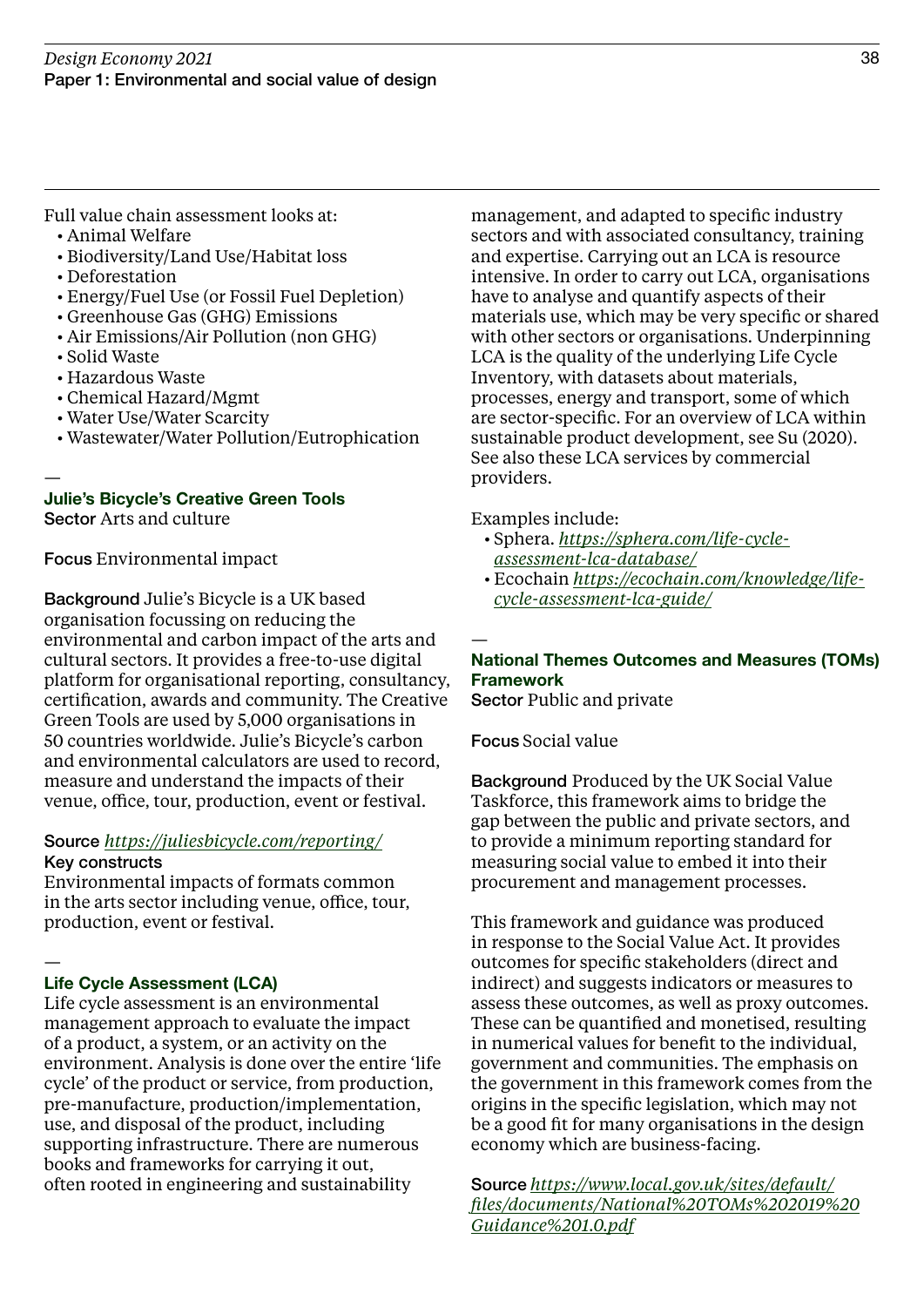### Key constructs

Jobs: Promote Local Skills and Employment:

- More local people in employment
- More opportunities for disadvantaged people
- Improved skills for local people
- Improved employability of young people

Growth: Supporting Growth of Responsible

- Regional Business
- More opportunities for SMEs and VCSEs
- Improving staff wellbeing
- A workforce and culture that reflect the diversity of the local community
- Ethical procurement is promoted
- Social Value embedded in the supply chain

Social: Healthier, Safer and more Resilient

- Communities
- Crime is reduced
- Creating a healthier community
- Vulnerable people are helped to live independently
- More working with the Community

Environment: Protecting and Improving Our

- Environment
- Climate impacts are reduced
- Air pollution is reduced
- Better places to live
- Sustainable Procurement is promoted

—

RIBA Social Value Toolkit

Sector Architecture

### Focus Social value

Background Developed by RIBA, the Social Value Toolkit provide a practical tool for concrete discussions about the value of architectural design with non-architects. It includes datagathering through surveys as well as proposing how to monetise the social value created through architecture.

Source *[https://www.architecture.com/-/media/](https://www.architecture.com/-/media/GatherContent/Social-Value-Toolkit-for-Architecture/Additional-Documents/RIBAUoR-Social-Value-Toolkit-2020pdf.pdf) [GatherContent/Social-Value-Toolkit-for-](https://www.architecture.com/-/media/GatherContent/Social-Value-Toolkit-for-Architecture/Additional-Documents/RIBAUoR-Social-Value-Toolkit-2020pdf.pdf)[Architecture/Additional-Documents/RIBAUoR-](https://www.architecture.com/-/media/GatherContent/Social-Value-Toolkit-for-Architecture/Additional-Documents/RIBAUoR-Social-Value-Toolkit-2020pdf.pdf)[Social-Value-Toolkit-2020pdf.pdf](https://www.architecture.com/-/media/GatherContent/Social-Value-Toolkit-for-Architecture/Additional-Documents/RIBAUoR-Social-Value-Toolkit-2020pdf.pdf)*

### Key constructs

The social value of architecture is defined as

- fostering positive emotions, whether through
- connections with nature or offering opportunities for an active lifestyle,
- connecting people and the environment in appropriate ways
- providing freedom and flexibility to pursue different lifestyles (autonomy).
- participation, supporting communities to help design and build their homes and neighbourhoods.

—

### Social Return on Investment (SROI) Focus Social value

Background Produced by Social Value UK, the national network for people interested in social

value and social impact, this toolkit includes training, technical resources and reporting. It enables measuring, managing and accounting for social value or social impact. SROI assess change in ways that are relevant to the people or organisations that experience or contribute to it.

Source *[https://www.socialvalueuk.org/resources/](https://www.socialvalueuk.org/resources/sroi-guide/) [sroi-guide/](https://www.socialvalueuk.org/resources/sroi-guide/)*

— Social Value Bank

Focus Social value

Background Produced by HACT, the UK housing sectors ideas and innovation agency, this is a methods bank that enables housing providers to provide a basic assessment of social impact, to provide evidence of value for money, and compare the impact of different programmes in response to the Public Services (Social Value) Act 2012. The values can also be used within a full Social Return on Investment (SROI) or Cost-Benefit Analysis.

Source *<https://www.hact.org.uk/social-value-bank>*

### Key constructs

- Employment
- Local environment
- Health
- Financial inclusion
- Youth
- Other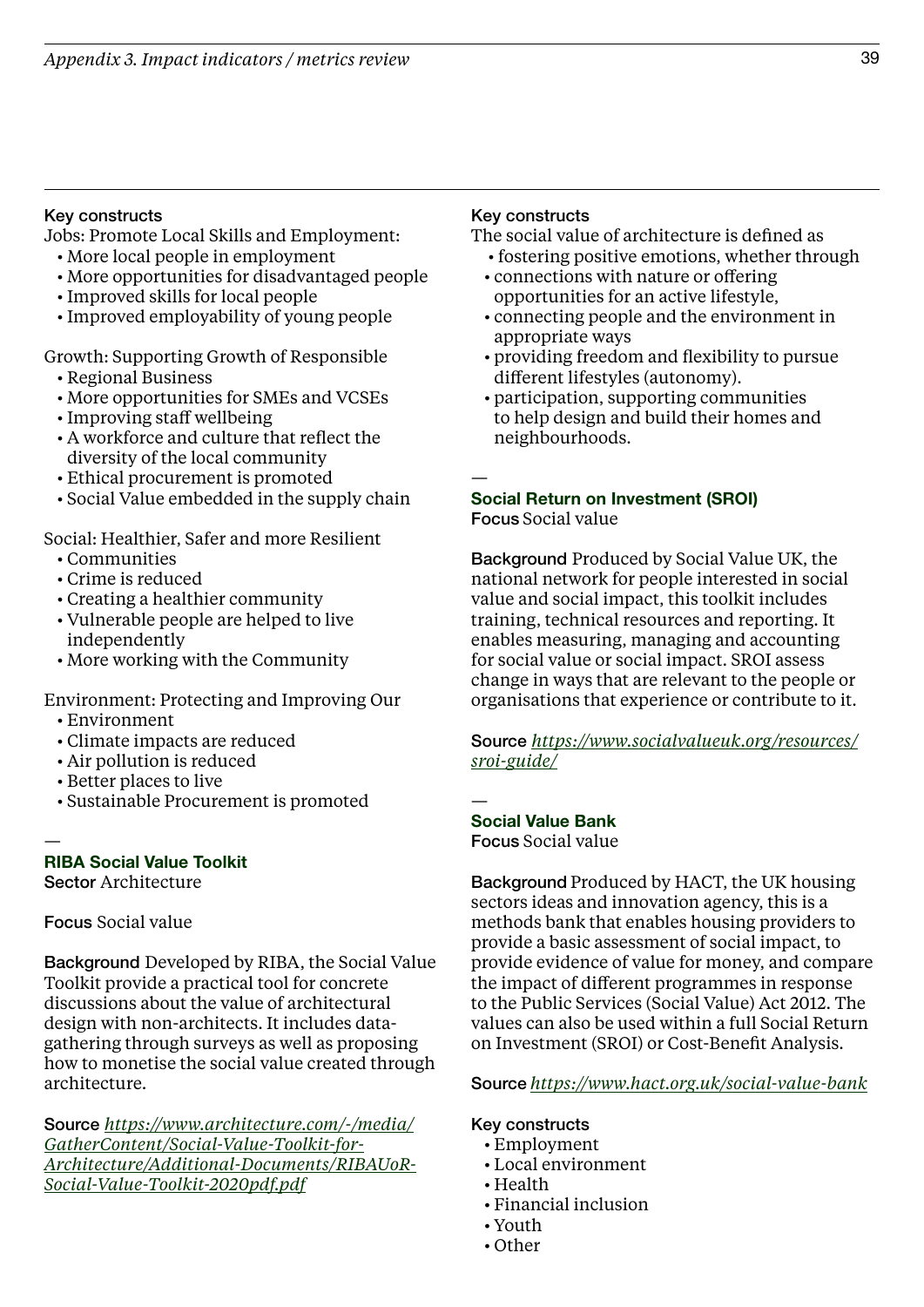Activity values are those where the social value is obtained by the person simply undertaking an activity. An example of an activity value might be the 'frequent mild exercise' value. In this case, if we run an exercise club we can count that amount of social value for each person who shows up regularly. You are therefore typically able to measure the average amount of social impact delivered through activity values simply by referring to records of attendance.

Outcome values are values that can be applied when we have evidence that something has changed for someone. For some outcomes your records may be enough (e.g. number of people moved into employment) for others, you need to ask participants questions before and after the activity. For example, you might run some budgeting skills sessions with the aim of increasing 'financial comfort'. To apply the value you need to know that they have moved from a state of low financial comfort to higher financial comfort.

### — UK Green Building Council Social Value Framework Sector Built environment

Focus Social and environmental value Background Developed by the UK Green Building Council, this framework defines social value for the built environment in a way which is applicable for every project or place. It includes a high-level process and principles for delivering social value across the asset lifecycle.

### Source *[https://www.ukgbc.org/ukgbc-work/](https://www.ukgbc.org/ukgbc-work/framework-for-defining-social-value/) [framework-for-defining-social-value/](https://www.ukgbc.org/ukgbc-work/framework-for-defining-social-value/)*

### Key constructs

Social

- Community networks
- Community engagement
- Local identity
- Diversity of building uses
- Security and safety

### Economic

- Employment
- Skills
- Small businesses
- Affordable housing
- Physical resilience

Environmental

- Sustainable transport options
- Green spaces
- Air quality
- Resource use and waste
- Biodiversity and urban greenery

### — World Economic Forum - Stakeholder Capitalism Sector Business

Focus Social and environmental value

Background Produced by the World Economic Forum, Measuring Stakeholder Capitalism: Towards Common Metrics and Consistent Reporting of Sustainable Value Creation. (September 2020) offers an integrated framework for business including metrics with four pillars.

Source *[http://www3.weforum.org/docs/WEF\\_IBC\\_](http://www3.weforum.org/docs/WEF_IBC_Measuring_Stakeholder_Capitalism_Report_2020.pdf) [Measuring\\_Stakeholder\\_Capitalism\\_Report\\_2020.](http://www3.weforum.org/docs/WEF_IBC_Measuring_Stakeholder_Capitalism_Report_2020.pdf) [pdf](http://www3.weforum.org/docs/WEF_IBC_Measuring_Stakeholder_Capitalism_Report_2020.pdf)*

### Key constructs

Governance

- Governing purpose
- Quality of governing body
- Stakeholder engagement
- Ethical behaviour
- Risk and opportunity oversight

### Planet

- Climate change
- Nature loss
- Freshwater availability
- People
- Dignity and equality
- Health and wellbeing
- Skills for the future

### Prosperity

- Employment and wealth generation
- Innovation of better products and services
- Community and social vitality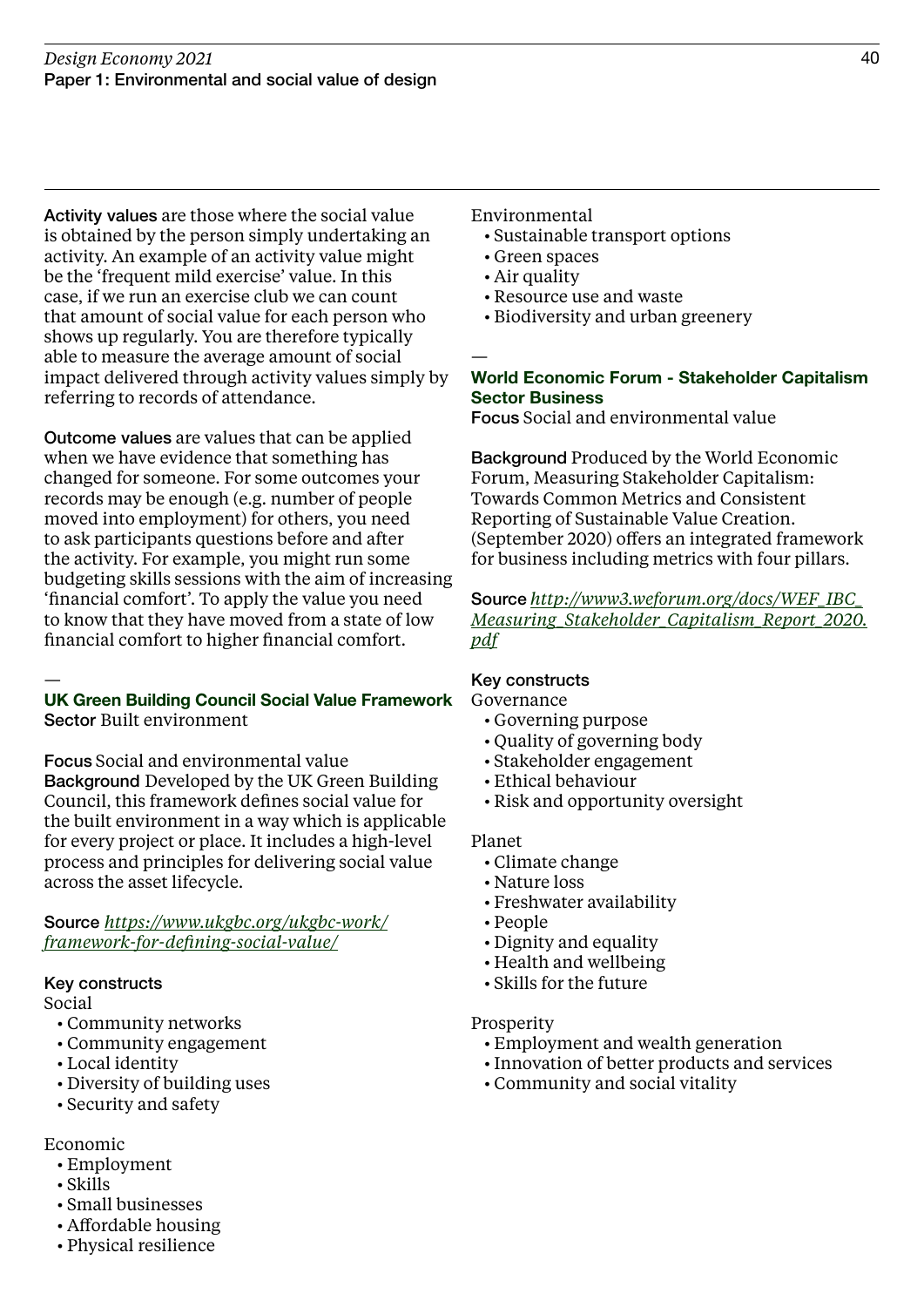### Appendix 4. Review of core constructs

This section summarises some of the academic literature relating to core constructs associated with measuring and articulating the social and environmental impacts and value of design in the Design Economy. This summary shows that there is extensive research about these constructs, which have distinct histories and ways of understanding the actual or potential contribution of design to addressing social and environmental issues. They are rooted in different theories of what can be known and how change happens. Acknowledging these histories and different ways of understanding 'impact' and 'value' will enable more nuanced understanding of the mechanisms and pathways of change attributed to design. This review shows that terms like 'resilience' can be understood though different lenses, and rely on different understandings of what counts as evidence and what is associated with the construct. The implication is that any effort to select some terms over others (eg well-being) for inclusion in a framework comes with inclusions, exclusions and histories.

### Resilience

In its broadest sense, resilience signifies the capacity of a dynamic system to adapt successfully to disturbances that threaten system function, viability, or future development of the system (Masten, 2015). The concept evolved in parallel across ecology (Folke et al., 2002), psychology (Herrman et al., 2011) and social sciences (Adger, 2000). In recent years, resilience has emerged as a boundary concept to integrate the social and natural dimensions of sustainability (Ollson et al., 2015). In this context, both the terms socio-ecological resilience and socio-ecological sustainability are often used (Cockburn et al., 2020). Understood in this sense, resilience characterises responses across natural, human and hybrid systems; the responses in question are the ability to adapt (bounce back) but also to transform (bounce forward).

Socio-ecological resilience – as it is understood here – is a concept that spans a range of issues, including those associated with sustainability. Resilience can be linked with design in a number of ways. So-called ontological design (Escobar, 2011) recognising a plurality of worlds, is informed by socio-ecological thinking insofar as it considers equilibria, thresholds, feedback mechanisms, self-organisation and function across human and non-human systems. Design for resilience (Baek et al., 2015) and design for sustainability (Ceschin and Gaziulusoy, 2019) share a more applied concern for the socio-ecological implications of design. On a smaller scale, and with an emphasis on social relations and institutional arrangements, design for social innovation (Manzini and Till, 2015; Thorpe and Rhodes, 2018) aims to "develop personal and collective capacity to respond to and influence change, to sustain and renew the community, and to develop new trajectories for the communities' future" (Magis, 2010, p.402).

The construct of socio-ecological resilience can thus be operationalised though design in a number of ways, including a framework for evaluating the social and environmental impacts of design. Spanning social and environmental concerns, this may build on social memory and peer learning as indicators of social capital, and biodiversity and protection of local environmental areas as indicators of natural capital (Roberts et al., 2016). The crucial factor is that operationalising this construct allows us to break away from the siloed thinking dictated by the measurement approaches developed in relation to social and economic impacts.

### Well-being

Well-being has moved onto the agenda of government and other agencies in the last decade. The Office for National Statistics now routinely measures national well-being in the UK with an emphasis on subjective well-being (ONS, 2020).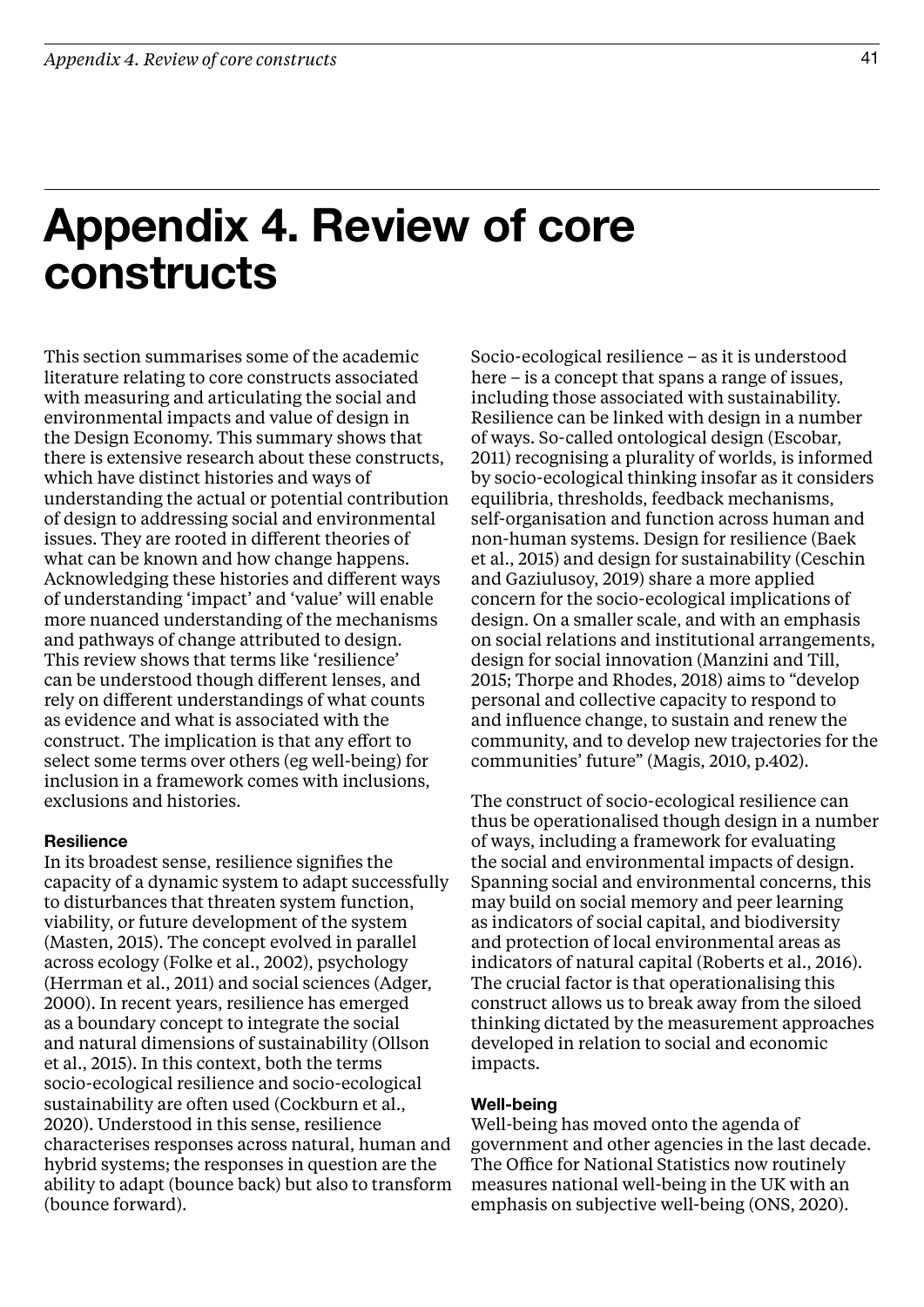This section summarises some of the academic literature relating to core constructs associated with measuring and articulating the social and environmental impacts and value of design in the Design Economy. This summary shows that there is extensive research about these constructs, which have distinct histories and ways of understanding the actual or potential contribution of design to addressing social and environmental issues. They are rooted in different theories of what can be known and how change happens. Acknowledging these histories and different ways of understanding 'impact' and 'value' will enable more nuanced understanding of the mechanisms and pathways of change attributed to design. This review shows that terms like 'resilience' can be understood though different lenses, and rely on different understandings of what counts as evidence and what is associated with the construct. The implication is that any effort to select some terms over others (eg well-being) for inclusion in a framework comes with inclusions, exclusions and histories.

### **Resilience**

In its broadest sense, resilience signifies the capacity of a dynamic system to adapt successfully to disturbances that threaten system function, viability, or future development of the system (Masten, 2015). The concept evolved in parallel across ecology (Folke et al., 2002), psychology (Herrman et al., 2011) and social sciences (Adger, 2000). In recent years, resilience has emerged as a boundary concept to integrate the social and natural dimensions of sustainability (Ollson et al., 2015). In this context, both the terms socio-ecological resilience and socio-ecological sustainability are often used (Cockburn et al., 2020). Understood in this sense, resilience characterises responses across natural, human and hybrid systems; the responses in question are the ability to adapt (bounce back) but also to transform (bounce forward).

Socio-ecological resilience – as it is understood here – is a concept that spans a range of issues, including those associated with sustainability. Resilience can be linked with design in a number of ways. So-called ontological design (Escobar, 2011) recognising a plurality of worlds, is informed by socio-ecological thinking insofar as it considers

equilibria, thresholds, feedback mechanisms, self-organisation and function across human and non-human systems. Design for resilience (Baek et al., 2015) and design for sustainability (Ceschin and Gaziulusoy, 2019) share a more applied concern for the socio-ecological implications of design. On a smaller scale, and with an emphasis on social relations and institutional arrangements, design for social innovation (Manzini and Till, 2015; Thorpe and Rhodes, 2018) aims to "develop personal and collective capacity to respond to and influence change, to sustain and renew the community, and to develop new trajectories for the communities' future" (Magis, 2010, p.402).

The construct of socio-ecological resilience can thus be operationalised though design in a number of ways, including a framework for evaluating the social and environmental impacts of design. Spanning social and environmental concerns, this may build on social memory and peer learning as indicators of social capital, and biodiversity and protection of local environmental areas as indicators of natural capital (Roberts et al., 2016). The crucial factor is that operationalising this construct allows us to break away from the siloed thinking dictated by the measurement approaches developed in relation to social and economic impacts.

#### Well-being

Well-being has moved onto the agenda of government and other agencies in the last decade. The Office for National Statistics now routinely measures national well-being in the UK with an emphasis on subjective well-being (ONS, 2020). In contrast, multidimensional frameworks have gained traction in France and elsewhere (Stiglitz et al., 2009; UNDP, 2014). Notably, measuring well-being and progress is a key priority that the OECD is pursuing as part of its Better Life Initiative through various streams of research and on-going work (OECD, 2021). The OECD wellbeing evaluation focuses on current and future well-being, with current well-being broken down into three domains – material conditions, quality of life and sustainability – while future well-being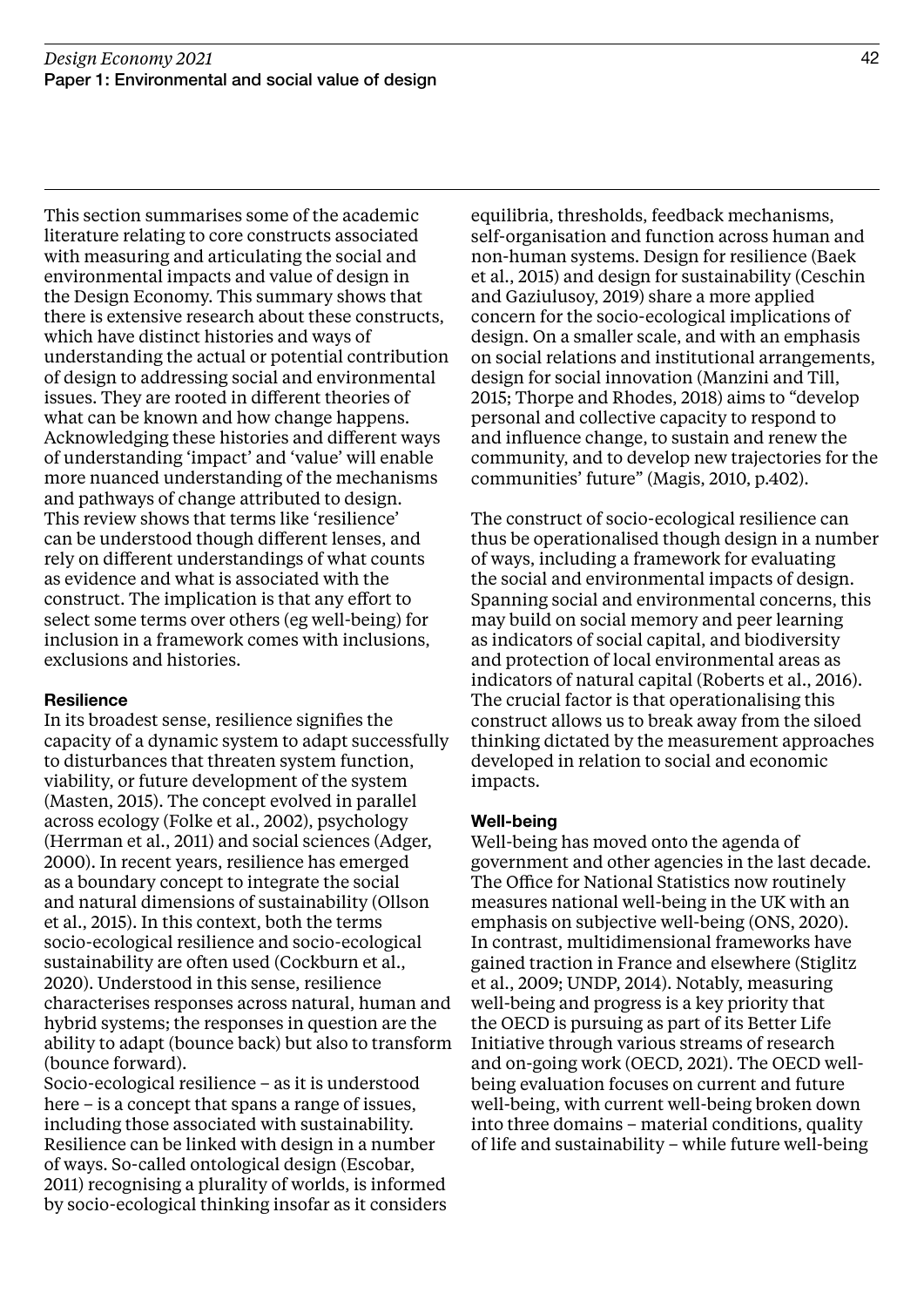is analysed in relation to four capital dimensions; natural, economic, human and social.

Constructs such as the OECD's link objective social determinants of well-being (e.g., health and employment opportunities) with intersubjective categories (such as community identity) and subjective well-being at individual level. This holistic understanding, touching as it does on the notion of socio-ecological resilience defined above, can have multiple translations across design. In the context of urban design and regeneration, well-being has been linked with the concept of 'liveability' (Kashef, 2016) and increasingly focuses on improved mental health (WHO, 2017), not just in relation to green spaces but also the role of social relationships (Anderson et al., 2016). Approached through this broad lens, design can be used to improve the personal and societal wellbeing and happiness of people (Petermans and Cain, 2020). Furthermore, the construct of wellbeing relates to design research and practice for health (Tsekleves and Cooper, 2017), design for social innovation (Manzini, 2015), co-production in service delivery (Cottam and Leadbeater, 2004), infrastructuring (Thorpe and Rhodes, 2018), design for conviviality (Lizarralde and Tyl, 2018) and design for co-habitation (Smith, Bardzell and Bardzell, 2017).

### Mindset re-framing and behaviour change

Mindset re-framing and behaviour change came into prominence prompted by the growing realisation that some of the most pressing global issues (e.g. the climate emergency or growing social inequalities) are 'wicked problems' (Rittel and Webber, 1973). One particularly cogent example in this context is the challenge associated with the de-growth agenda (Weiss and Cattaneo, 2017), namely finding a new settlement where reducing production and consumption is the accepted objective. Needless to say, changing consumer behaviours is difficult, and telling most people that they should take satisfaction from having less stuff is a hard sell (pun intended). It is even more challenging to convince those who stand to gain financially from producing more stuff. Faced with a multitude of crises that

require "large-scale behaviour change and places significant psychological burdens on individuals" (Bavel et al., 2020), decision makers called on the social and behavioural sciences in search of approaches to help align individual and collective interests. This, however, has largely resulted in dissatisfying and unimaginative approaches that Shove (2009, p.1273) criticised as the "typically restricted models and concepts of social change" and the "dominant paradigm of 'ABC' – attitude, behaviour, and choice".

It could be said that the ambition of design to challenge the status quo – be it through frame innovation (Dorst, 2015) or reconfiguration, cross-appropriation, and articulation involved in the "disclosure of new worlds" (Spinosa, Flores and Dreyfus, 1997) – escaped the restrictive understanding of change and transformation criticised by Shove. While the potential of these is clear, the challenge of operationalisation and practical implementation remains significant. A number of researchers (Niedderer, Clune and Ludden, 2018) have started to explore the role of design to change user behaviours and improve a range of social and environmental issues, and developed different approaches, such as Design for Sustainable Behaviour (DfSB) (Lilley, 2009; Bhamra et al., 2011) and Design with Intent (Lockton, 2013), but it is not clear yet whether these can match the ambition. Moreover, the question of connecting the dots has been the focus of transition design (Irwin and Kossoff, 2017). However, the reframing ideas and the pragmatics of implementation do not – yet – meet. As pointed out by Niedderer et al. (2014), there is a need to develop assessment metrics and techniques for a systematic analysis and evaluation of DfSB.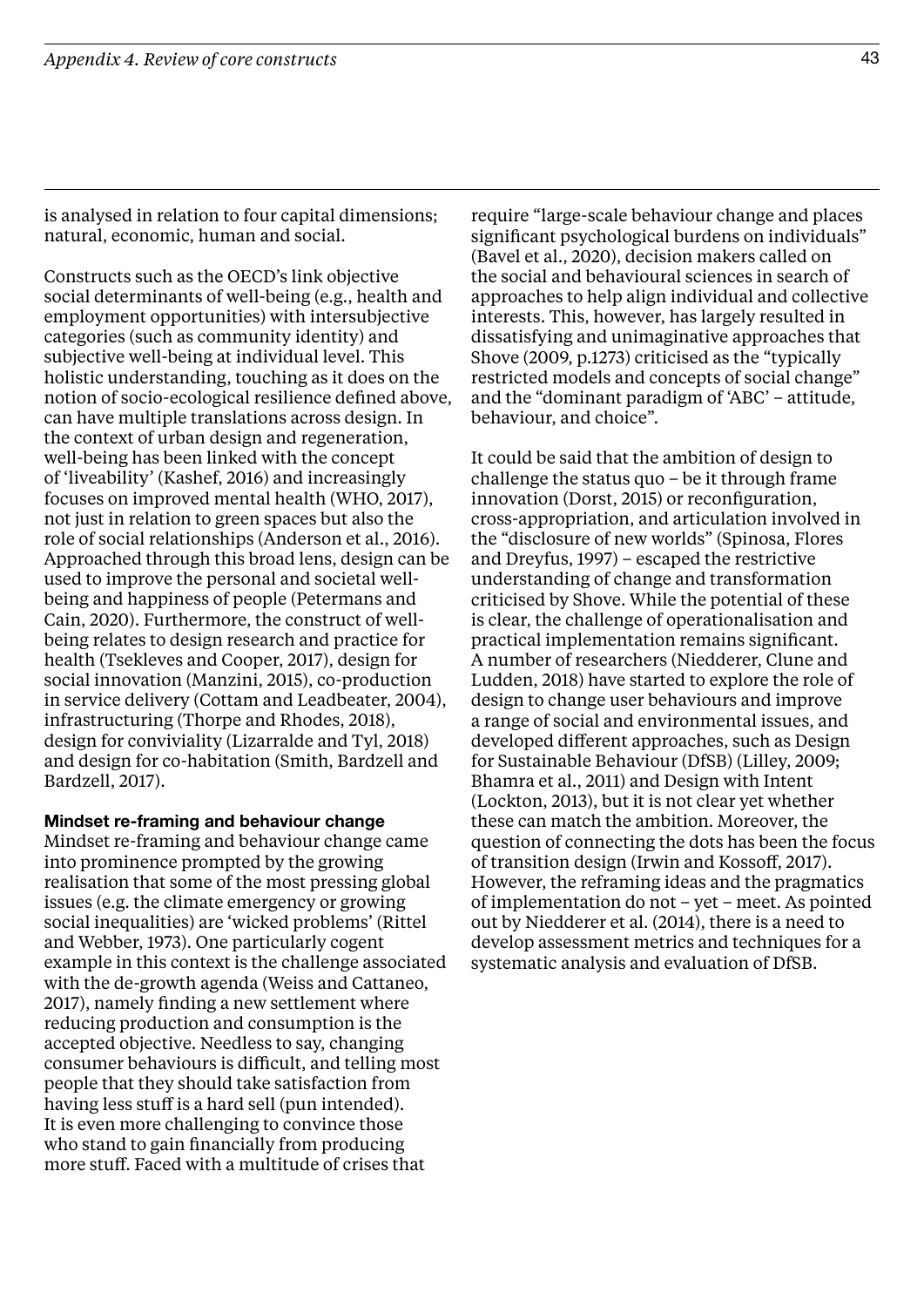### Equality, Diversity and Inclusion (EDI)

Inclusion has been the main interface between design and EDI. The construct of inclusion has been operationalised in design to ensure that products, services, interfaces and environments are not only easier to use for those with special needs or limitations, but also are better for everyone (Coleman, Clarkson and Cassim, 2008). In particular, there is a long-standing discussion of 'inclusive design' and 'design for all' in the context of the built environment to create inclusive spaces that meet accessibility needs. EDI in this context is operationalised through design because of its effort to remove the barriers that create undue effort and separation and to enable people to participate equally, confidently and independently in everyday activities (Fletcher, 2006). In the UK, accessibility is also built into some design sectors through regulation, assessments and training e.g., in relation to disabled access in the built environment and in graphic communication and web design.

In management and organisational theory, the implementation of the EDI agenda often comes down to "improv[ing] engagement with different groups in society and build[ing] diverse needs and interests into […] design, delivery and communications" (Department of Energy and Climate Change, 2012, p.1). Thus it seems to have become an imperative that diversity should be handled (or managed) in a way that promotes the highest degree of inclusion and, with it, the highest degree of equality possible. The most common term used in this context is 'diversity management'. In this context, design has been used as a tool to manage organisational change through various implementations of so-called co-design (Salmi and Mattelmäki, 2019). Using the iterative process imported from the tradition of design (Ehn, 2008; Björgvinsson et al., 2012) is promising as a way of operationalising the EDI triad in organisational contexts. For instance, political scientists Durose and Richardson (2016) show how design can be used to facilitate coproduction in public policy, and thus indirectly address the goals of EDI.

### Overall conclusions

In line with the lessons drawn from the rapid literature review and the two sector deep dives, this discussion demonstrates that there are different ways of conceptualising the social and environmental impacts of design. These rest on different ways of understanding activity and change, different forms of data gathering and analysis, and different applications of these constructs. The implication is that picking one construct, over others, is not simple or neutral – they come with intellectual histories and specificities which may not be easy to transfer across the diverse forms of practice in the design economy.